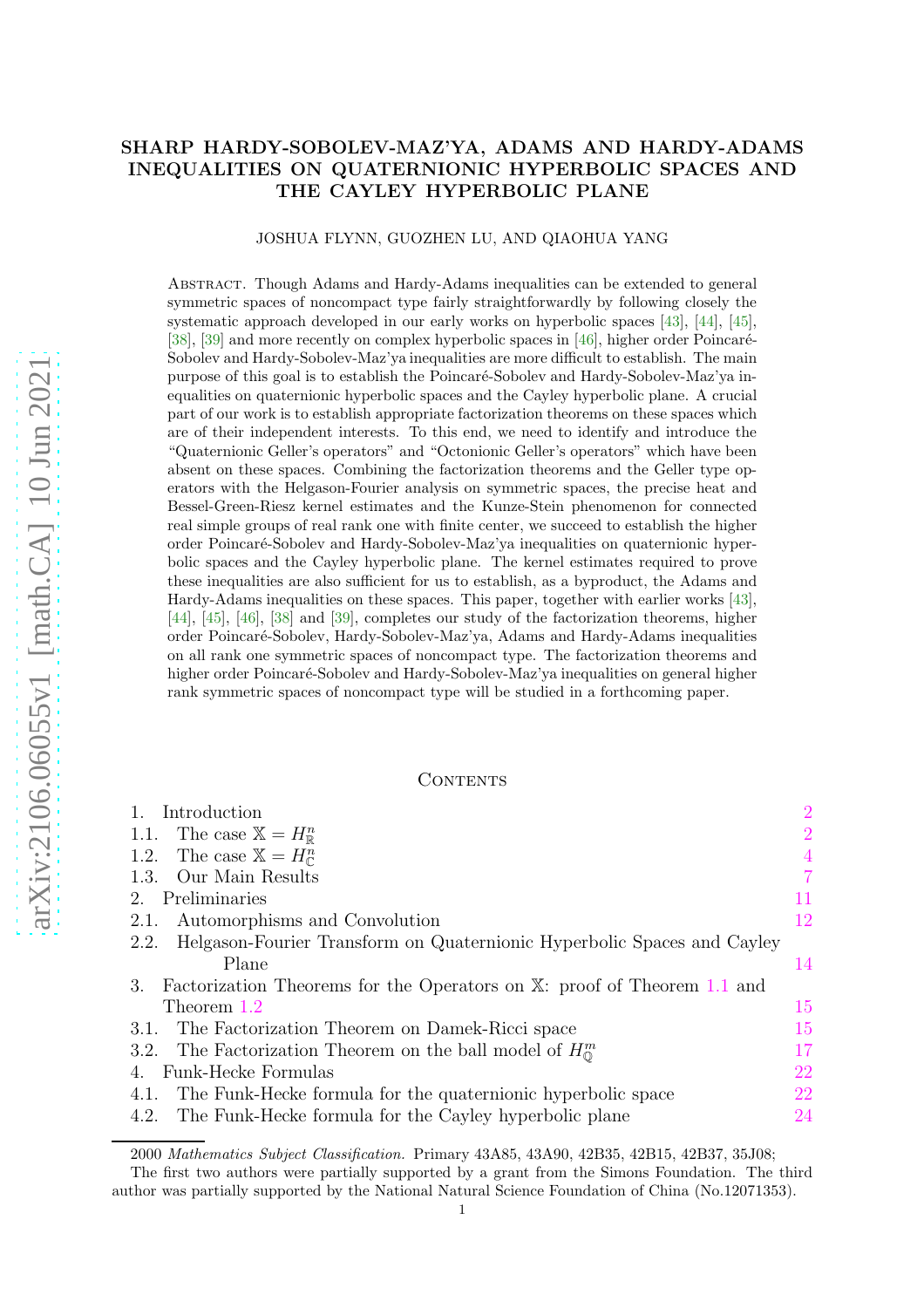<span id="page-1-2"></span>

| 5. Kernel Estimates                                      | 26 |
|----------------------------------------------------------|----|
| 5.1. Convolution Estimates                               | 28 |
| 5.2. Estimates for $k_{\gamma}$                          | 34 |
| 5.3. Estimate for $k_{\zeta,\gamma}$                     | 36 |
| 5.4. Estimates for $k_{\gamma} * k_{\zeta, \gamma'}$     | 38 |
| 6. Rearrangement Estimates                               | 40 |
| 6.1. Estimates for $k_{\gamma} * k_{\zeta, \gamma'} * f$ | 42 |
| 7. Proofs of Theorem 1.3 and 1.4                         | 44 |
| 8. Proofs of Theorem 1.5 and 1.6                         | 45 |
| 9. Appendix: Proofs of Theorem 1.7 and 1.8               | 47 |
| References                                               | 48 |

#### 1. INTRODUCTION

<span id="page-1-0"></span>Let  $G$  be a simple Lie group of real rank one. That is,  $G$  is one of the four groups  $SO(n,1), SU(n,1), Sp(n,1)$  and  $F_4$ . Let K be a maximal compact subgroup of G and denote by  $X = G/K$ . Then X is a rank one symmetric space of non-compact type, which is known as the real, complex and quaternionic hyperbolic spaces, and the Cayley hyperbolic plane, which we denote them by  $H_{\mathbb{R}}^n$ ,  $H_{\mathbb{C}}^n$ ,  $H_{\mathbb{Q}}^n$  and  $H_{\mathbb{Q}}^2$ . Throughout this paper, we let  $\Delta_X$  be the Laplace-Beltrami operator of X and  $\rho_X$  be the half-sum of the positive roots of X. we note that

$$
\rho_{\mathbb{X}} = \begin{cases} \frac{n-1}{2}, & \mathbb{X} = H^n_{\mathbb{R}}; \\ n, & \mathbb{X} = H^n_{\mathbb{C}}; \\ 2n+1, & \mathbb{X} = H^n_{\mathbb{Q}}; \\ 11, & \mathbb{X} = H^n_{\mathbb{Q}} \end{cases}
$$

and  $\rho_{\mathbb{X}}^2$  is the spectral gaps of  $-\Delta_{\mathbb{X}}$ .

Our main object of study is the sharp higher order Poincaré-Sobolev and Hardy-Sobolev-Maz'ya inequalities and their borderline case, Adams and Hardy-Adams inequalities, on X. The Hardy-Sobolev-Maz'ya inequalities, studied firstly by Maz'ya [\[47\]](#page-49-6), combine the Hardy and Sobolev inequalities into a single inequality and we state it as follows:

$$
\int_{\mathbb{R}^n_+} |\nabla u|^2 dx - \frac{1}{4} \int_{\mathbb{R}^n_+} \frac{u^2}{x_1^2} dx \ge C_n \left( \int_{\mathbb{R}^n_+} x_1^{\gamma} |u|^p dx \right)^{\frac{2}{p}}, \quad u \in C_0^{\infty}(\mathbb{R}^n_+), n \ge 3,
$$

where  $2 < p \leq \frac{2n}{n-1}$  $\frac{2n}{n-2}, \gamma = \frac{(n-2)p}{2} - n, \ \mathbb{R}^n_+ = \{(x_1, x_2, \cdots, x_n) \in \mathbb{R}^n : x_1 > 0\}$  and  $C_n$  is a positive constant which is independent of u. In terms of half-space model of real hyperbolic spaces, one can see such inequality is equivalent to the Poincaré-Sobolev inequality on  $H^n_{\mathbb{R}}$ . The borderline case when  $n = 2$  has been studied by Wang and Ye in [\[53\]](#page-49-7)and the second and third authors [\[42\]](#page-49-8). The higher order inequalities of such type, namely the so-called Hardy-Adams inequalities have been established by the second and third authors and Li (see [\[38,](#page-49-3) [39,](#page-49-4) [45\]](#page-49-2)).

<span id="page-1-1"></span>1.1. The case  $\mathbb{X} = H_{\mathbb{R}}^n$ . We firstly recall the Poincaré half space model and ball model of  $H_{\mathbb{R}}^n$ . The Poincaré half space model is given by  $\mathbb{R}_+ \times \mathbb{R}^{n-1} = \{(x_1, \dots, x_n) : x_1 >$ 0} equipped with the Riemannian metric  $ds^2 = \frac{dx_1^2 + \dots + dx_n^2}{x_1^2}$ . The induced Riemannian measure can be written as  $dV = \frac{dx}{x^n}$  $\frac{dx}{x_1^n}$ , where dx is the Lebesgue measure on  $\mathbb{R}^n$ . The ball model is given by the unit ball

$$
\mathbb{B}^n = \{ x = (x_1, \dots, x_n) \in \mathbb{R}^n | |x| < 1 \}
$$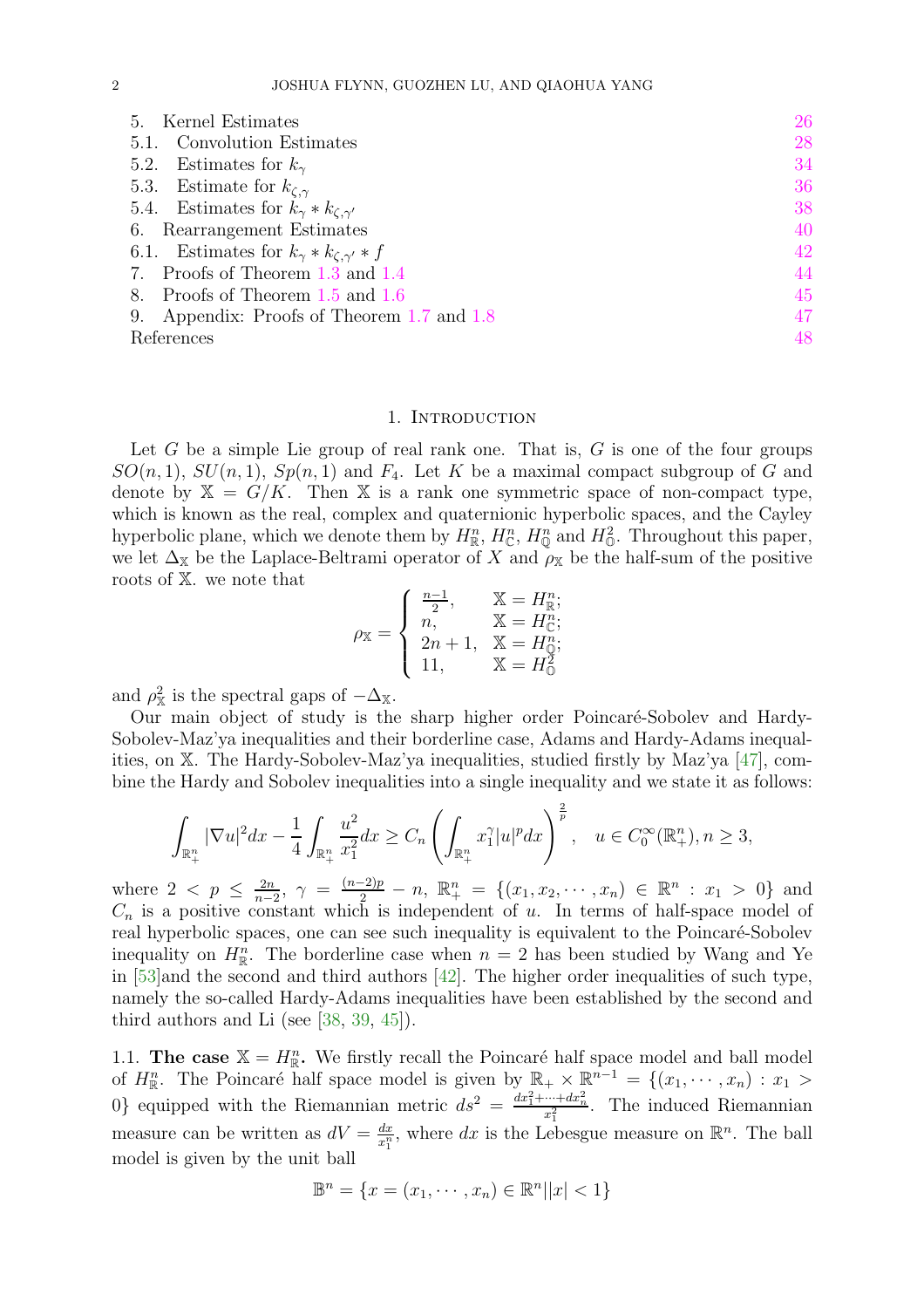<span id="page-2-0"></span>equipped with the usual Poincaré metric

$$
ds^{2} = \frac{4(dx_{1}^{2} + \dots + dx_{n}^{2})}{(1 - |x|^{2})^{2}}.
$$

The factorization theorem on  $H_{\mathbb{R}}^n$  is given by:

• ball model. (see  $[40]$ .)

$$
\left(\frac{1-|x|^2}{2}\right)^{k+\frac{n}{2}}(-\Delta)^k \left[\left(\frac{1-|x|^2}{2}\right)^{k-\frac{n}{2}}f\right] = P_kf,
$$

• half space model. (see [\[43\]](#page-49-0).)

$$
x_1^{\frac{n}{2}+k}(-\Delta)^k (x_1^{k-\frac{n}{2}}f) = P_k f,
$$

where  $f \in C^{\infty}(H_{\mathbb{R}}^n)$ ,  $\Delta$  is the Laplacian on Euclidean space,  $P_1 = -\Delta_{\mathbb{X}} - \frac{n(n-2)}{4}$  $\frac{a-2j}{4}$  and  $P_k = P_1(P_1 + 2) \cdot \cdots \cdot (P_1 + k(k-1))$ 

is the GJMS operators of order  $2k$  on  $H_{\mathbb{R}}^{n}$ . (see [\[25\]](#page-48-0), [\[18\]](#page-48-1), [\[34\]](#page-49-10).) On the other hand, the Poincaré-Sobolev inequalities reads as

$$
\int_{H^n_{\mathbb{R}}} (\zeta^2 - \rho_{\mathbb{X}}^2 - \Delta_{\mathbb{X}})^s (-\rho_{\mathbb{X}}^2 - \Delta_{\mathbb{X}})^{\alpha/2} u \cdot u dV \geq C \|u\|_{L^p(H^n_{\mathbb{R}})},
$$

where  $0 < \alpha < 3$ ,  $0 < \zeta$  and  $u \in C_0^{\infty}(H_{\mathbb{R}}^n)$ . Therefore, in terms of the Poincaré half space model and ball model of  $H_{\mathbb{R}}^{n}$ , we have the following Hardy-Sobolev-Maz'ya inequalities for higher order (see [\[43\]](#page-49-0)).

**Theorem A.** Let  $2 \leq k \leq \frac{n}{2}$  and  $2 < p \leq \frac{2n}{n-2}$ n−2k *. There exists a positive constant* C *such that for each*  $u \in C_0^{\infty}(\mathbb{R}^n_+),$ 

$$
\int_{\mathbb{R}^n_+} |\nabla^k u|^2 dx - \prod_{i=1}^k \frac{(2i-1)^2}{4} \int_{\mathbb{R}^n_+} \frac{u^2}{x_1^{2k}} dx \ge C \left( \int_{\mathbb{R}^n_+} x_1^{\gamma} |u|^p dx \right)^{\frac{2}{p}}
$$

,

 $where \gamma = \frac{(n-2k)p}{2} - n.$ 

In terms of the Poincaré ball model  $\mathbb{B}^n$ , such inequality can be written as

$$
\int_{\mathbb{B}^n} |\nabla^k u|^2 dx - \prod_{i=1}^k (2i-1)^2 \int_{\mathbb{B}^n} \frac{u^2}{(1-|x|^2)^{2k}} dx \ge C \left( \int_{\mathbb{B}^n} (1-|x|^2)^\gamma |u|^p dx \right)^{\frac{2}{p}}.
$$

We mention in passing that the best constant in the above Hardy-Sobolev-Maz'ya inequalities when  $k = 1$  and  $n = 3$  is the same as the Sobolev constant (see [\[9\]](#page-48-2)) and is strictly smaller than the Sobolev constant (see [\[28\]](#page-48-3)). In the higher order derivative cases, it was proved in all the cases of  $n = 2k + 1$ , the best constants are the same as the Sobolev constants [\[44\]](#page-49-1) (see also [\[30\]](#page-48-4)).

In the borderline case, there holds the Hardy-Adams inequality and we state it as follows (see [\[44\]](#page-49-1), [\[38\]](#page-49-3), [\[39\]](#page-49-4)).

**Theorem B.** Let  $n \geq 3$ ,  $\zeta > 0$  and  $0 < s < 3/2$ . Then there exists a constant  $C_{\zeta,n} > 0$ such that for all  $u \in C_0^{\infty}(H_{\mathbb{R}}^n)$  with

$$
\int_{H_{\mathbb{R}}^n} (\zeta^2 - \rho_{\mathbb{X}}^2 - \Delta_{\mathbb{X}})^s (-\rho_{\mathbb{X}}^2 - \Delta_{\mathbb{X}})^{\alpha/2} u \cdot u dV \le 1.
$$

*there holds*

$$
\int_{H_{\mathbb{R}}^n} (e^{\beta_0 (n/2, n)u^2} - 1 - \beta_0 (n/2, n) u^2) dV \le C_{\zeta, n},
$$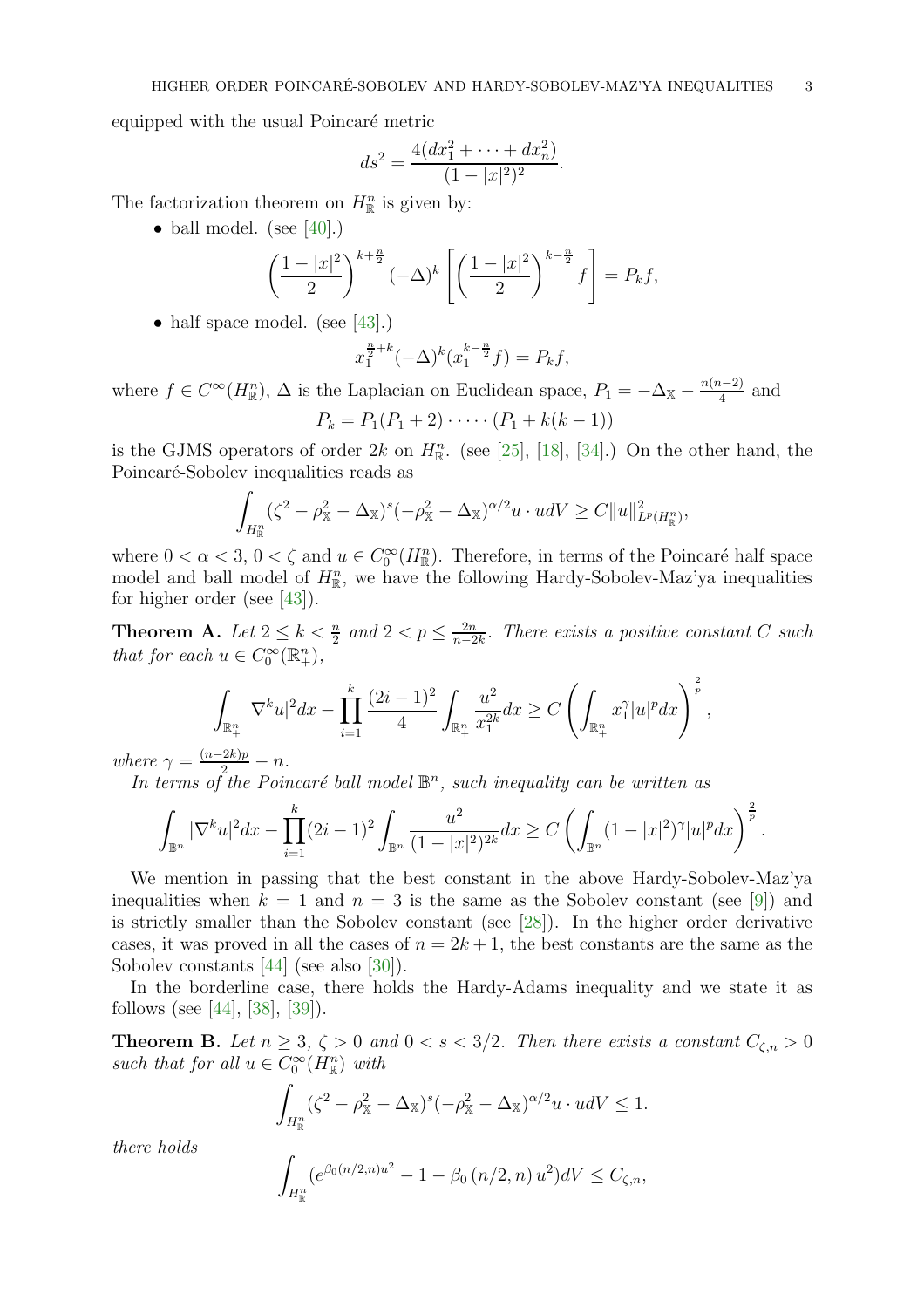<span id="page-3-1"></span>*where*

$$
\beta_0(\alpha, n) = \frac{n}{\omega_{n-1}} \left[ \frac{\pi^{n/2} 2^{\alpha} \Gamma(\alpha/2)}{\Gamma(\frac{n-\alpha}{2})} \right]^{p'}, \quad 0 < \alpha < n,
$$

*is the best Adams' constant on*  $\mathbb{R}^n$  *and*  $\omega_{n-1}$  *is the area of the surface of the unit n-ball.* 

In terms of the ball model, we have the following Hardy-Adams inequalities on  $\mathbb{B}^n$  (see [\[53\]](#page-49-7), [\[45\]](#page-49-2), [\[38\]](#page-49-3).)

**Theorem C.** There exists a constant  $C > 0$  such that for all  $u \in C_0^{\infty}(\mathbb{B}^n)$  with

$$
\int_{\mathbb{B}^n} |\nabla^{\frac{n}{2}} u|^2 dx - \prod_{k=1}^{n/2} (2k-1)^2 \int_{\mathbb{B}^n} \frac{u^2}{(1-|x|^2)^n} dx \le 1,
$$

*there holds*

$$
\int_{\mathbb{B}^n} \frac{e^{\beta_0 (n/2, n)u^2} - 1 - \beta_0 (n/2, n) u^2}{(1 - |x|^2)^n} dx \le C.
$$

<span id="page-3-0"></span>1.2. The case  $\mathbb{X} = H_{\mathbb{C}}^n$ . The complex hyperbolic space is a simply connected complete Kaehler manifold of constant holomorphic sectional curvature −4. There are two models of complex hyperbolic space, the Siegel domain model  $\mathcal{U}^n$  and the ball model  $\mathbb{B}_{\mathbb{C}}^n$ . The Siegel domain  $\mathcal{U}^n \subset \mathbb{C}^n$  is defined as

$$
\mathcal{U}^n := \{ z \in \mathbb{C}^n : \varrho(z) > 0 \},
$$

where

$$
\varrho(z) = \text{Im} z_n - \sum_{j=1}^{n-1} |z_j|^2.
$$
\n(1.1)

The Bergman metric on  $\mathcal{U}^n$  is the metric with Kaehler form  $\omega = \frac{i}{2}$  $\frac{i}{2}\partial\bar{\partial}\log\frac{1}{\varrho}$ . Its boundary  $\partial \mathcal{U}^n := \{z \in \mathbb{C}^n : \varrho(z) = 0\}$  can be identified with the Heisenberg group  $\mathbb{H}^{2n-1}$ , which is a nilpotent group of step two with the group law

$$
(z,t)\circ(z',t')=(z+z',t+t'+2\mathrm{Im}(z,z')),
$$

where  $z, z' \in \mathbb{C}^{n-1}$  and  $(z, z')$  is the Hermite inner product

$$
(z, z') = \sum_{j=1}^{n} z_j \overline{z}'_j.
$$

Set  $z_i = x_i + iy_i (1 \leq j \leq n-1)$  and define

$$
X_j = \frac{\partial}{\partial x_j} + 2y_j \frac{\partial}{\partial t}, \ Y_j = \frac{\partial}{\partial y_j} - 2x_j \frac{\partial}{\partial t} \text{ for } j = 1, \cdots, n-1, \ T = \frac{\partial}{\partial t}.
$$

The 2n − 1 vector fields  $X_1, \dots, X_{n-1}, Y_1, \dots, Y_{n-1}, T$  are left-invariant and form a basis for Lie algebra of  $\mathbb{H}^{2n-1}$ . Let

$$
\mathcal{L}_0 = \frac{1}{4} \sum_{j=1}^{n-1} (X_j^2 + Y_j^2)
$$

be the sub-Laplacian on  $\mathbb{H}^{2n-1}$ . Then the Laplace-Beltrami operator is given by

$$
\Delta_{\mathbb{X}} = 4\varrho[\varrho(\partial_{\varrho\varrho} + T^2) + \mathcal{L}_0 - (n-1)\partial_{\varrho}].
$$

The ball model is given by the unit ball

$$
\mathbb{B}_{\mathbb{C}}^{n} = \{ z = (z_1, \dots, z_n) \in \mathbb{C}^{n} : |z| < 1 \}
$$

equipped with the Kaehler metric

$$
ds^2 = -\partial\bar{\partial}\log(1 - |z|^2).
$$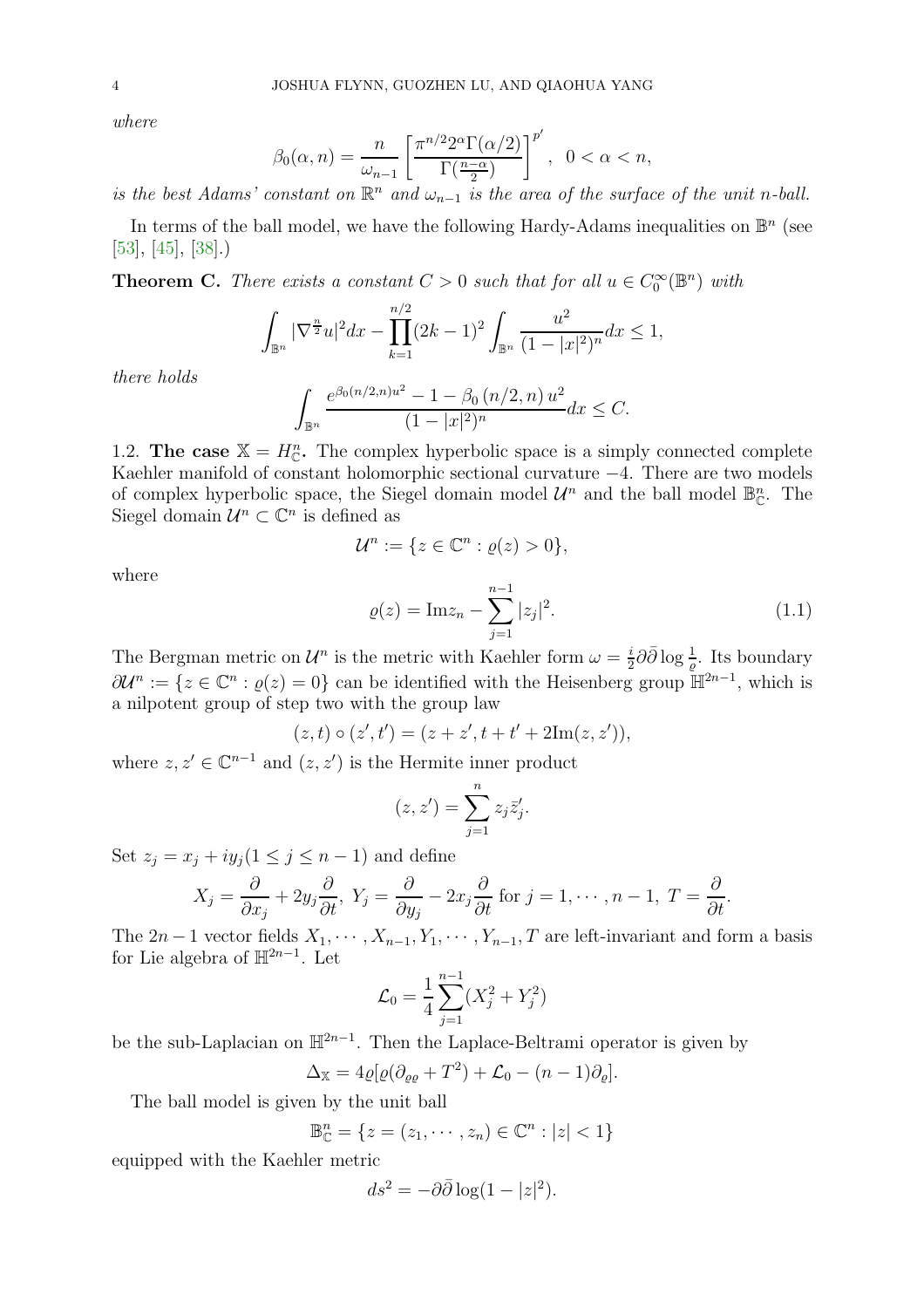<span id="page-4-2"></span>The Laplace-Beltrami operator is given by

$$
\Delta_{\mathbb{X}} = 4(1 - |z|^2) \sum_{j,k=1}^n (\delta_{jk} - z_j \bar{z}_k) \frac{\partial^2}{\partial z_j \partial \bar{z}_k},
$$

where

$$
\delta_{j,k} = \begin{cases} 1, & j = k; \\ 0, & j \neq k. \end{cases}
$$

The Geller's operator  $\Delta_{\alpha,\beta}$  is defined by (see [\[22\]](#page-48-5))

$$
\Delta_{\alpha,\beta} = 4(1 - |z|^2) \left[ \sum_{j,k=1}^n (\delta_{jk} - z_j \bar{z}_k) \frac{\partial^2}{\partial z_j \partial \bar{z}_k} + \alpha \sum_{j=1}^n z_j \frac{\partial}{\partial z_j} + \beta \sum_{j=1}^n \bar{z}_j \frac{\partial}{\partial \bar{z}_j} - \alpha \beta \right]. \tag{1.2}
$$

Denote by

$$
R = \sum_{j=1}^{n} z_j \frac{\partial}{\partial z_j}, \ \ \overline{R} = \sum_{j=1}^{n} \overline{z}_j \frac{\partial}{\partial \overline{z}_j}.
$$

Then we have

$$
\Delta_{\alpha,\beta}=4(1-|z|^2)\left[\frac{1-|z|^2}{|z|^2}R\overline{R}-\frac{1}{|z|^2}\mathcal{L}_0'+\frac{n-1}{2}\cdot\frac{1}{|z|^2}(R+\overline{R})+\alpha R+\beta \bar{R}-\alpha\beta\right],
$$

where  $\mathcal{L}'_0$  is the Folland-Stein operator [\[19\]](#page-48-6) on CR sphere defined as follows:

$$
\mathcal{L}'_0 = -\frac{1}{2} \sum_{j < k} \left( M_{jk} \overline{M}_{jk} + \overline{M}_{jk} M_{jk} \right), \, where \, M_{j,k} = z_j \partial_{\overline{z}_k} - \overline{z}_k \partial_{z_j}.
$$

For simplicity, we set  $\Delta'_{\alpha,\beta} = \frac{1}{4(1-1)}$  $\frac{1}{4(1-|z|^2)}\Delta_{\alpha,\beta}.$ 

The factorization theorem involving Geller's operators on the complex hyperbolic space play an important role in establishing the higher order Poincaré-Sobolev and Hardy-Sobolev-Maz'ya inequalities on the complex hyperbolic spaces and can be stated as follows  $(\text{see} [46]).$  $(\text{see} [46]).$  $(\text{see} [46]).$ 

**Theorem D.** Let  $a \in \mathbb{R}$  and  $k \in \mathbb{N} \setminus \{0\}$ . In terms of the Siegel domain model, we have, *for*  $u \in C^{\infty}(\mathcal{U}^n)$ ,

$$
\prod_{j=1}^{k} \left[ \varrho \partial_{\varrho \varrho} + a \partial_{\varrho} + \varrho T^{2} + \mathcal{L}_{0} - i(k+1-2j)T \right] \left( \varrho^{\frac{k-n-a}{2}} u \right)
$$
  
=  $4^{-k} \varrho^{-\frac{k+n+a}{2}} \prod_{j=1}^{k} \left[ \Delta_{\mathbb{X}} + n^{2} - (a - k + 2j - 2)^{2} \right] u.$  (1.3)

<span id="page-4-0"></span>*In terms of the ball model, we have, for*  $f \in C^{\infty}(\mathbb{B}_{\mathbb{C}}^{n})$ *,* 

<span id="page-4-1"></span>
$$
\prod_{j=1}^{k} \left[ \Delta'_{\frac{1-a-n}{2}, \frac{1-a-n}{2}} + \frac{(k+1-2j)^2}{4} - \frac{k+1-2j}{2} (R - \bar{R}) \right] \left[ (1-|z|^2)^{\frac{k-n-a}{2}} f \right]
$$
  
=  $4^{-k} (1-|z|^2)^{-\frac{k+n+a}{2}} \prod_{j=1}^{k} \left[ \Delta_{\mathbb{X}} + n^2 - (a-k+2j-2)^2 \right] f.$  (1.4)

We note the left sides of  $(1.3)$  and  $(1.4)$  are closely related to the CR invariant differential operators on the Heisenberg group and CR sphere, respectively.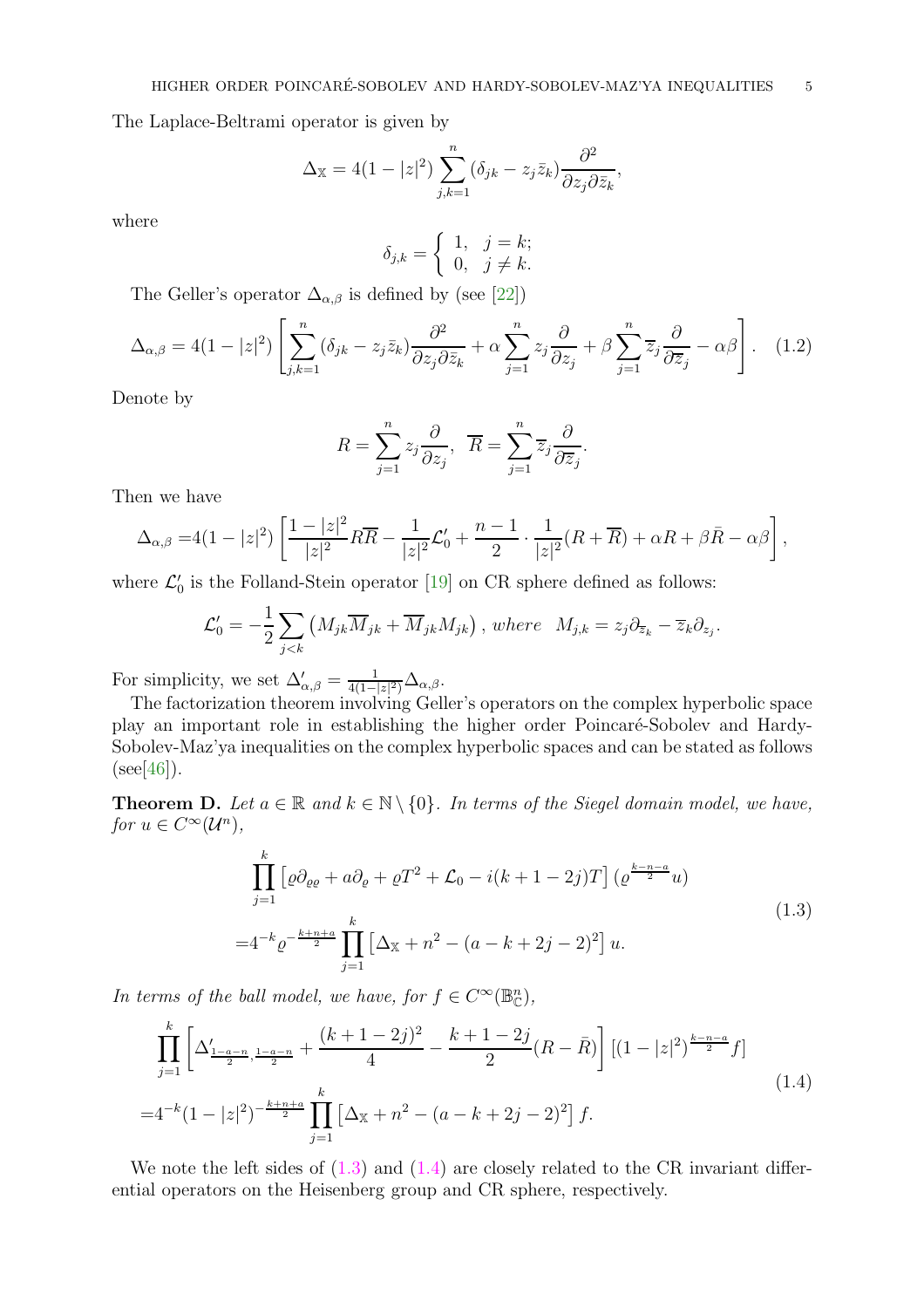We also have the following Poincaré-Sobolev inequalities on  $H^n_{\mathbb{C}}$ :

$$
\int_{H_{\mathbb{C}}^n} (\zeta^2 - \rho_{\mathbb{X}}^2 - \Delta_{\mathbb{X}})^s (-\rho_{\mathbb{X}}^2 - \Delta_{\mathbb{X}})^{\alpha/2} u \cdot u dV \geq C \|u\|_{L^p(H_{\mathbb{R}}^n)}^2,
$$

where  $0 < \alpha < 3$ ,  $\zeta > 0$  and  $u \in C_0^{\infty}(H_{\mathbb{C}}^n)$ . Therefore, in terms of two models of  $H_{\mathbb{C}}^n$ , we have the following Hardy-Sobolev-Maz'ya inequalities:

**Theorem E.** Let  $a \in \mathbb{R}$ ,  $1 \leq k < n$  and  $2 < p \leq \frac{2n}{n-1}$ n−k *. In terms of the Siegel domain model, there exists a positive constant* C such that for each  $u \in C_0^{\infty}(\mathcal{U}^n)$  we have

$$
\int_{\mathbb{H}^{2n-1}} \int_0^\infty u \prod_{j=1}^k \left[ -\varrho \partial_{\varrho \varrho} - a \partial_\varrho - \varrho T^2 - \mathcal{L}_0 + i(k+1-2j)T \right] u \frac{dz dt d\varrho}{\varrho^{1-a}} \n- \prod_{j=1}^k \frac{(a-k+2j-2)^2}{4} \int_{\mathbb{H}^{2n-1}} \int_0^\infty \frac{u^2}{\varrho^{k+1-a}} dz dt d\varrho \n\geq C \left( \int_{\mathbb{H}^{2n-1}} \int_0^\infty |u|^p \varrho^\gamma dz dt d\varrho \right)^{\frac{2}{p}},
$$

where  $\gamma = \frac{(n-k+a)p}{2} - n - 1$ . In terms of the ball model, we have for  $f \in C_0^{\infty}(\mathbb{B}_{\mathbb{C}}^n)$ ,

$$
\int_{\mathbb{B}_{\mathbb{C}}^{n}} f \prod_{j=1}^{k} \left[ \Delta'_{\frac{1-a-n}{2}, \frac{1-a-n}{2}} + \frac{(k+1-2j)^{2}}{4} - \frac{k+1-2j}{2} (R - \bar{R}) \right] f \frac{dz}{(1-|z|^{2})^{1-a}} \n- \prod_{j=1}^{k} \frac{(a-k+2j-2)^{2}}{4} \int_{\mathbb{B}_{\mathbb{C}}^{n}} \frac{f^{2}}{(1-|z|^{2})^{k+1-a}} dz \n\geq C \left( \int_{\mathbb{B}_{\mathbb{C}}^{n}} |f|^{p} (1-|z|^{2})^{\gamma} dz \right)^{\frac{2}{p}}.
$$

In the borderline case, there holds the Hardy-Adams inequality and we state it as follows.

**Theorem F.** Let  $n \geq 3$ ,  $\zeta > 0$  and  $0 < s < 3/2$ . Then there exists a constant  $C_{\zeta,n} > 0$ such that for all  $u \in C_0^{\infty}(H_{\mathbb{C}}^n)$  with

$$
\int_{H_{\mathbb{C}}^n} (\zeta^2 - \rho_{\mathbb{X}}^2 - \Delta_{\mathbb{X}})^s (-\rho_{\mathbb{X}}^2 - \Delta_{\mathbb{X}})^{\alpha/2} u \cdot u dV \le 1.
$$

*there holds*

Z

$$
\int_{H_C^n} (e^{\beta_0(n,2n)u^2} - 1 - \beta_0(n,2n) u^2)dV \le C_{\zeta,n}.
$$

*Furthermore, in terms of the Siegel domain model, we have that for all*  $u \in C_0^{\infty}(\mathcal{U}^n)$  with

$$
4^{n} \int_{\mathbb{H}^{2n-1}} \int_{0}^{\infty} u \prod_{j=1}^{n} \left[ -\varrho \partial_{\varrho\varrho} - a \partial_{\varrho} - \varrho T^{2} - \mathcal{L}_{0} + i(k+1-2j)T \right] u \frac{dz dt d\varrho}{\varrho^{1-a}} - \prod_{j=1}^{n} (a - n + 2j - 2)^{2} \int_{\mathbb{H}^{2n-1}} \int_{0}^{\infty} \frac{u^{2}}{\varrho^{n+1-a}} dz dt d\varrho \le 1,
$$

*there holds*

$$
\int_{\mathbb{H}^{2n-1}} \int_0^\infty \frac{e^{\beta_0(n,2n)\varrho^{a}u^2} - 1 - \beta_0(n,2n)\varrho^{a}u^2}{\varrho^{n+1}} dz dt d\varrho \le C.
$$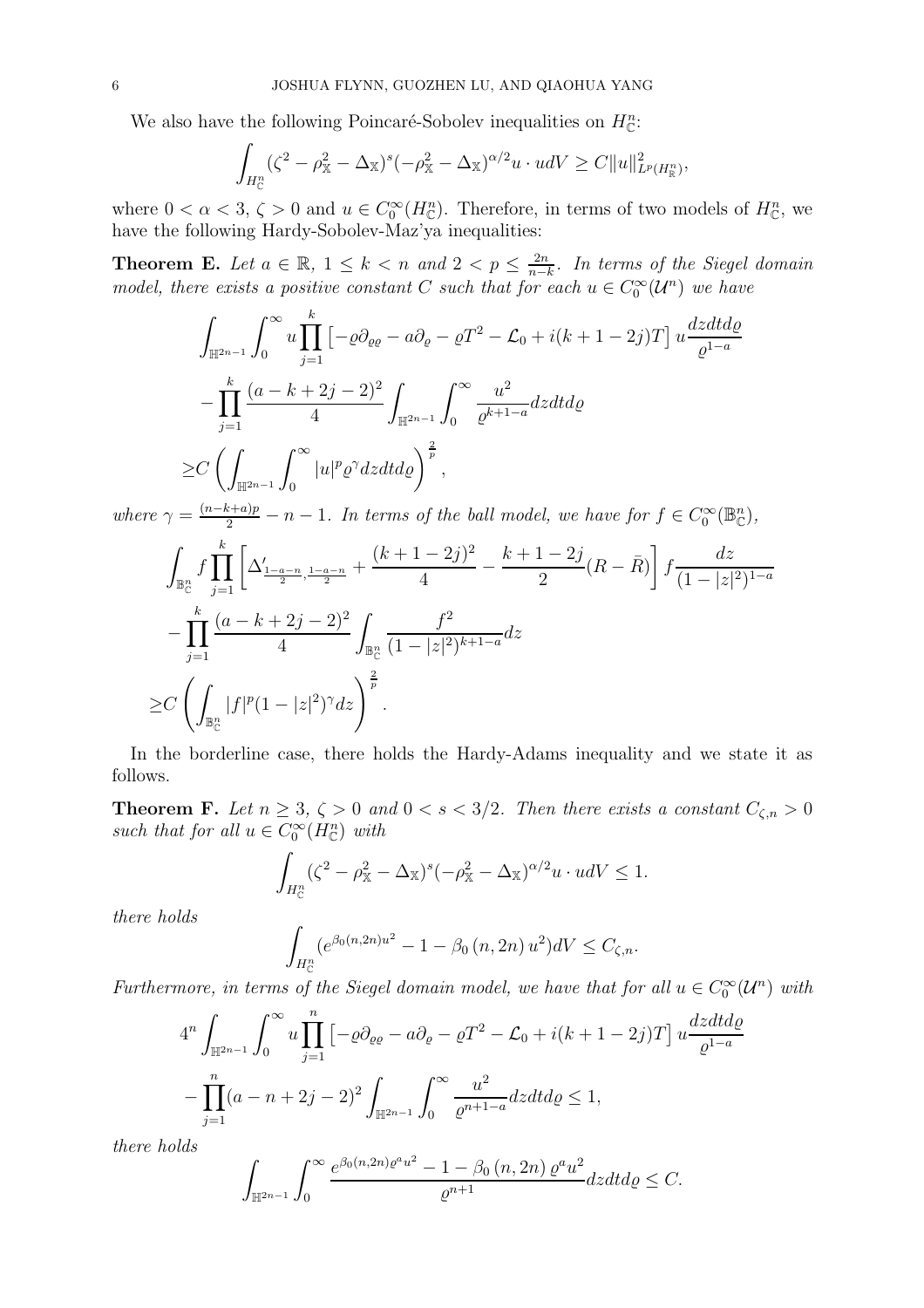<span id="page-6-2"></span>*In terms of the ball model, we have that for all*  $u \in C_0^{\infty}(\mathbb{B}_{\mathbb{C}}^n)$  *with* 

$$
4^{n} \int_{\mathbb{B}_{\mathbb{C}}^{n}} f \prod_{j=1}^{n} \left[ \Delta'_{\frac{1-a-n}{2}, \frac{1-a-n}{2}} + \frac{(n+1-2j)^{2}}{4} - \frac{n+1-2j}{2} (R - \bar{R}) \right] f \frac{dz}{(1-|z|^{2})^{1-a}}
$$

$$
- \prod_{j=1}^{k} (a - k + 2j - 2)^{2} \int_{\mathbb{B}_{\mathbb{C}}^{n}} \frac{u^{2}}{(1-|z|^{2})^{n+1-a}} dz \le 1,
$$
  
there holds
$$
\int_{\mathbb{B}_{\mathbb{C}}^{n}} \frac{e^{\beta_{0}(n,2n)(1-|z|^{2})^{a}u^{2}} - 1 - \beta_{0}(n,2n)(1-|z|^{2})^{a}u^{2}}{(1-|z|^{2})^{n+1}} dz \le C.
$$

<span id="page-6-0"></span>1.3. Our Main Results. In this paper, we will consider higher order Poincaré-Sobolev and Hardy-Sobolev-Maz'ya inequalities on the remaining two rank one symmetric spaces of non-compact type, i.e., the quaternionic hyperbolic spaces  $H_{\mathbb{Q}}^m$  and the Cayley hyperbolic plane  $H_0^2$ . The first main result is the factorization theorems. We shall use the NA group model (or Damek-Ricci space) and the ball model. We note Damek-Ricci space (see [\[16\]](#page-48-7) [\[17\]](#page-48-8) [\[5\]](#page-48-9)) is a solvable Lie group with a left invariant Riemannian structure which include all the rank one symmetric spaces of non-compact type.

We need citations for Damek-Ricci spaces. The Damek-Ricci space NA is a semi-direct product of  $A \cong \mathbb{R}$  with a group of Heisenberg type N. Let **n** be a Lie algebra of N, z be the centre of **n** and **h** its orthogonal complement. Denote by  $Q = \frac{1}{2}$  $\frac{1}{2}$  dim  $\mathfrak{h} +$  dim  $\mathfrak{z}$  the homogeneous dimension of N. We parameterize the elements in  $N = \exp \mathfrak{n}$  by  $(X, Z)$ , for  $X \in \mathfrak{h}$  and  $Z \in \mathfrak{z}$ . Then the group law is given by

$$
(X,Z)(X',Z') = (X+X',Z+Z'+\frac{1}{2}[X,X']).
$$

Thus the multiplication in  $S = NA$  is given by

$$
(X, Z, a)(X', Z', a') = (X + a^{1/2}X', Z + aZ' + \frac{1}{2}a^{1/2}[X, X'], aa'), a, a' > 0.
$$

Let  $\Delta_Z$  denote the Euclidean Laplacian on the center of N and let  $\mathcal{L}_0$  denote the sub-Laplacian on N. Let  $\varrho$  denote the A-coordinate of a general point in S, and let  $\partial_{\varrho}$  denote the unit vector in the Lie algebra of A. Then the Laplace-Beltrami operator  $\Delta_S$  on S is given by

$$
\Delta_S = 4\varrho \left[ \varrho (\partial_{\varrho\varrho} + \Delta_Z) + \mathcal{L}_0 - (Q - 1)\partial_{\varrho} \right]
$$

and that the bottom of the spectrum of  $-\Delta_S$  is  $Q^2$ .

Firstly, we establish the factorization theorem on a Damek-Ricci space from which the factorization theorems on the quaternionic hyperbolic spaces and the Cayley hyperbolic plane follow naturally. We state it as follows.

<span id="page-6-1"></span>**Theorem 1.1.** *Let*  $a \in \mathbb{R}$  *and*  $f \in C^{\infty}(\mathcal{U})$ *. There holds* 

$$
\varrho^{\frac{k+Q+a}{2}} \prod_{j=1}^k \left[ \varrho \partial_{\varrho \varrho} + a \partial_{\varrho} + \varrho \Delta_Z + \mathcal{L}_0 - i(k+1-2j) \sqrt{-\Delta_Z} \right] \left( \varrho^{\frac{k-Q-a}{2}} f \right)
$$
  
= 
$$
\prod_{j=1}^k \left\{ \varrho \left[ \varrho (\partial_{\varrho \varrho} + \Delta_Z) + \mathcal{L}_0 - (Q-1) \partial_{\varrho} \right] + \frac{Q^2}{4} - \frac{(a-k+2j-2)^2}{4} \right\} f.
$$

To state the factorization theorem on the ball model of  $H_{\mathbb{Q}}^m$ , we need to introduce some conventions. First recall that the quaternionic space  $\mathbb{Q}^m$  may be identified with  $\mathbb{C}^{2m}$  by the identification

$$
\mathbb{Q}^m \ni q = (q_1, \dots, q_m) \leftrightarrow \mathbb{C}^{2m} \ni z = (z_1, \dots, z_{2m}),
$$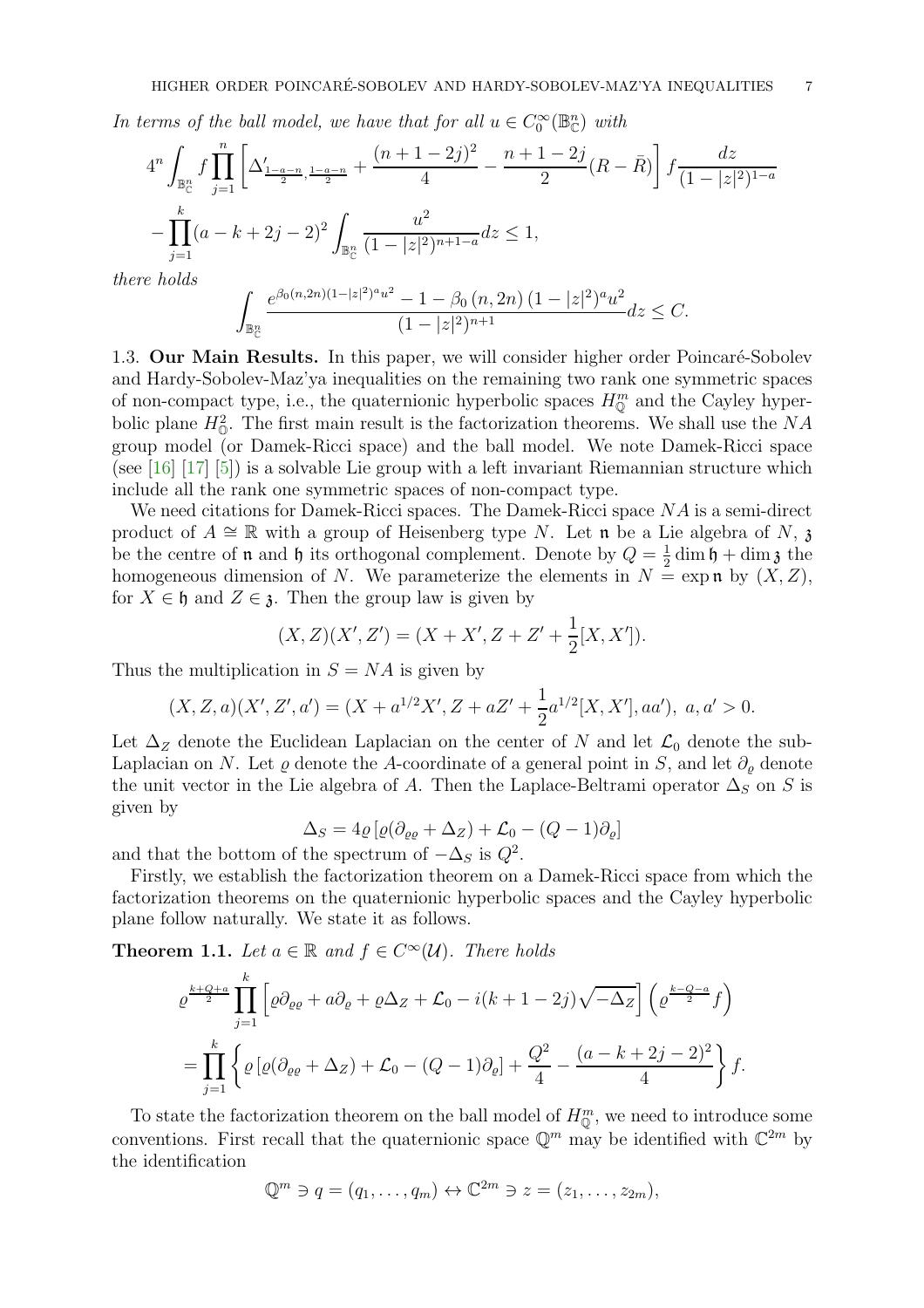where  $q_j = z_j + z_{m+j} i_2$ . This allows us to write  $\Delta$  in terms of the complex coordinates z:

$$
\Delta_{\mathbb{X}} f(z) = 4 (1 - |z|^2) \left\{ \sum_{i,j=1}^m \left( (\delta_{ij} - z_i \bar{z}_j - \bar{z}_{m+i} z_{m+j}) \frac{\partial^2 f}{\partial z_i \partial \bar{z}_j} f \right. \right.\n+ (\bar{z}_i z_{m+j} - z_{m+i} \bar{z}_j) \frac{\partial^2 f}{\partial z_{m+i} \partial \bar{z}_j} + (\bar{z}_{m+i} z_j - z_i \bar{z}_{m+j}) \frac{\partial^2 f}{\partial z_i \partial \bar{z}_{m+j}} \n+ (\delta_{ij} - \bar{z}_i z_j - z_{m+i} \bar{z}_{m+j}) \frac{\partial^2 f}{\partial z_{m+i} \partial \bar{z}_{m+j}} \right\} + R + \bar{R} \right\},
$$

where now

$$
R = \sum_{j=1}^{2m} z_j \frac{\partial}{\partial z_j} \quad \text{and} \quad \bar{R} = \sum_{j=1}^{2m} \bar{z}_j \frac{\partial}{\partial \bar{z}_j}.
$$

We introduce the following "Quaternionic Geller operators": given  $\alpha \in \mathbb{C}$ , define the quaternionic Geller operator

$$
\Delta_{\alpha} f(z) = 4 (1 - |z|^2) \left\{ \sum_{i,j=1}^{m} \left( (\delta_{ij} - z_i \overline{z}_j - \overline{z}_{m+i} z_{m+j}) \frac{\partial^2 f}{\partial z_i \partial \overline{z}_j} f + (\overline{z}_i z_{m+j} - z_{m+i} \overline{z}_j) \frac{\partial^2 f}{\partial z_{m+i} \partial \overline{z}_j} + (\overline{z}_{m+i} z_j - z_i \overline{z}_{m+j}) \frac{\partial^2 f}{\partial z_i \partial \overline{z}_{m+j}} + (\delta_{ij} - \overline{z}_i z_j - z_{m+i} \overline{z}_{m+j}) \frac{\partial^2 f}{\partial z_{m+i} \partial \overline{z}_{m+j}} \right) + (1 + \alpha)(R + \overline{R}) - \alpha(\alpha + 1) \right\}.
$$

In particular,  $\Delta_0 = \Delta_{\mathbb{X}}$ , and if we set

$$
\Delta'_{\alpha} = \frac{1}{4(1 - |z|^2)} \Delta_{\alpha},
$$

then

$$
\Delta'_{\alpha} = \Delta'_{0} + \alpha (R + \bar{R}) - \alpha (\alpha + 1).
$$

We emphasize the analogy between  $\Delta_{\alpha}$  and  $D_{\alpha,\beta}$  by pointing out the following intertwining relationships: for  $u \in C^{\infty}(\mathbb{B}_{\mathbb{C}}^{n})$  and  $s \in \mathbb{R}$ , there holds

$$
\Delta_{s-n,s-n} \left[ (1-|z|^2)^{s-n} u \right] = 4^{-1} (1-|z|^2)^{s-n} \left[ \Delta_{0,0} + 4s(n-s) \right] u
$$
 on  $\mathbb{B}_{\mathbb{C}}^n$ 

and, for  $u \in C^{\infty}(\mathbb{B}_{\mathbb{Q}}^{m})$  and  $s \in \mathbb{R}$ , there holds

$$
\Delta_{s-2m-1} \left[ (1-|z|^2)^{s-2m-1} u \right] = \left( 1-|z|^2 \right)^{s-2m-1} \left[ \Delta_0 + 4s(2m+1-s) \right] \text{ on } \mathbb{B}^m_{\mathbb{Q}}.
$$

Recall that the spectral gaps of  $-\Delta_{0,0}$  and  $-\Delta_0$  are  $(2m + 1)^2$  and  $n^2$ , respectively. Similarly, we can also define the Geller's operators  $\Delta_{\alpha}$  on  $H_0^2$  through the intertwining relationships in term of ball model

$$
\Delta_{\alpha} [(1-|x|^2)^{s-1}u] = (1-|x|^2)^{s-1} [\Delta_{\mathbb{X}} + 4s(11-s)],
$$

where 11 is the spectral gaps of  $-\Delta_{\mathbb{X}}$  on  $H_0^2$ . Now we can state the factorization theorem on the ball model of  $H_{\mathbb{Q}}^m$ .

<span id="page-7-0"></span>**Theorem 1.2.** Let  $a \in \mathbb{R}$  and  $k \in \mathbb{N}_{>0}$ . Set  $\Gamma = (R - \bar{R})^2 - 2D_1\bar{D_1} - 2\bar{D_1}D_1$ , where

$$
D_1 = \sum_{a=1}^n \{ \bar{z}_a \frac{\partial}{\partial z_{n+a}} - \bar{z}_{n+a} \frac{\partial}{\partial z_a} \},
$$
  

$$
\bar{D_1} = \sum_{a=1}^n \{ z_a \frac{\partial}{\partial \bar{z}_{n+a}} - z_{n+a} \frac{\partial}{\partial \bar{z}_a} \}.
$$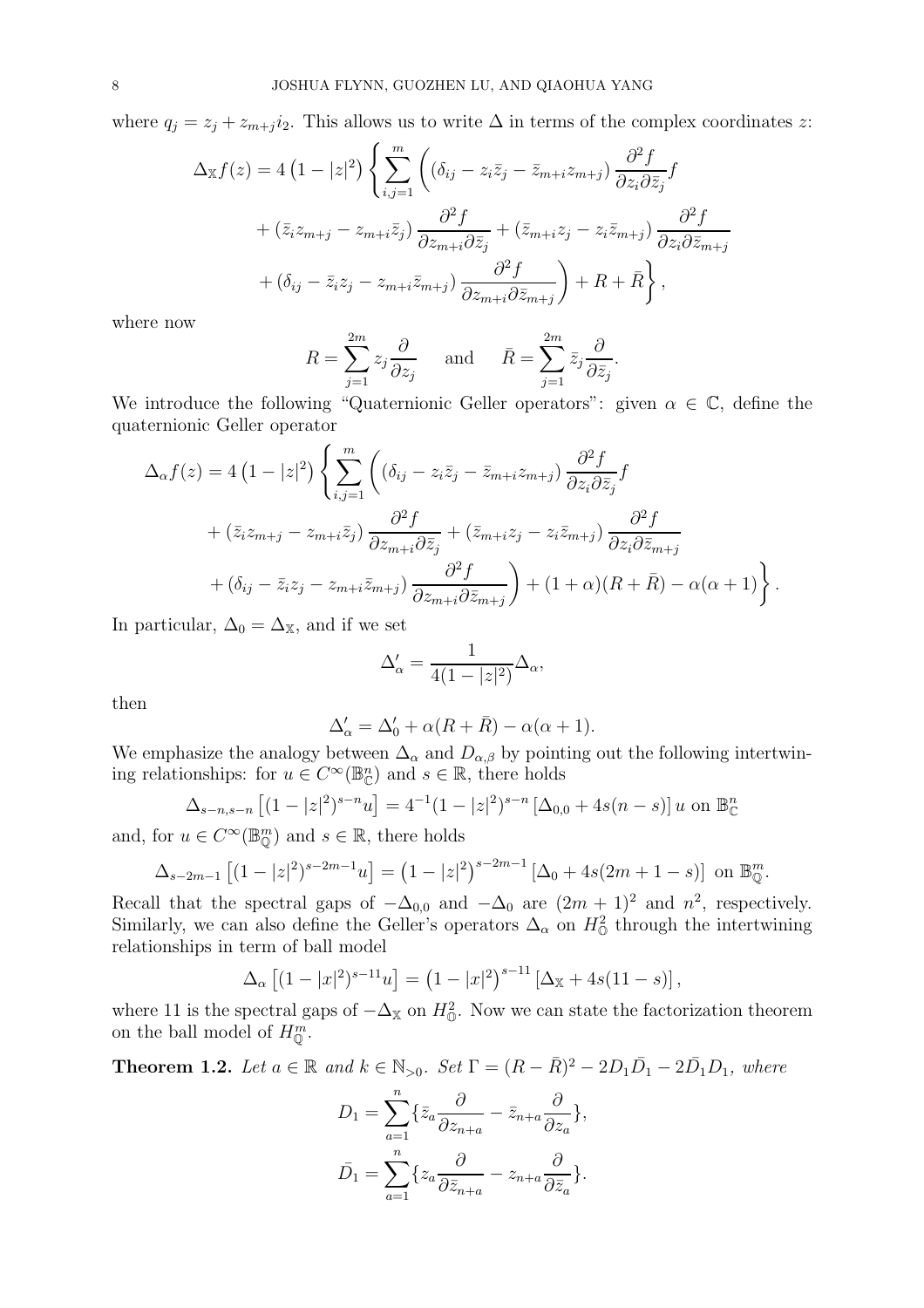*Then, in the ball model, for all*  $f \in C^{\infty}(\mathbb{B}_{\mathbb{Q}}^{m})$ *, there holds* 

$$
4^{k} (1-|z|^2)^{\frac{k+a+(2m+1)}{2}} \prod_{j=1}^{k} \left[ \Delta'_{\frac{1-a-(2m+1)}{2}} + \frac{(k+1-2j)^2}{4} - i \frac{k+1-2j}{2} \sqrt{\Gamma + 1} \right] f
$$
  
= 
$$
\prod_{j=1}^{k} \left[ \Delta_{\mathbb{X}} + (2m+1)^2 - (a-k+2j-2)^2 \right] \left[ (1-|z|^2)^{-\frac{k-a-(2m+1)}{2}} f \right].
$$

The factorization theorem on  $H_0^2$  in terms of the ball model is more complex than that in  $H_{\mathbb{Q}}^m$  and  $H_{\mathbb{C}}^n$  and involve rather involved computations. We shall address it in a forthcoming paper.

The second main result is the higher order Poincaré-Sobolev inequality. Using precise Bessel-Green-Riesz and heat kernel estimates, we obtain the following:

**Theorem 1.3.** Let  $0 < \gamma < 3$ ,  $0 < \gamma'$ ,  $2 < p$  and  $0 < \zeta$ . Denote by  $N = \dim \mathbb{X}$ . If  $0 < \gamma' < N - \gamma$ , suppose further that  $2 < p \leq \frac{2N}{N-(\gamma - 1)}$ N−(γ+γ ′) *. Then there exists a constant*  $C > 0$  such that, for all  $u \in C_0^{\infty}(\mathbb{X})$ , there holds

<span id="page-8-0"></span>
$$
\|u\|_{p} \le C \left\| \left( -\Delta_{\mathbb{X}} - \rho_{\mathbb{X}}^{2} + \zeta^{2} \right)^{\frac{\gamma'}{4}} \left( -\Delta - \rho_{\mathbb{X}}^{2} \right)^{\frac{\gamma}{4}} u \right\|_{2}.
$$
 (1.5)

Using Theorem [1.3](#page-8-0) and the factorization Theorems [1.1](#page-6-1) and [1.2,](#page-7-0) we obtain the following Hardy-Sobolev-Maz'ya inequalities on  $X$ . Here we state only for  $H_{\mathbb{Q}}^m$ .

<span id="page-8-1"></span>**Theorem 1.4.** *Let*  $a \in \mathbb{R}$ ,  $1 \leq k < 2m$ ,  $2 < p < \frac{4m}{2m-k}$  and  $\lambda \leq \prod_{j=1}^{k}$  $(a-k+2j-2)^2$  $\frac{(2j-2)^2}{4}$ . Then *there exists a constant*  $C > 0$  *so that, for all*  $u \in C_0^{\infty}(\mathcal{U}_{\mathbb{Q}}^m)$ *, there holds* 

$$
\int_{\mathbb{H}_{\mathbb{Q}}^{m-1}} \int_{0}^{\infty} u \prod_{j=1}^{k} \left[ -\varrho \partial_{\varrho\varrho} - a \partial_{\varrho} - \varrho \Delta_{Z} - \mathcal{L}_{0} - i(k+1-2j) \sqrt{-\Delta_{Z}} \right] u \frac{dx dz d\varrho}{\varrho^{1-a}} \n- \lambda \int_{\mathbb{H}_{\mathbb{Q}}^{m-1}} \int_{0}^{\infty} \frac{u^{2}}{\varrho^{k+1-a}} dx dz d\varrho \ge C \left( \int_{\mathbb{H}_{\mathbb{Q}}^{m-1}} \int_{0}^{\infty} |u|^{p} \varrho^{\frac{(2m+1-k+a)p}{2}-(2m-2)} dx dz d\varrho \right)^{\frac{2}{p}},
$$

 $where \ U^m_{\mathbb Q}$  is the quaternionic Siegel domain and  $\mathbb H^{m-1}_{\mathbb Q}$  is the quaternionic Heisenberg *group.* In terms of the ball model, for all  $f \in C_0^{\infty}(\mathbb{B}_{\mathbb{Q}}^m)$ , there holds

$$
\int_{\mathbb{B}_{\mathbb{Q}}^{m}} f \prod_{j=1}^{k} \left[ \Delta'_{\frac{1-a-(2m+1)}{2}} + \frac{(k+1-2j)^2}{4} - i \frac{k+1-2j}{2} \sqrt{\Gamma+1} \right] f \frac{dz}{(1-|z|^2)^{1-a}}
$$

$$
- \lambda \int_{\mathbb{B}_{\mathbb{Q}}^{m}} \frac{f^2}{(1-|z|^2)^{k+1-a}} dz \geq C \left( \int_{\mathbb{B}_{\mathbb{Q}}^{m}} |f|^p (1-|z|^2)^{\frac{(2m+1-k+a)}{2}-(2m-2)} dz \right)^{\frac{2}{p}}.
$$

In the limiting case, we can establish the Adams inequalities on X.

<span id="page-8-2"></span>**Theorem 1.5.** Let  $0 < \alpha < 3$  and  $\zeta > 0$ . Then there exists a constant  $C > 0$  such that *for all*  $u \in C_0^{\infty}(\mathbb{X})$  *with* 

$$
\|(-\Delta_{\mathbb{X}} - \rho_{\mathbb{X}}^2 + \zeta^2)^{(2n-\alpha)/4}(-\Delta_{\mathbb{X}} - \rho_{\mathbb{X}}^2)^{\alpha/4}u\|_2 \le 1,
$$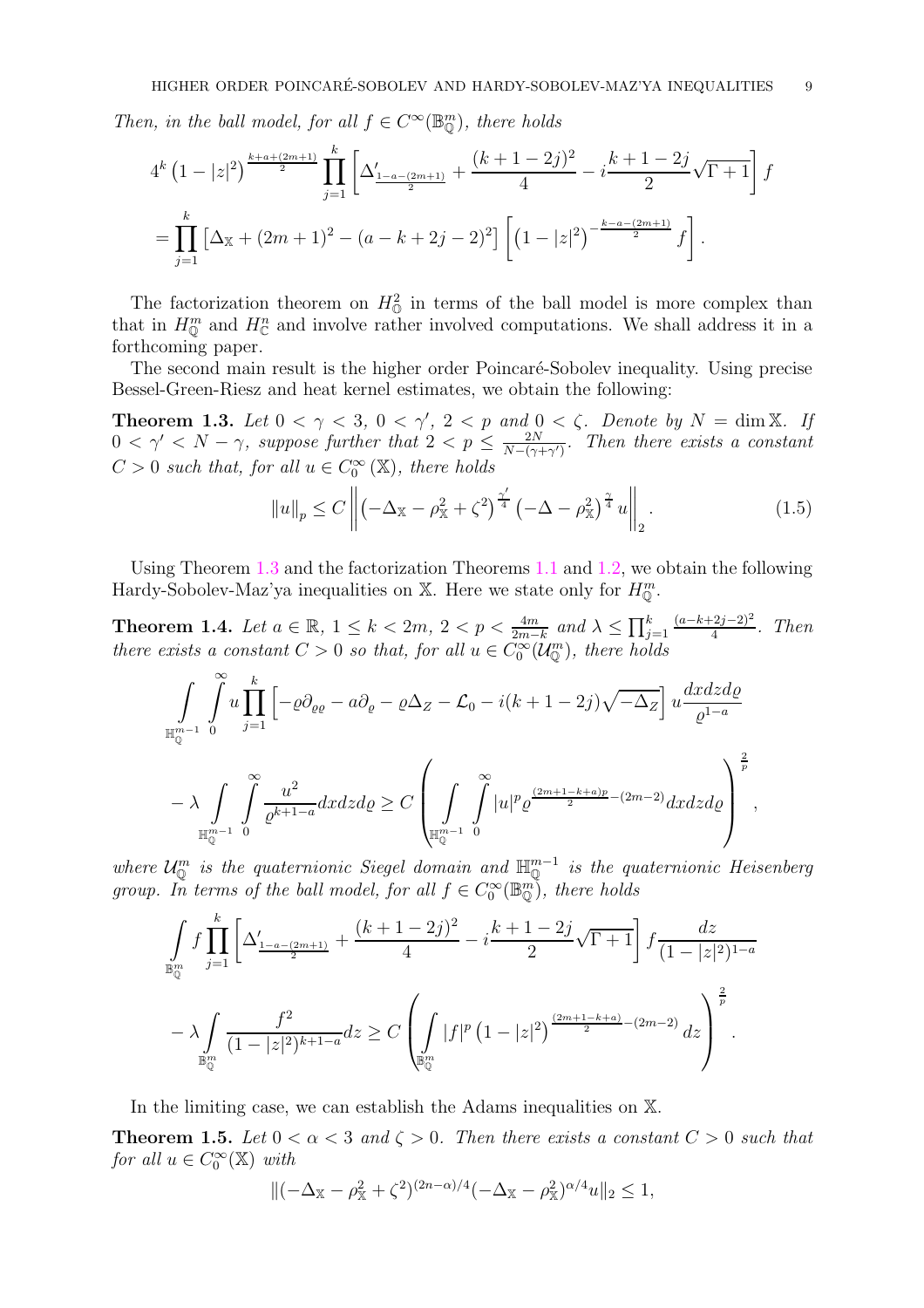*there holds*

$$
\int_{\mathbb{X}} (e^{\beta_0(N/2,N)u^2} - 1 - \beta_0(N/2,N)u^2)dV \le C.
$$

As an application of Theorem [1.5](#page-8-2) and the factorization theorem, we have the following Hardy-Adams inequalities on X. We also state only for  $H_{\mathbb{Q}}^m$ .

<span id="page-9-0"></span>**Theorem 1.6.** *Let*  $a \in \mathbb{R}$ *. There exists a constant*  $C > 0$  *such that for all*  $u \in C_0^{\infty}(\mathbb{B}_{\mathbb{Q}}^m)$ *with*

$$
4^{2m} \int_{\mathbb{B}_\mathbb{Q}^n} u \prod_{j=1}^{2m} \left[ \Delta'_{\frac{1-a-(2m+1)}{2}} + \frac{(2m+1-2j)^2}{4} - i \frac{2m+1-2j}{2} \sqrt{\Gamma+1} \right] u \frac{dz}{(1-|z|^2)^{1-a}}
$$
  

$$
-\prod_{j=1}^{2m} (a-2m+2j-2)^2 \int_{\mathbb{B}_\mathbb{Q}^n} \frac{u^2}{(1-|z|^2)^{2m+1-a}} dz \le 1,
$$

*there holds*

$$
\int_{\mathbb{B}^n_Q} \frac{e^{\beta_0(2m, 4m)(1-|z|^2)^{\frac{a+1}{2}}u^2}-1-\beta_0(2m, 4m)(1-|z|^2)^{\frac{a+1}{2}}u^2}{(1-|z|^2)^{2m+2}}dz \leq C.
$$

*In terms of the Siegel domain model, we have for all*  $u \in C_0^{\infty}(\mathcal{U}_{\mathbb{Q}}^n)$  with

$$
4^{2m} \int_{\mathbb{H}_{\mathbb{Q}}^{m-1}} \int_{0}^{\infty} u \prod_{j=1}^{n} \left[ -\varrho \partial_{\varrho \varrho} - a \partial_{\varrho} - \varrho \Delta_{Z} - \mathcal{L}_{0} + i(k+1-2j) \sqrt{-\Delta_{Z}} \right] u \frac{dxdzd\varrho}{\varrho^{1-a}} - \prod_{j=1}^{2m} (a - n + 2j - 2)^{2} \int_{\mathbb{H}_{\mathbb{Q}}^{-1}} \int_{0}^{\infty} \frac{u^{2}}{\varrho^{2m+1-a}} dxdzd\varrho \le 1,
$$

*there holds*

$$
\int_{\mathbb{H}_{\mathbb{Q}}^{m-1}} \int_0^{\infty} \frac{e^{\beta_0(2m, 4m)\varrho^a u^2} - 1 - \beta_0(2m, 4m) \varrho^a u^2}{\varrho^{2m+2}} dx dz d\varrho \le C.
$$

Finally, we set up some Adams type inequalities on Sobolev spaces  $W^{\alpha,\frac{N}{\alpha}}(\mathbb{X})$  on X with dimension N for arbitrary positive fractional order  $\alpha < N$ . More precisely, we have the following

<span id="page-9-1"></span>**Theorem 1.7.** Let  $N \geq 2$ ,  $0 < \alpha < N$  be an arbitrary real positive number,  $p = N/\alpha$ *and*  $\zeta$  *satisfies*  $\zeta > 0$  *if*  $1 < p < 2$  *and*  $\zeta > \rho_{\mathbb{X}}(\frac{1}{2} - \frac{1}{p})$  $\frac{1}{p}$  if  $p \geq 2$ . Then for measurable E *with finite Riemannian volume measure in* X, *there exists*  $C = C(\zeta, \alpha, N, |E|)$  *such that* 

$$
\frac{1}{|E|}\int_{E}\exp(\beta_0(\alpha,N)|u|^{p'})dV\leq C
$$

*for any*  $u \in W^{\alpha,p}(\mathbb{X})$  *with*  $\int_{\mathbb{X}} |(-\Delta_{\mathbb{X}} - \rho_{\mathbb{X}}^2 + \zeta^2)^{\frac{\alpha}{2}} u|^p dV \leq 1$ *. Here*  $p' = \frac{p}{p-1}$ p−1 *. Furthermore, this inequality is sharp in the sense that if*  $\beta_0(\alpha, N)$  *is replaced by any*  $\beta > \beta_0(\alpha, N)$ *, then the above inequality can no longer hold with some* C *independent of* u*.*

<span id="page-9-2"></span>**Theorem 1.8.** *Let*  $N \geq 2$ ,  $0 < \alpha < N$  *be an arbitrary real positive number,*  $p = N/\alpha$ *and*  $\zeta$  *satisfies*  $\zeta > 2\rho_{\mathbb{X}}$  $\frac{1}{2}-\frac{1}{p}$ p *. Then there exists*  $C = C(\zeta, \gamma, n)$  *such that* 

$$
\int_{\mathbb{X}} \Phi_p(\beta_0(\alpha, N)|u|^{p'})dV \le C \tag{1.6}
$$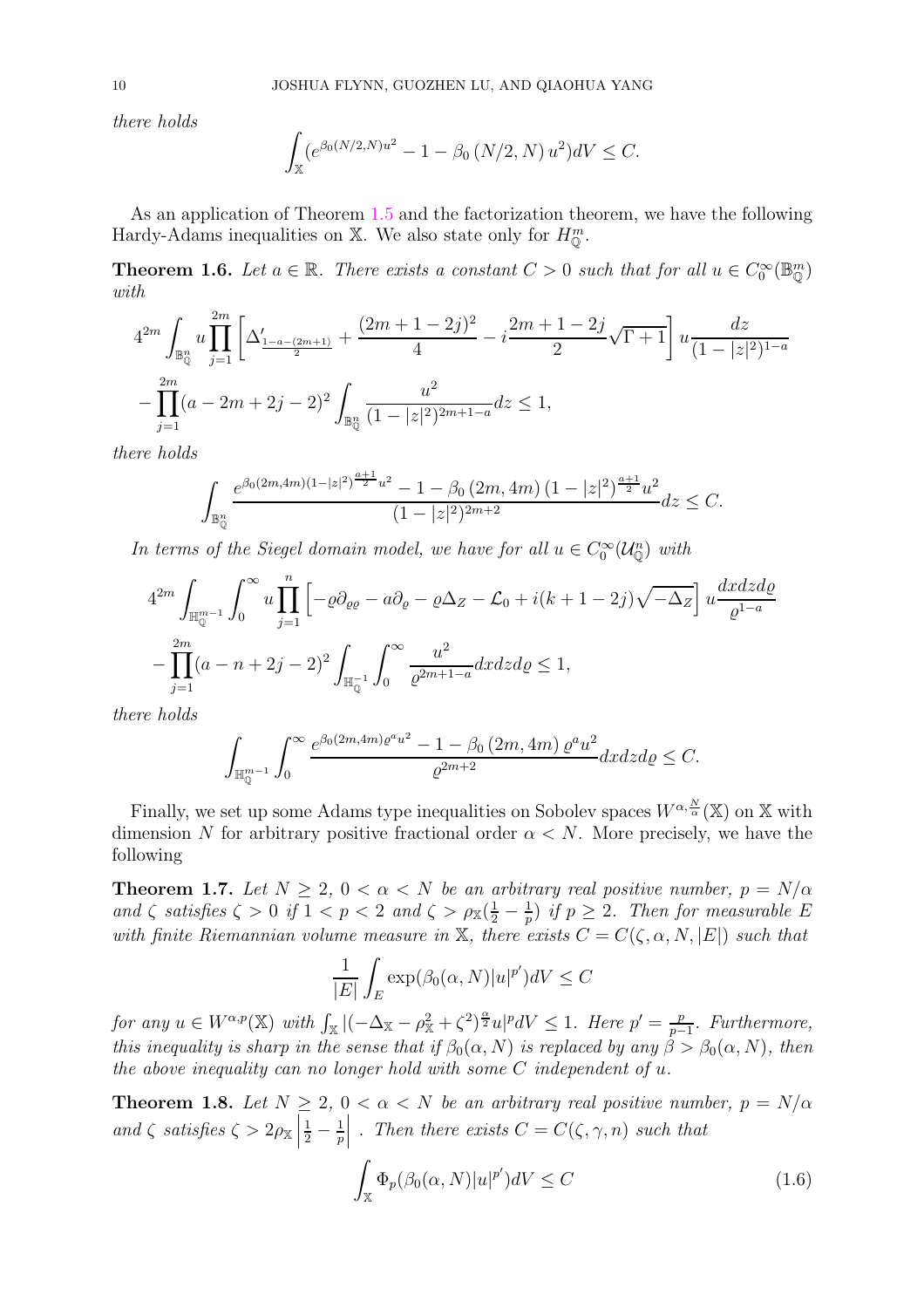*hold simultaneously for any*  $u \in W^{\alpha,p}(\mathbb{X})$  *with*  $\int_{\mathbb{X}} |(-\Delta_{\mathbb{X}} - \rho_{\mathbb{X}}^2 + \zeta^2)^{\frac{\alpha}{2}} u|^p dV \leq 1$ . Here

$$
\Phi_p(t) = e^t - \sum_{j=0}^{j_p-2} \frac{t^j}{j!}, \ \ j_p = \min\{j \in \mathbb{N} : j \ge p\}.
$$

*Furthermore, this inequality is sharp in the sense that if*  $\beta_0(\alpha, N)$  *is replaced by any*  $\beta > \beta(2n, \alpha)$ , then the above inequality can no longer hold with some C independent of u*.*

Notice that  $\left|\frac{1}{2} - \frac{1}{p}\right|$  $\frac{1}{p}|<\frac{1}{2}$  $\frac{1}{2}$  provided  $p > 1$ . Choosing  $\zeta = \rho_{\mathbb{X}}$  in Theorem [1.8,](#page-9-2) we have the following

**Corollary 1.1.** Let  $N \geq 2$ ,  $0 < \alpha < N$  be an arbitrary real positive number and  $p = N/\alpha$ . *There exists*  $C = C(\alpha, n)$  *such that* 

$$
\int_{\mathbb{X}} \Phi_p(\beta_0(\alpha, N)|u|^{p'})dV \le C
$$

*hold simultaneously for any*  $u \in W^{\alpha,p}(\mathbb{X})$  *with*  $\int_{\mathbb{X}} |(-\Delta_{\mathbb{X}})^{\frac{\alpha}{2}} u|^p dV \leq 1$ *.* 

The organization of the paper is as follows: In Section 2, we recall some necessary preliminary facts of quaternionic hyperbolic spaces and the Cayley hyperbolic plane. We shall prove the factorization theorem, namely Theorem [1.1](#page-6-1) and [1.2,](#page-7-0) in Section 3. In section 4, we recall some necessary facts of Funk-Hecke formulas for  $Sp(m) \times Sp(1)$  and  $Spin(9)$  and use them to compute some integrals in term of hypergeometric function. Sharp estimates of Bessel-Green-Riesz kernels and their rearrangement estimates are given in Section 5 and Section 6, respectively. We shall prove the higher order Hardy-Sobolev-Maz'ya inequalities, namely Theorem [1.3](#page-8-0) and [1.4,](#page-8-1) in Section 7. In Section 8, we prove the Hardy-Adams inequality, namely Theorem [1.5](#page-8-2) and [1.6.](#page-9-0) In Section 9, we show the Adams type inequality, namely Theorem [1.7](#page-9-1) and [1.8.](#page-9-2)

#### 2. Preliminaries

<span id="page-10-0"></span>We begin by setting up notations and then recall proper definitions shortly after.

Let  $\mathbb Q$  and  $\mathbb C$  denote, respectively, the quaternions and the Cayley algebra (i.e., octonions). Let  $H_{\mathbb{Q}}^m$  denote the quaternionic hyperbolic space of real dimension  $4m$ , and let  $H_{\mathbb{C}_a}$  denote the Cayley plane of real dimension 16. In general, we will use  $\mathbb F$  to denote any of the three normed division algebras  $\{C, Q, Ca\}$  and  $H^m_{\mathbb{F}}$  to denote the corresponding hyperbolic space with  $\mathbb{F}\text{-dimension } m$ . We recall that  $H^m_{\mathbb{F}}$  is a Riemannian symmetric space and that, as homogeneous spaces, there hold  $H_{\mathbb{Q}}^m = Sp(m,1)/Sp(m) \times Sp(1)$  and  $H_{\mathbb{C}a} = F_4/\operatorname{Spin}(9)$ . Since there is only one Cayley plane, we shall often remove dimensional superscript and subscript decorations whenever specifying  $\mathbb{F} = \mathbb{C}a$ ; e.g.,  $H_{\mathbb{F}}^m$  with  $\mathbb{F} = \mathbb{C}a$  shall be written simply as  $H_{\mathbb{C}a}$ .

We will also use  $\mathbb{B}^m_{\mathbb{F}} \subset \mathbb{F}^m$  and  $\mathcal{U}^m_{\mathbb{F}}$  to denote  $H^m_{\mathbb{F}}$  when realized, respectively, in the Beltrami-Klein ball model and Siegel domain model. Let  $S^{4m-1} = \partial \mathbb{B}^m_{\mathbb{Q}}$  and  $S^{15} = \partial \mathbb{B}_{\mathbb{C}^n}$ denote, respectively, the quaternionic and octonionic spheres, and let  $d\sigma$  denote the round measure (i.e, the standard surface measure endowed from the ambient Euclidean space). Note that  $\mathbb{B}_{\mathbb{C}a} \subset \mathbb{C}a^2 = \mathbb{R}^{16}$ .

Next, we let  $\mathbb{H}^n_{\mathbb{F}}$  denote the Heisenberg group over  $\mathbb{F} \in \{ \mathbb{C}, \mathbb{Q}, \mathbb{C}a \}$  and let  $Z = Z(H^n_{\mathbb{F}})$ denote the center of  $\mathbb{H}_{\mathbb{F}}^n$ . We make the identifications  $\mathbb{H}_{\mathbb{C}}^n = \mathbb{R}^{2n} \times \mathbb{R}$ ,  $\mathbb{H}_{\mathbb{Q}}^n = \mathbb{R}^{4n} \times \mathbb{R}^3$  and  $\mathbb{H}_{\mathbb{C}a} = \mathbb{R}^8 \times \mathbb{R}^7$  and note  $Z(\mathbb{H}_{\mathbb{C}}^n) = \mathbb{R}, Z(\mathbb{H}_{\mathbb{C}}^n) = \mathbb{R}^3$  and  $Z(\mathbb{H}_{\mathbb{C}a}) = \mathbb{R}^7$ . The homogeneous dimension of  $\mathbb{H}^n_{\mathbb{F}}$  is given by  $Q = \dim_{\mathbb{R}} \mathbb{H}^n_{\mathbb{F}} + \dim_{\mathbb{R}} \text{Im }\mathbb{F}$ . In particular, the homogeneous dimensions for  $\mathbb{H}_{\mathbb{C}}^n$ ,  $\mathbb{H}_{\mathbb{Q}}^n$  and  $\mathbb{H}_{\mathbb{C}}$  are, respectively,  $2n + 2$ ,  $4n + 6$  and 22.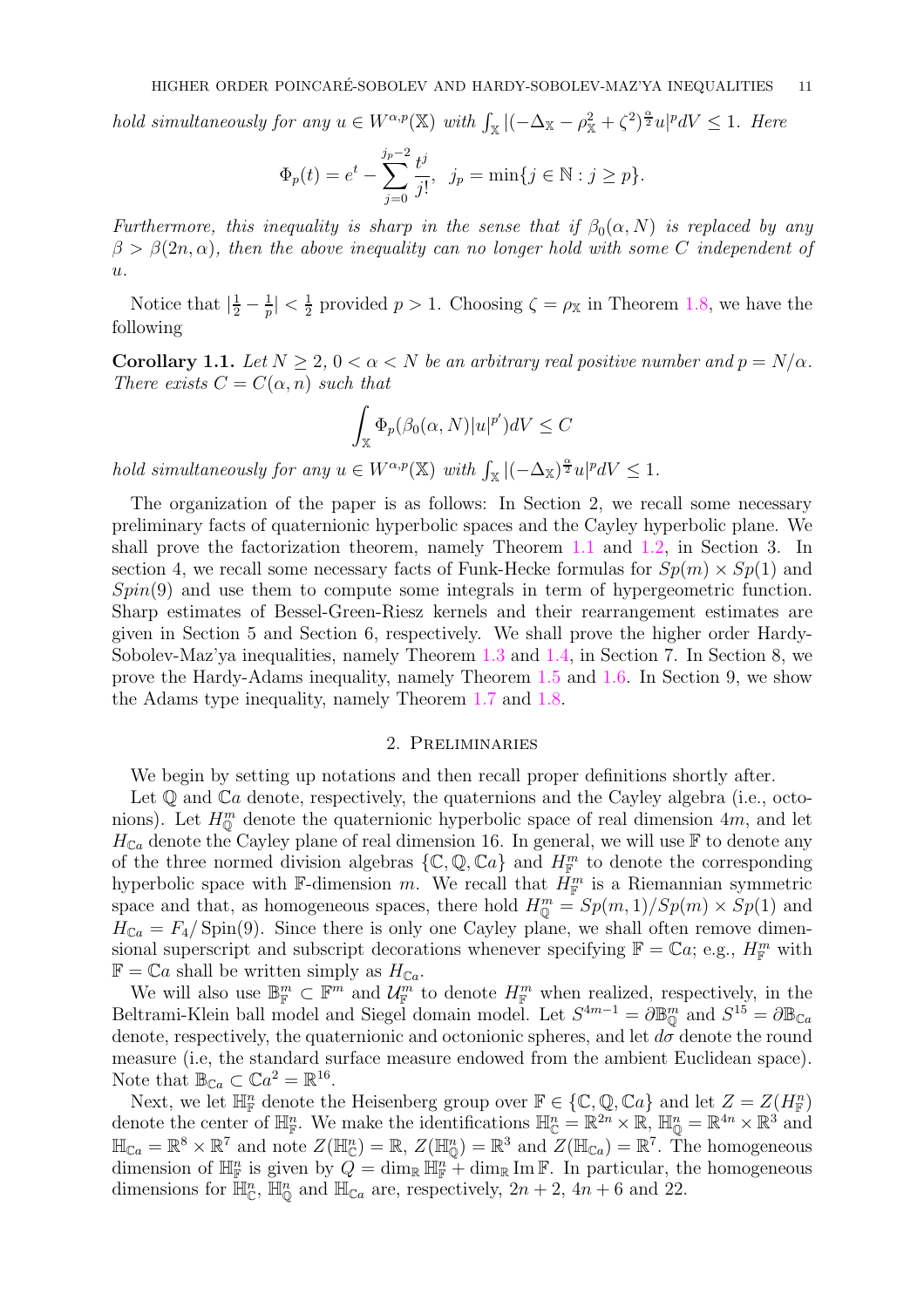<span id="page-11-2"></span>Recalling that the boundary of  $H^m_{\mathbb{F}}$  has a natural group structure given by  $\mathbb{H}^{m-1}_{\mathbb{F}}$ , we shall choose the normalization of the metric on  $H_{\mathbb{F}}^m$  and sign convention on  $\Delta_{\mathbb{X}}$  so that

$$
\operatorname{spec}(-\Delta_{\mathbb{X}})=[\frac{Q^2}{4},\infty).
$$

We recall that  $Q/2$  also has the interpretation as  $\rho_X$ , the half sum of positive roots of  $H_{\mathbb{F}}^m$  counted with multiplicities. In particular, on  $H_{\mathbb{C}}^m$ ,  $H_{\mathbb{Q}}^m$  and  $H_{\mathbb{C}}$  we evaluate  $Q/2$  to be, respectively,  $m, 2m + 1$ , and 11.

For the convenience of the reader, we include a short dictionary of the Laplacians considered in this paper:

 $\Delta$  ''' Laplace-Beltrami operator on  $H_{\mathbb{F}}^m$  when  $\mathbb{F} = \mathbb{Q}$  or  $\mathbb{C}a$ 

 $\Delta_{H^n_{\mathbb{R}}}$   $\leftrightarrow$  Laplace-Beltrami operator on  $H^n_{\mathbb{R}}$  for a specified n

 $\Delta_Z$ <sup>\*</sup>  $\leftrightarrow$  Euclidean Laplacian on the center  $Z = Z(\mathbb{H}_{\mathbb{F}}^{m-1})$ 

 $\Delta_b$   $\longrightarrow$  The sub-Laplacian on  $\mathbb{H}_{\mathbb{F}}^{m-1}$ .

In the ball model, the Riemannian volume forms on  $H_{\mathbb{Q}}^m$  and  $H_{\mathbb{C}_a}$  are given, respectively, by

$$
dV = \frac{dz}{(1 - |z|^2)^{2m+2}},
$$

and

$$
dV = \frac{dx}{(1 - |x|^2)^{12}},
$$

<span id="page-11-0"></span>where dz and dx denote, respectively, the Lebesgue measure on  $\mathbb{C}^m$  and  $\mathbb{R}^{16}$ .

2.1. Automorphisms and Convolution. In this section, we recall a family of automorphisms on  $\mathbb{B}_{\mathbb{Q}}^m$  which are isometries and which are used to define convolution on  $\mathbb{B}_{\mathbb{Q}}^m$ . Analogous automorphisms are also defined for  $\mathbb{B}_{\mathbb{C}_a}$  but require more notation and thus we direct the reader to [\[52,](#page-49-11) pg. 56] for formal definitions.

Following [\[52\]](#page-49-11), we define for each  $w \in \mathbb{B}_{\mathbb{Q}}^m$  the automorphism  $\varphi_w : \mathbb{B}_{\mathbb{Q}}^m \to \mathbb{B}_{\mathbb{Q}}^m$  given by

$$
\varphi_w(z) = \left(1 - \langle z, w \rangle_{\mathbb{Q}}\right)^{-1} \left(w - P_w(z) - \sqrt{1 - |w|^2} Q_w(z)\right)
$$

where

$$
P_w(z) = \begin{cases} \langle z, w \rangle_{\mathbb{Q}} |w|^{-2}w & \text{if } w \neq 0\\ 0 & \text{if } w = 0 \end{cases}
$$
  

$$
Q_w(z) = z - P_w(z).
$$

We recall some properties of these automorphisms in the following proposition (see [\[52\]](#page-49-11)). Note that property (iv) is not present in [\[52\]](#page-49-11), but it is straightforward to prove.

<span id="page-11-1"></span>Lemma A. *For each*  $w \in \mathbb{B}_{\mathbb{Q}}^m$ ,  $\varphi_w$  *satisfies the following properties:* 

*(i)*  $\varphi_w(0) = w$  *and*  $\varphi_w(w) = 0$ *; (ii)* for  $z \in \overline{\mathbb{B}_{\mathbb{Q}}^m}$ , there holds

$$
1 - |\varphi_w(z)|^2 = \frac{(1 - |w|^2)(1 - |z|^2)}{|1 - \langle z, w \rangle_{\mathbb{Q}}|^2};
$$

(*iii*)  $\varphi_w$  *is an involutory isometry of*  $\mathbb{B}_{\mathbb{Q}}^m$ ;

 $(iv)$  for  $z \in \overline{\mathbb{B}_{\mathbb{Q}}^m}$ , there holds

$$
\sinh(\rho(\varphi_w(z))) = \frac{|\varphi_w(z)|}{\sqrt{1 - |\varphi_w(z)|^2}}
$$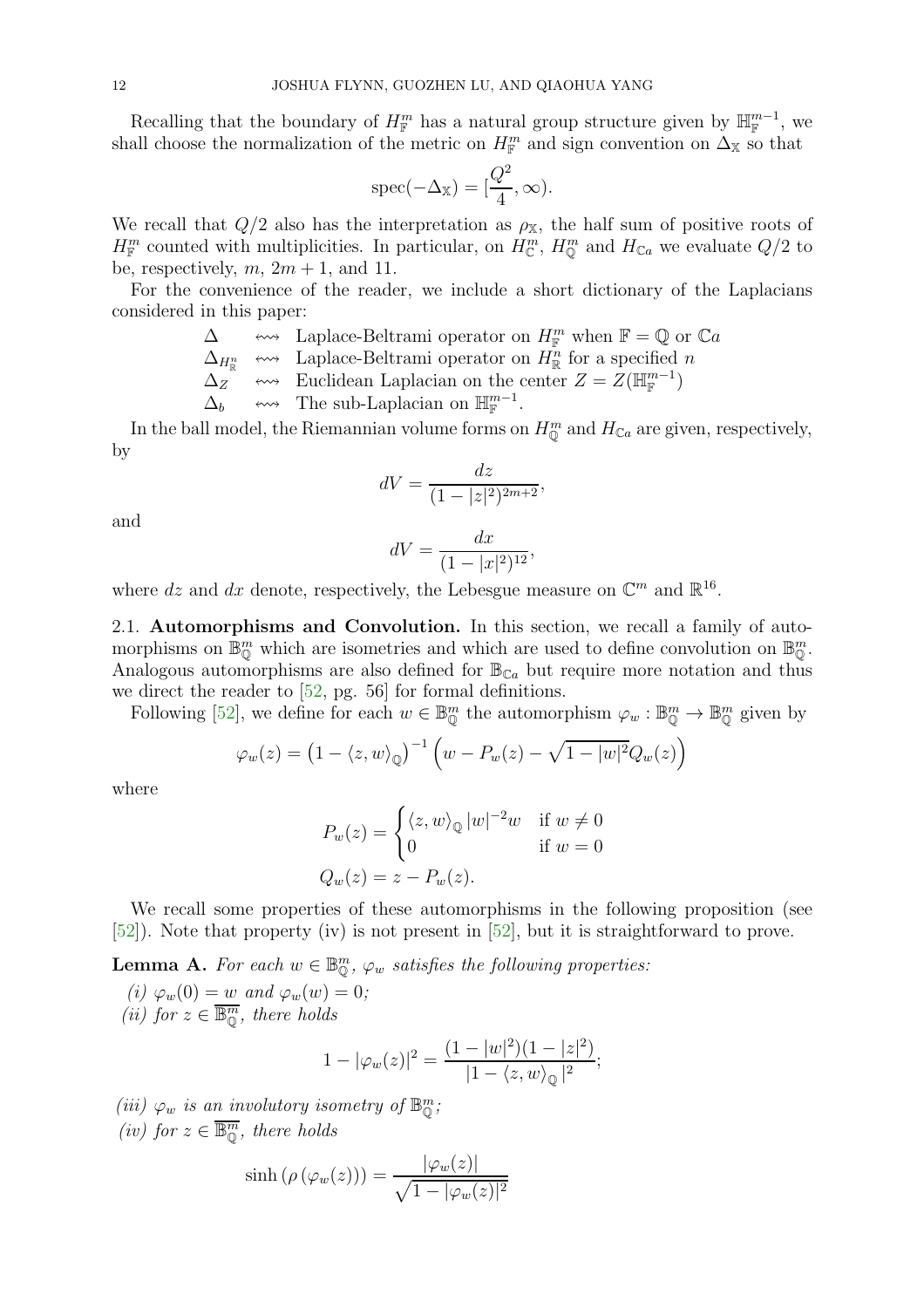$$
= \left(\frac{|z-w|^2 + |\langle z,w\rangle_{\mathbb{Q}}|^2 - |z|^2|w|^2}{(1-|w|^2)(1-|z|^2)}\right)^{\frac{1}{2}}
$$
  
cosh $(\rho(\varphi_w(z))) = \frac{1}{\sqrt{1-|\varphi_w(z)|^2}}$   

$$
= \frac{|1-\langle z,w\rangle_{\mathbb{Q}}|}{\sqrt{(1-|w|^2)(1-|z|^2)}}.
$$

We will use  $\varphi_w$  to also denote the analogous automorphisms on  $\mathbb{B}_{\mathbb{C}_a}$ . We record in the following lemma the analogues to the properties recorded in the preceding lemma. In preparation, if  $z = (z_1, z_2), w = (w_1, w_2) \in \mathbb{B}_{\mathbb{C}_a} \subset \mathbb{C}a^2$ , then let

$$
\Psi_{\mathbb{C}a}(z,w) = \begin{cases}\n|1 - (\bar{z}_1 w_2)(w_2^{-1} w_1) - z_2 \bar{w}_2|^2 & \text{if } w_2 \neq 0 \\
|1 - \bar{z}_1 w_1|^2 & \text{if } w_2 = 0\n\end{cases}
$$

.

We also have  $\Psi_{\mathbb{C}_a}(z, w) = \Phi_{\mathbb{C}_a}(z, w) - 2\langle z, w \rangle_{\mathbb{R}} + 1$ , where

$$
\Phi_{\mathbb{C}a}(z,w) = |z_1|^2 |w_1|^2 + |z_2|^2 |w_2|^2 + 2 \operatorname{Re}((z_1 z_2)(\overline{w_1 w_2})),
$$

and  $\langle \cdot, \cdot \rangle_{\mathbb{R}}$  is the Euclidean inner product on  $\mathbb{R}^{16}$ . We also remark that  $\Phi_{\mathbb{C}a}(z, w)$  is an analogue of the form  $|\langle z, w \rangle_{\mathbb{F}}|^2$ , and  $\Psi_{\mathbb{C}a}(z, w)$  is an analogue of the form  $|1 - \langle z, w \rangle_{\mathbb{F}}|^2$ , where  $\mathbb{F} \in \{\mathbb{R}, \mathbb{C}, \mathbb{Q}\}.$  We point out that  $\Psi_{\mathbb{C}a}(z,w) \leq |z|^2 |w|^2$ .

<span id="page-12-0"></span>**Lemma B.** For each  $w \in \mathbb{B}_{\mathbb{C}_a}$ ,  $\varphi_w$  *satisfies the following properties:* 

*(i)*  $\varphi_w(0) = w$  *and*  $\varphi_w(w) = 0$ *; (ii)* for  $z \in \overline{\mathbb{B}_{\mathbb{C}_a}}$ , there holds

$$
1 - |\varphi_w(z)|^2 = \frac{(1 - |w|^2)(1 - |z|^2)}{\Psi_{\mathbb{C}a}(z, w)};
$$

*(iii)*  $\varphi_w$  *is an involutory isometry of*  $\mathbb{B}_{\mathbb{C}a}$ *; (iv)* for  $z \in \overline{\mathbb{B}_{\mathbb{C}_a}}$ , there holds

$$
\sinh(\rho(\varphi_w(z))) = \frac{|\varphi_w(z)|}{\sqrt{1 - |\varphi_w(z)|^2}}
$$

$$
= \left(\frac{\Psi_{\mathbb{C}a}(z, w) - (1 - |z|^2)(1 - |w|^2)}{(1 - |w|^2)(1 - |z|^2)}\right)^{\frac{1}{2}}
$$

$$
\cosh(\rho(\varphi_w(z))) = \frac{1}{\sqrt{1 - |\varphi_w(z)|^2}}
$$

$$
= \frac{\sqrt{\Psi_{\mathbb{C}a}(z, w)}}{\sqrt{(1 - |w|^2)(1 - |z|^2)}}.
$$

With these automorphisms defined, we may introduce the following convolution on  $\mathbb{B}_{\mathbb{F}}^m$ : for two functions  $f, g$  on  $\mathbb{B}_{\mathbb{F}}^m$ , let

$$
(f\ast g)(z)=\int\limits_{\mathbb{B}^{m}_{\mathbb{F}}}f\left(\varphi_{w}(z)\right)g(w)dV(w),
$$

whenever this is well-defined. It is easy to see that, if f is radial, then  $f * g = g * f$ , when defined.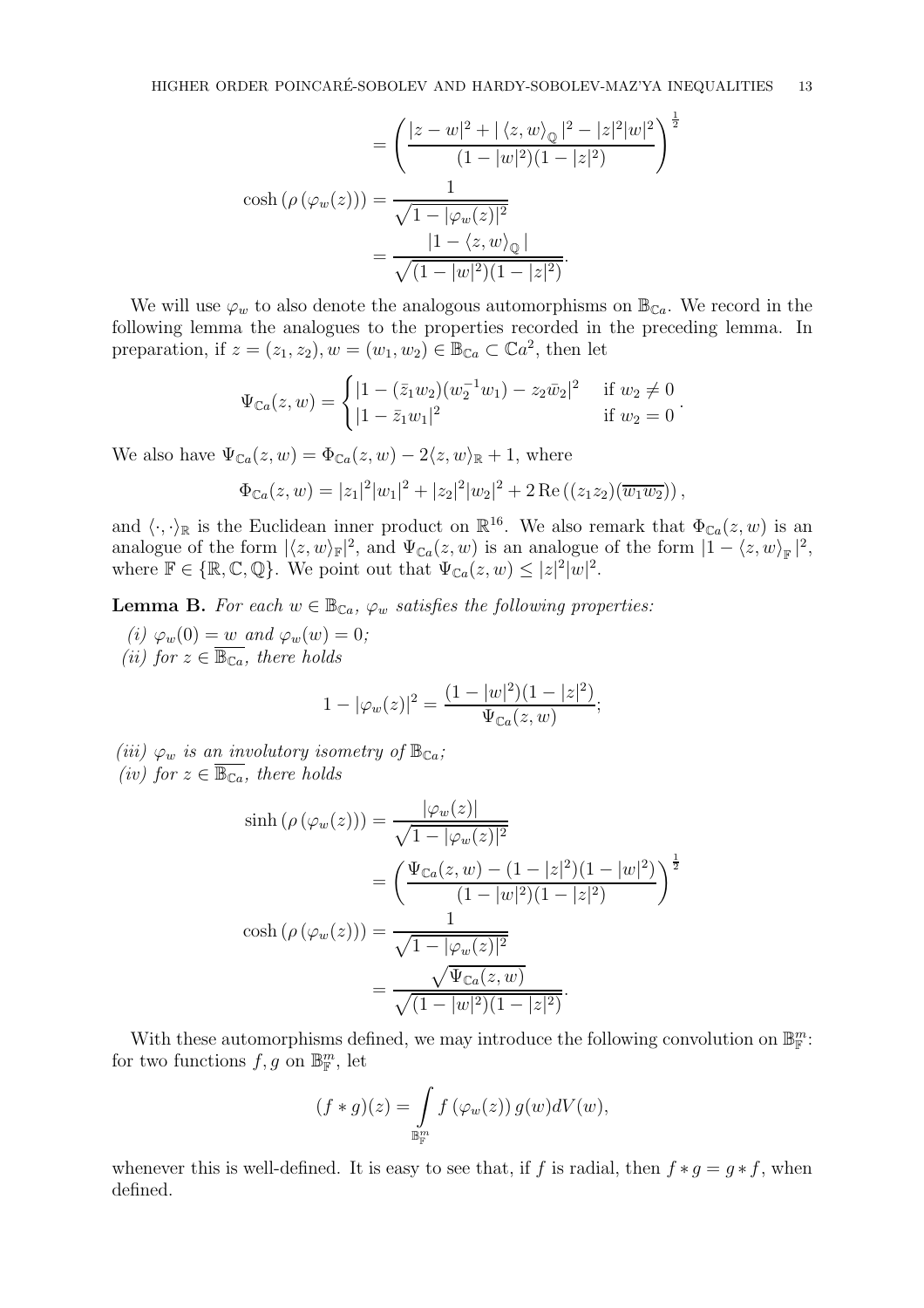<span id="page-13-1"></span><span id="page-13-0"></span>2.2. Helgason-Fourier Transform on Quaternionic Hyperbolic Spaces and Cayley Plane. In this section, we recall the Helgason-Fourier transforms on the quaternionic hyperbolic spaces and Cayley plane, as well as the resulting Plancherel and inversion for-mulas. (see [\[26,](#page-48-10) [27,](#page-48-11) [51\]](#page-49-12).) Given a function f on  $\mathbb{B}_{\mathbb{Q}}^m$ , the Helgason-Fourier transform  $\tilde{f}$  is defined by the formula

$$
\hat{f}(\lambda,\varsigma)=\int\limits_{\mathbb{B}^m_{\mathbb{Q}}}f(z)e_{-\lambda,\varsigma}(z)dV,
$$

for  $\lambda \in \mathbb{R}$  and  $\varsigma \in S^{4m-1}$ , provided this integral exists. Here,

$$
e_{\lambda,\varsigma}(z) = \left(\frac{1-|z|^2}{|1-\langle z,\varsigma\rangle_{\mathbb{Q}}|^2}\right)^{\frac{(2m+1)+i\lambda}{2}},
$$

defined for  $z \in \mathbb{B}_{\mathbb{Q}}^m$ ,  $\lambda \in \mathbb{R}$  and  $\varsigma \in S^{4m-1}$ , are eigenfunctions of  $\Delta$  with eigenvalue  $-(2m+1)^2 - \lambda^2$ . Note that, for  $z \in \mathbb{B}_{\mathbb{Q}}^m$  and  $\varsigma \in S^{4m-1}$ , the function

$$
\left(\frac{1-|z|^2}{|1-\langle z,\varsigma\rangle_{\mathbb{Q}}}\right)^{2m+1}
$$

,

is the Poisson kernel on  $\mathbb{B}_{\mathbb{Q}}^m$ .

Analogously, if f is a function on  $\mathbb{B}_{\mathbb{C}_a}$ , then its Helgason-Fourier transform  $\hat{f}$  is defined by the formula

$$
\hat{f}(\lambda,\varsigma) = \int\limits_{\mathbb{B}^m_{{\mathbb Q}}} f(z) e_{-\lambda,\varsigma}(z) dV,
$$

for  $\lambda \in \mathbb{R}$  and  $\varsigma \in S^{4m-1}$ , provided this integral exists, where now

$$
e_{\lambda,\varsigma}(z) = \left(\frac{1-|z|^2}{\Psi_{\mathbb{C}a}(z,\varsigma)}\right)^{\frac{11+i\lambda}{2}},
$$

defined for  $z \in \mathbb{B}_{\mathbb{C}_a}$ ,  $\lambda \in \mathbb{R}$  and  $\varsigma \in S^{15}$ , are eigenfunctions of  $\Delta$  with eigenvalue  $-121-\lambda^2$ . Note that, for  $z \in \mathbb{B}_{\mathbb{Q}}^m$  and  $\varsigma \in S^{4m-1}$ , the function

$$
\left(\frac{1-|z|^2}{\Psi_{\mathbb{C}a}(z,\varsigma)}\right)^{11},\,
$$

is the Poisson kernel on  $\mathbb{B}_{\mathbb{C}_a}$ .

The Helgason-Fourier transform enjoys the following properties:

(i) For  $f, g \in C_0^{\infty}(\mathbb{B}_{\mathbb{F}}^m)$  and g radial, there holds

$$
\widehat{f * g} = \hat{f} \cdot \hat{g}.
$$

(ii) For  $f \in C_0^{\infty}(\mathbb{B}_{\mathbb{F}}^m)$ , there holds the inversion formula:

$$
f(z) = C_m \int_{-\infty}^{\infty} \int_{S_{\mathbb{F}}} \hat{f}(\lambda, \varsigma) e_{\lambda, \varsigma}(z) |\mathfrak{c}(\lambda)|^{-2} d\lambda d\sigma(\varsigma), \tag{2.1}
$$

where  $C_m$  is a positive constant and  $\mathfrak{c}(\lambda)$  is the Harish-Chandra c-function; see [\[26,](#page-48-10) pg. 436] for an explicit formula.

(iii) For  $f \in C_0^{\infty}(\mathbb{B}_{\mathbb{F}}^m)$ , there holds the Plancherel formula:

$$
\int_{\mathbb{B}_{\mathbb{F}}^m} |f(z)|^2 dV = C_m \int_{-\infty}^{\infty} \int_{S_{\mathbb{F}}^m} |\widehat{f}(\lambda, \varsigma)|^2 |\mathfrak{c}(\lambda)|^{-2} d\lambda d\sigma(\varsigma). \tag{2.2}
$$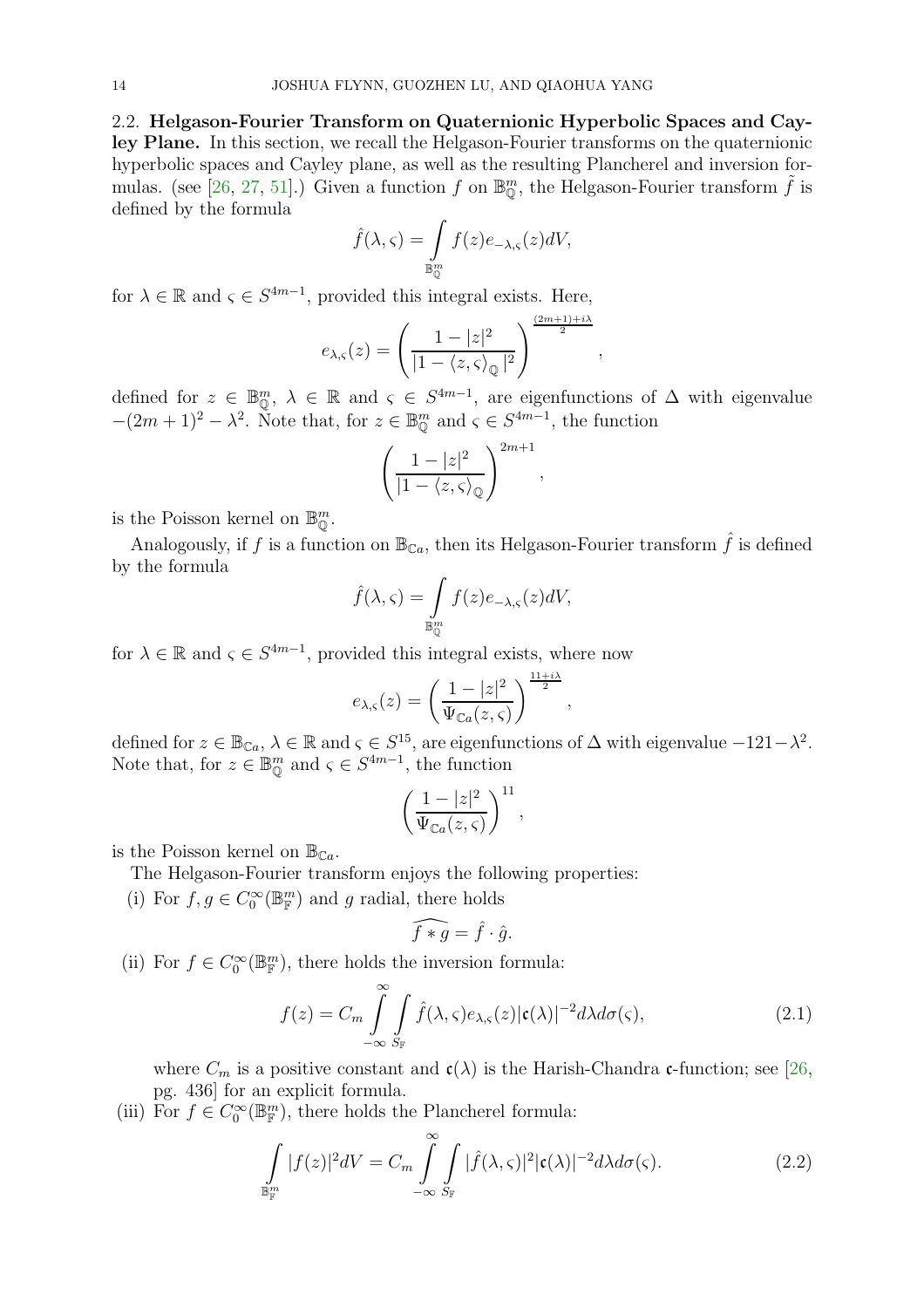(iv) For  $f \in C_0^{\infty}(\mathbb{B}_{\mathbb{F}}^m)$ , there holds

$$
\widehat{\Delta f}(\lambda, \varsigma) = -\left(\lambda^2 + \frac{Q^2}{4}\right)\widehat{f}(\lambda, \varsigma).
$$

<span id="page-14-0"></span>3. Factorization Theorems for the Operators on X: proof of Theorem [1.1](#page-6-1) and Theorem [1.2](#page-7-0)

## <span id="page-14-1"></span>3.1. The Factorization Theorem on Damek-Ricci space.

<span id="page-14-3"></span>**Lemma 3.1.** *Let*  $a \in \mathbb{R}$  *and*  $f \in C^{\infty}(\mathcal{U})$ *. There holds* 

$$
\begin{aligned} &\left[\varrho\partial_{\varrho\varrho} + a\partial_{\varrho} + \varrho\Delta_Z + \mathcal{L}_0\right] \left(\varrho^{\frac{1-Q-a}{2}}f\right) \\ &= \varrho^{-\frac{1+Q+a}{2}} \left\{\varrho\left[\varrho(\partial_{\varrho\varrho} + \Delta_Z) + \mathcal{L}_0 - (Q-1)\varrho\right] + \frac{Q^2}{4} - \frac{(a-1)^2}{4}\right\}f \end{aligned}
$$

*Proof.* For reference, we provide explicit computations as follows. Observing that, for any  $\beta \in \mathbb{R}$ , there holds

$$
\varrho^{\beta+1} \left[ \varrho \partial_{\varrho \varrho} + a \partial_{\varrho} + \varrho \Delta_Z + \mathcal{L}_0 \right] \left( \varrho^{-\beta} f \right) \n= \varrho \left[ \varrho (\partial_{\varrho \varrho} + \Delta_Z) + \mathcal{L}_0 - (2\beta - a) \partial_{\varrho} \right] f + \beta (\beta + 1 - a) f,
$$

we may choose  $\beta = \frac{Q-1+a}{2}$  $\frac{1+a}{2}$  to obtain

$$
\varrho^{\frac{1+Q+a}{2}} \left[ \varrho \partial_{\varrho\varrho} + a \partial_{\varrho} + \varrho \Delta_Z + \mathcal{L}_0 \right] \left( \varrho^{\frac{1-Q-a}{2}} f \right)
$$
  
= 
$$
\left\{ \varrho \left[ \varrho (\partial_{\varrho\varrho} + \Delta_Z) + \mathcal{L}_0 - (Q-1) \partial_{\varrho} \right] + \frac{Q^2}{4} - \frac{(a-1)^2}{4} \right\} f.
$$

The desired result follows.

<span id="page-14-2"></span>**Lemma 3.2.** *Let*  $\beta \in \mathbb{R}$ *. There holds* 

$$
\begin{aligned} &\left[\varrho\partial_{\varrho\varrho}+(a+\beta)\partial_{\varrho}+\varrho\Delta_{Z}+\mathcal{L}_{0}\right]\left\{ \left[\varrho\partial_{\varrho\varrho}+(a-1)\partial_{\varrho}+\varrho\Delta_{Z}+\mathcal{L}_{0}\right]^{2}+(\beta-1)^{2}\Delta_{Z}\right\} \\ &=\left\{ \left[\varrho\partial_{\varrho}+a\partial_{\varrho}+\varrho\Delta_{Z}+\mathcal{L}_{0}\right]^{2}+\beta^{2}\Delta_{Z}\right\} \left[\varrho\partial_{\varrho\varrho}+(a+\beta-2)\partial_{\varrho}+\varrho\Delta_{Z}+\mathcal{L}_{0}\right]. \end{aligned}
$$

*Proof.* Since

$$
\partial_{\varrho} [\varrho \partial_{\varrho \varrho} + (a-1) \partial_{\varrho} + \varrho \Delta_Z + \mathcal{L}_0] = [\varrho \partial_{\varrho \varrho} + a \partial_{\varrho} + \varrho \Delta_Z + \mathcal{L}_0] \partial_{\varrho} + \Delta_Z.
$$

we have

$$
\partial_{\varrho} [\varrho \partial_{\varrho \varrho} + (a - 1) \partial_{\varrho} + \varrho \Delta_{Z} + \mathcal{L}_{0}]^{2}
$$
\n
$$
= [\varrho \partial_{\varrho \varrho} + a \partial_{\varrho} + \varrho \Delta_{Z} + \mathcal{L}_{0}] \partial_{\varrho} [\varrho \partial_{\varrho \varrho} + (a - 1) \partial_{\varrho} + \varrho \Delta_{Z} + \mathcal{L}_{0}]
$$
\n
$$
+ [\varrho \partial_{\varrho \varrho} + (a - 1) \partial_{\varrho} + \varrho \Delta_{Z} + \mathcal{L}_{0}] \Delta_{Z}
$$
\n
$$
= [\varrho \partial_{\varrho \varrho} + a \partial_{\varrho} + \varrho \Delta_{Z} + \mathcal{L}_{0}]^{2} \partial_{\varrho} + [\varrho \partial_{\varrho \varrho} + a \partial_{\varrho} + \varrho \Delta_{Z} + \mathcal{L}_{0}] \Delta_{Z}
$$
\n
$$
+ [\varrho \partial_{\varrho \varrho} + (a - 1) \partial_{\varrho} + \varrho \Delta_{Z} + \mathcal{L}_{0}] \Delta_{Z}
$$
\n
$$
= [\varrho \partial_{\varrho \varrho} + a \partial_{\varrho} + \varrho \Delta_{Z} + \mathcal{L}_{0}]^{2} \partial_{\varrho} + 2 [\varrho \partial_{\varrho \varrho} + a \partial_{\varrho} + \varrho \Delta_{Z} + \mathcal{L}_{0}] \Delta_{Z} - \Delta_{Z} \partial_{\varrho}.
$$
\nlarly,

Simil

$$
\begin{aligned} &\left[\varrho\partial_{\varrho\varrho} + (a-1)\partial_{\varrho} + \varrho\Delta_{Z} + \mathcal{L}_{0}\right]^{2} \\ &= \left[\varrho\partial_{\varrho\varrho} + a\partial_{\varrho} + \varrho\Delta_{Z} + \mathcal{L}_{0}\right] \left[\varrho\partial_{\varrho} + (a-1)\partial_{\varrho} + \varrho\Delta_{Z} + \mathcal{L}_{0}\right] \\ &- \partial_{\varrho}\left[\varrho\partial_{\varrho\varrho} + (a-1)\partial_{\varrho} + \varrho\Delta_{Z} + \mathcal{L}_{0}\right] \\ &= \left[\varrho\partial_{\varrho\varrho} + a\partial_{\varrho} + \varrho\Delta_{Z} + \mathcal{L}_{0}\right]^{2} - 2\left[\varrho\partial_{\varrho\varrho} + a\partial_{\varrho} + \varrho\Delta_{Z} + \mathcal{L}_{0}\right] \partial_{\varrho} - \Delta_{Z}.\end{aligned}
$$

$$
\qquad \qquad \Box
$$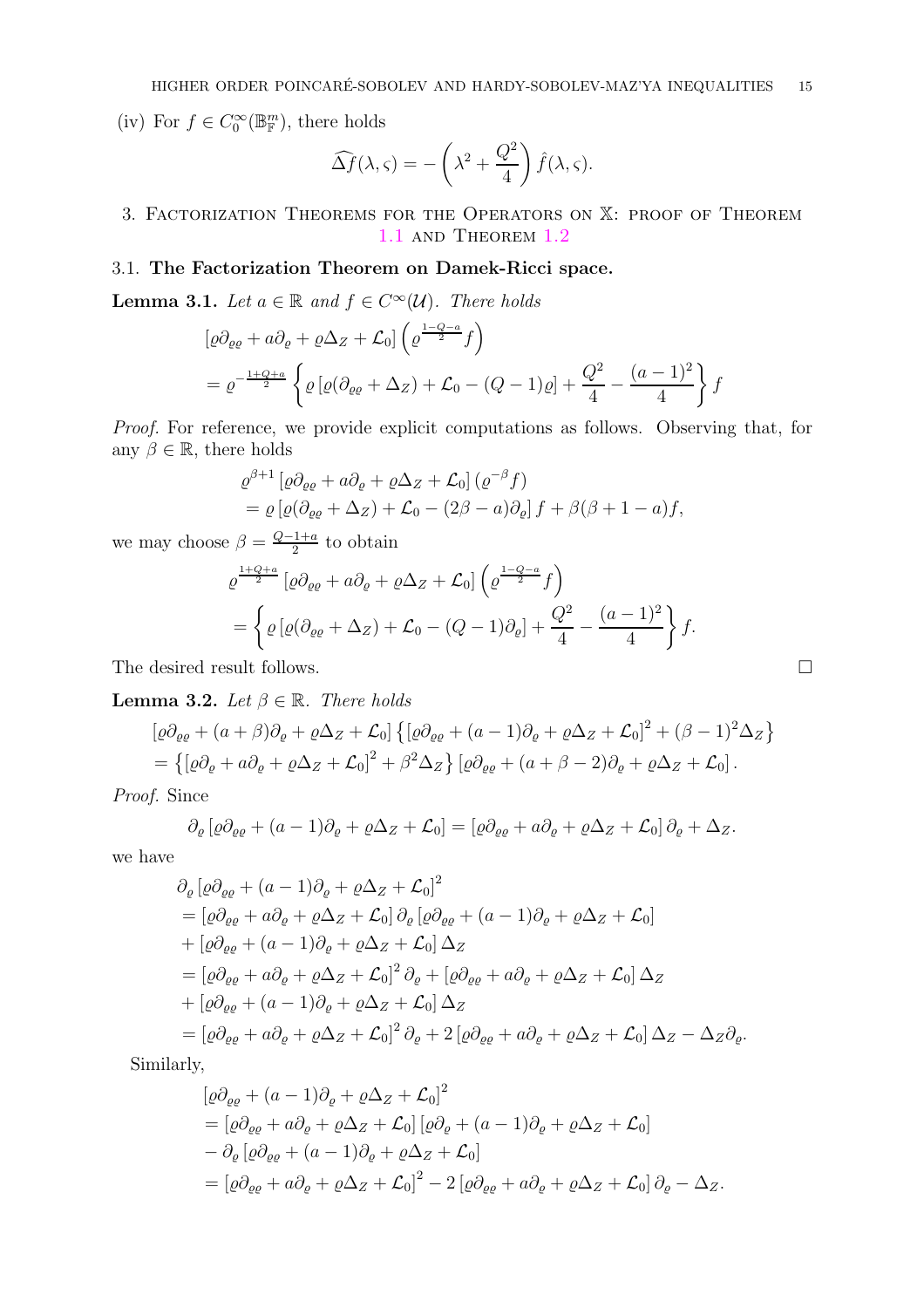Combining these two computations, we obtain

$$
[\varrho \partial_{\varrho\varrho} + (a + \beta)\partial_{\varrho} + \varrho \Delta_Z + \mathcal{L}_0] \{ [\varrho \partial_{\varrho\varrho} + (a - 1)\partial_{\varrho} + \varrho \Delta_Z + \mathcal{L}_0]^2 + (\beta - 1)^2 \Delta_Z \}
$$
  
\n=  $[\varrho \partial_{\varrho\varrho} + a \partial_{\varrho} + \varrho \Delta_Z + \mathcal{L}_0] \{ [\varrho \partial_{\varrho\varrho} + (a - 1)\partial_{\varrho} + \varrho \Delta_Z + \mathcal{L}_0]^2 + (\beta - 1)^2 \Delta_Z \}$   
\n+  $\beta \partial_{\varrho} \{ [\varrho \partial_{\varrho\varrho} + (a - 1)\partial_{\varrho} + \varrho \Delta_Z + \mathcal{L}_0]^2 + (\beta - 1)^2 \Delta_Z \}$   
\n=  $[\varrho \partial_{\varrho\varrho} + a \partial_{\varrho} + \varrho \Delta_Z + \mathcal{L}_0]$   
\n
$$
\cdot \{ [\varrho \partial_{\varrho\varrho} + a \partial_{\varrho} + \varrho \Delta_Z + \mathcal{L}_0]^2 - 2 [\varrho \partial_{\varrho\varrho} + a \partial_{\varrho} + \varrho \Delta_Z + \mathcal{L}_0] \partial_{\varrho} + \beta (\beta - 2) \Delta_Z \}
$$
  
\n+  $\beta \{ [\varrho \partial_{\varrho\varrho} + a \partial_{\varrho} + \varrho \Delta_Z + \mathcal{L}_0]^2 \partial_{\varrho} + 2 [\varrho \partial_{\varrho\varrho} + a \partial_{\varrho} + \varrho \Delta_Z + \mathcal{L}_0] \Delta_Z + \beta (\beta - 2) \Delta_Z \partial_{\varrho} \}$   
\n=  $\{ [\varrho \partial_{\varrho\varrho} + a \partial_{\varrho} + \varrho \Delta_Z + \mathcal{L}_0]^2 + \beta^2 \Delta_Z \} [\varrho \partial_{\varrho\varrho} + (a + \beta - 2) \partial_{\varrho} + \varrho \Delta_Z + \mathcal{L}_0].$ 

This provides the desired identity.

.

<span id="page-15-0"></span>**Lemma 3.3.** *For*  $k \in \mathbb{N} \setminus \{0\}$ *, there holds* 

$$
[\varrho \partial_{\varrho \varrho} + (a + 2k)\partial_{\varrho} + \varrho \Delta_Z + \mathcal{L}_0] \prod_{j=1}^k \{ [\varrho \partial_{\varrho \varrho} + (a - 1)\partial_{\varrho} + \varrho \Delta_Z + \mathcal{L}_0]^2 + (2j - 1)^2 \Delta_Z \}
$$
  
= 
$$
(\varrho \partial_{\varrho \varrho} + a \partial_{\varrho} + \varrho \Delta_Z + \mathcal{L}_0) \prod_{j=1}^k \{ [\varrho \partial_{\varrho \varrho} + (a - 1)\partial_{\varrho} + \varrho \Delta_Z + \mathcal{L}_0]^2 + 4j^2 \Delta_Z \},
$$

*and*

$$
\begin{aligned} & \left[\varrho \partial_{\varrho\varrho} + (a+2k)\partial_{\varrho} + \varrho \Delta_Z + \mathcal{L}_0\right] \\ & \left\{ \left(\varrho \partial_{\varrho\varrho} + a\partial_{\varrho} + \varrho \Delta_Z + \mathcal{L}_0\right) \prod_{j=1}^{k-1} \left[ \left(\varrho \partial_{\varrho\varrho} + (a-1)\partial_{\varrho} + \varrho \Delta_Z + \mathcal{L}_0\right)^2 + 4j^2 \Delta_Z \right] \right\} \\ & = \prod_{j=1}^k \left\{ \left[\varrho \partial_{\varrho\varrho} + (a-1)\partial_{\varrho} + \varrho \Delta_Z + \mathcal{L}_0\right]^2 + (2j-1)^2 \Delta_Z \right\}. \end{aligned}
$$

*Proof.* By Lemma [3.2,](#page-14-2) we have

$$
[\varrho \partial_{\varrho \varrho} + (a + 2k)\partial_{\varrho} + \varrho \Delta_Z + \mathcal{L}_0] \prod_{j=1}^k \{ [\varrho \partial_{\varrho \varrho} + (a - 1)\partial_{\varrho} + \varrho \Delta_Z + \mathcal{L}_0]^2 + (2j - 1)^2 \Delta_Z \}
$$
  
\n
$$
= [\varrho \partial_{\varrho \varrho} + (a + 2k)\partial_{\varrho} + \varrho \Delta_Z + \mathcal{L}_0] \{ [\varrho \partial_{\varrho \varrho} + (a - 1)\partial_{\varrho} + \varrho \Delta_Z + \mathcal{L}_0]^2 + (2k - 1)^2 \Delta_Z \}
$$
  
\n
$$
\cdot \prod_{j=1}^{k-1} \{ [\varrho \partial_{\varrho \varrho} + (a - 1)\partial_{\varrho} + \varrho \Delta_Z + \mathcal{L}_0]^2 + (2j - 1)^2 \Delta_Z \}
$$
  
\n
$$
= \{ [\varrho \partial_{\varrho \varrho} + a\partial_{\varrho} + \varrho \Delta_Z + \mathcal{L}_0]^2 + 4k^2 \Delta_Z \}
$$
  
\n
$$
\cdot [\varrho \partial_{\varrho \varrho} + (a + 2k - 2)\partial_{\varrho} + \varrho \Delta_Z + \mathcal{L}_0] \prod_{j=1}^{k-1} \{ [\varrho \partial_{\varrho \varrho} + (a - 1)\partial_{\varrho} + \varrho \Delta_Z + \mathcal{L}_0]^2 + (2j - 1)^2 \Delta_Z \}
$$

By repeating this process, we get the first identity in the lemma. The second identity is similarly obtained.  $\hfill \square$ 

Proof of Theorem [1.1](#page-6-1) It is sufficient to show

$$
\prod_{j=1}^k \left[ \varrho \partial_{\varrho \varrho} + a \partial_\varrho + \varrho \Delta_Z + \mathcal{L}_0 - i(k+1-2j) \sqrt{-\Delta_Z} \right] \left( \varrho^{\frac{k-Q-a}{2}} f \right)
$$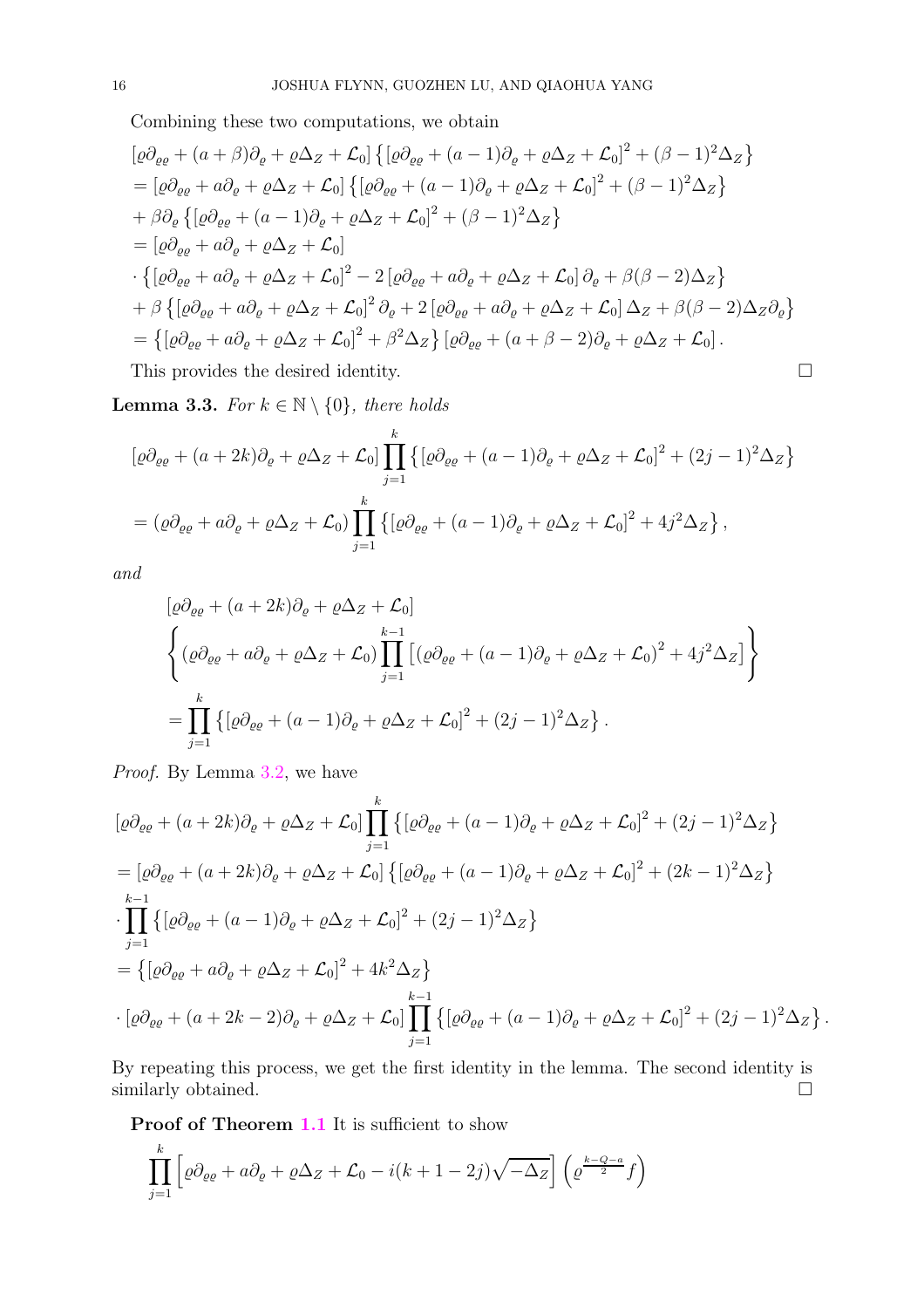$$
= \varrho^{-\frac{k+Q+a}{2}} \prod_{j=1}^k \left\{ \varrho \left[ \varrho (\partial_{\varrho \varrho} + \Delta_Z) + \mathcal{L}_0 - (Q-1) \partial_{\varrho} \right] + \frac{Q^2}{4} - \frac{(a-k+2j-2)^2}{4} \right\} f.
$$

We shall prove the lemma by induction. We have by Lemma [3.1,](#page-14-3) the identity above is valid for  $k = 1$ . Now assume it is valid for  $k = l$ , i.e.,

$$
\prod_{j=1}^{l} \left[ \varrho \partial_{\varrho \varrho} + a \partial_{\varrho} + \varrho \Delta_{Z} + \mathcal{L}_{0} - i(l+1-2j) \sqrt{-\Delta_{Z}} \right] \left( \varrho^{\frac{l-Q-a}{2}} f \right)
$$
\n
$$
= \varrho^{-\frac{l+Q+a}{2}} \prod_{j=1}^{l} \left\{ \varrho \left[ \varrho (\partial_{\varrho \varrho} + \Delta_{Z}) + \mathcal{L}_{0} - (Q-1) \partial_{\varrho} \right] + \frac{Q^{2}}{4} - \frac{(a-l+2j-2)^{2}}{4} \right\} f.
$$

Making the substitution  $a \to a - 1$ , we obtain

$$
\prod_{j=1}^{l} \left[ \varrho \partial_{\varrho \varrho} + (a-1) \partial_{\varrho} + \varrho \Delta_{Z} + \mathcal{L}_{0} - i(l+1-2j) \sqrt{-\Delta_{Z}} \right] \left( \varrho^{\frac{l-Q-a+1}{2}} f \right)
$$
  
= 
$$
\varrho^{-\frac{l+Q+a-1}{2}} \prod_{j=1}^{l} \left\{ \varrho \left[ \varrho (\partial_{\varrho \varrho} + \Delta_{Z}) + \mathcal{L}_{0} - (Q-1) \partial_{\varrho} \right] + \frac{Q^{2}}{4} - \frac{(a-1-l+2j-2)^{2}}{4} \right\} f.
$$

If  $l$  is even, then Lemma  $3.3$  gives us

$$
[\varrho \partial_{\varrho} + (a+l)\partial_{\varrho} + \varrho \Delta_{Z} + \mathcal{L}_{0}] \prod_{j=1}^{l} \left[ \varrho \partial_{\varrho\varrho} + (a-1)\partial_{\varrho} + \varrho \Delta_{Z} + \mathcal{L}_{0} - i(l+1-2j)\sqrt{-\Delta_{Z}} \right]
$$
  
\n
$$
= [\varrho \partial_{\varrho\varrho} + (a+l)\partial_{\varrho} + \varrho \Delta_{Z} + \mathcal{L}_{0}] \prod_{j=1}^{l/2} \left\{ [\varrho \partial_{\varrho\varrho} + (a-1)\partial_{\varrho} + \varrho \Delta_{Z} + \mathcal{L}_{0}]^{2} + (2j-1)^{2} \Delta_{Z} \right\}
$$
  
\n
$$
= (\varrho \partial_{\varrho\varrho} + a\partial_{\varrho} + \varrho \Delta_{Z} + \mathcal{L}_{0}) \prod_{j=1}^{l/2} \left\{ [\varrho \partial_{\varrho\varrho} + (a-1)\partial_{\varrho} + \varrho \Delta_{Z} + \mathcal{L}_{0}]^{2} + 4j^{2} \Delta_{Z} \right\}
$$
  
\n
$$
= \prod_{j=1}^{l+1} \left[ \varrho \partial_{\varrho\varrho} + (a-1)\partial_{\varrho} + \varrho \Delta_{Z} - i(l+2-2j)\sqrt{-\Delta_{Z}} \right].
$$

Therefore, by Lemma [3.1,](#page-14-3) there holds

$$
\left[\varrho \partial_{\varrho\varrho} + (a+l)\partial_{\varrho} + \varrho \Delta_{Z} + \mathcal{L}_{0}\right] \n\left\{\varrho^{-\frac{l+Q+a-1}{2}} \prod_{j=1}^{l} \left\{\varrho\left[\varrho(\partial_{\varrho\varrho} + \Delta_{Z}) + \mathcal{L}_{0} - (Q-1)\partial_{\varrho}\right] + \frac{Q^{2}}{4} - \frac{(a-l+2j-3)^{2}}{4}\right\} f\right\} \n= \varrho^{-\frac{l+Q+a+1}{2}} \prod_{j=1}^{l} \left\{\varrho\left[\varrho(\partial_{\varrho\varrho} + \Delta_{Z}) + \mathcal{L}_{0} - (Q-1)\partial_{\varrho}\right] + \frac{Q^{2}}{4} - \frac{(a-l+2j-3)^{2}}{4}\right\} f.
$$

<span id="page-16-0"></span>The case for *l* is odd is obtained by the second identity in Lemma [3.3.](#page-15-0)

3.2. The Factorization Theorem on the ball model of  $H_{\mathbb{Q}}^m$ . Recall that

$$
\Delta_{\alpha} f(z) = 4 (1 - |z|^2) \left\{ \sum_{i,j=1}^{m} \left( (\delta_{ij} - z_i \overline{z}_j - \overline{z}_{m+i} z_{m+j}) \frac{\partial^2 f}{\partial z_i \partial \overline{z}_j} f + (\overline{z}_i z_{m+j} - z_{m+i} \overline{z}_j) \frac{\partial^2 f}{\partial z_{m+i} \partial \overline{z}_j} + (\overline{z}_{m+i} z_j - z_i \overline{z}_{m+j}) \frac{\partial^2 f}{\partial z_i \partial \overline{z}_{m+j}} \right\}
$$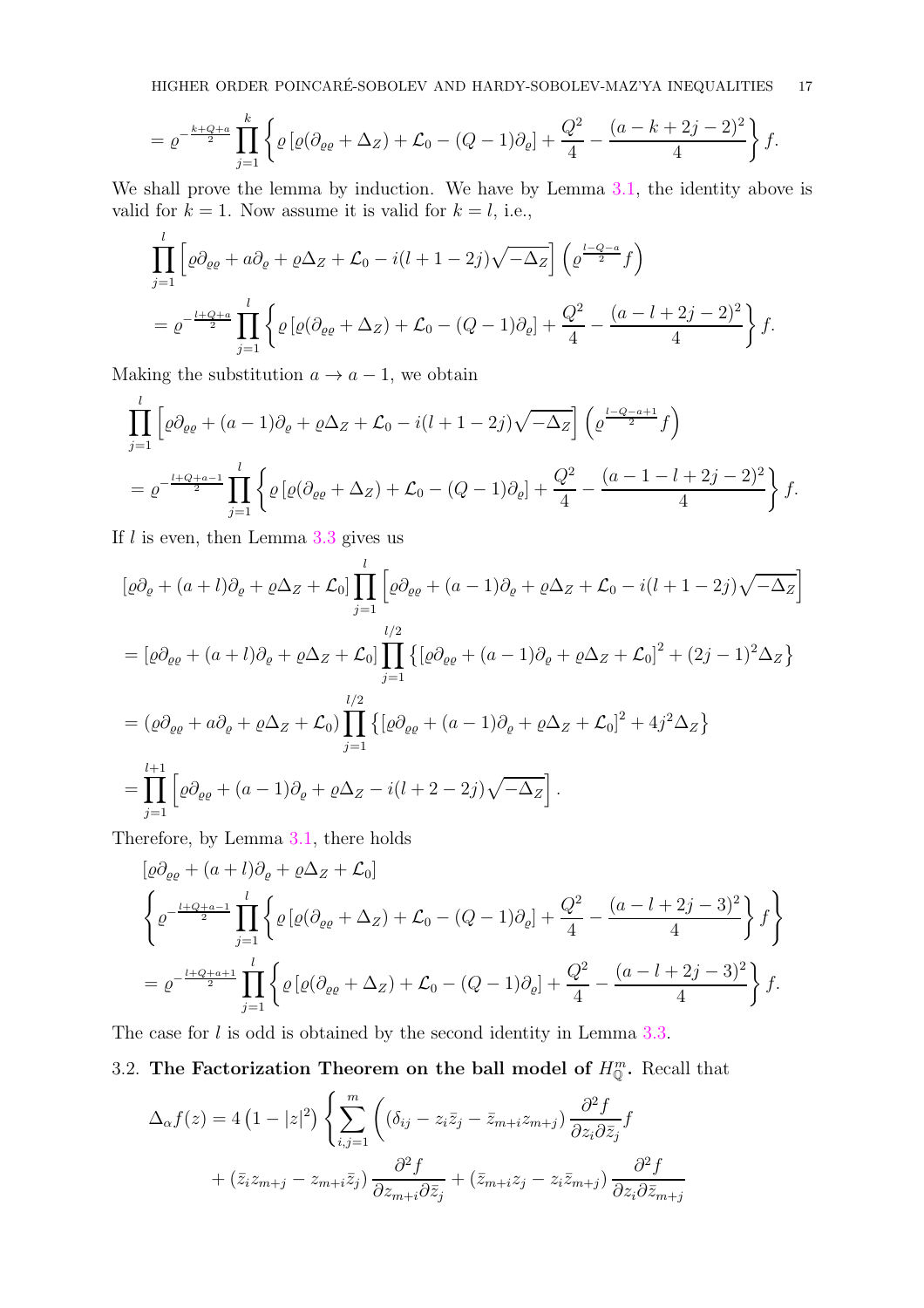+ 
$$
(\delta_{ij} - \bar{z}_i z_j - z_{m+i} \bar{z}_{m+j}) \frac{\partial^2 f}{\partial z_{m+i} \partial \bar{z}_{m+j}} + (1+\alpha)(R+\bar{R}) - \alpha(\alpha+1)
$$

and  $\Delta'_{\alpha} = \frac{1}{4(1-\alpha)}$  $\frac{1}{4(1-|z|^2)}\Delta_{\alpha}$ . It is easy to check

<span id="page-17-4"></span>
$$
\Delta'_{\alpha} = \Delta'_{\beta} + (\alpha - \beta)(R + \bar{R}) + (\beta - \alpha)(\beta + \alpha + 1). \tag{3.1}
$$

Denote by  $r=\left\vert z\right\vert$  and

$$
\rho = \frac{1}{2} \ln \frac{1+r}{1-r}.
$$

Then

$$
\cosh \rho = \frac{1}{\sqrt{1 - r^2}}, \quad \sinh \rho = \frac{r}{\sqrt{1 - r^2}}, \quad \partial_{\rho} = (1 - r^2)\partial_r.
$$
 (3.2)

Furthermore, if  $f = f(\rho)$ , then

<span id="page-17-0"></span>
$$
\Delta f(\rho) = \partial_{\rho}^{2} f + ((4m - 1)\coth \rho + 3\tanh \rho) \partial_{\rho} f.
$$
\n(3.3)

By using the identity  $\Delta(fg) = g\Delta f + 2\langle \nabla f, \nabla g \rangle + f\Delta g$  and [\(3.3\)](#page-17-0), we have

$$
\Delta[(\cosh \rho)^{a} f] = f \Delta(\cosh \rho)^{a} + 2 \langle \nabla(\cosh \rho)^{a}, \nabla f \rangle + (\cosh \rho)^{a} \Delta f
$$
  
= 
$$
[(4m + a + 2)a(\cosh \rho)^{a} - a(a + 2)(\cosh \rho)^{a-2}] f
$$
  
+ 
$$
2a(\cosh \rho)^{a-1} \sinh \rho \partial_{\rho} f + (\cosh \rho)^{a} \Delta f \quad (\because \nabla \rho, \nabla f \rangle = \partial_{\rho} f).
$$

i.e.

<span id="page-17-1"></span>
$$
[\Delta - (4m + a + 2)a] [(\cosh \rho)^{a} f] = [\Delta - (4m + a + 2)a] [(1 - |z|^{2})^{\frac{a}{2}} f]
$$
  
=  $(\cosh \rho)^{a-2} [(\cosh \rho)^{2} \Delta + 2a \tanh \rho \partial_{\rho} - a(a + 2)] f$   
=  $(\cosh \rho)^{a-2} [4\Delta'_{0} + 2a r \partial_{r} - a(a + 2)] f$   
=  $(\cosh \rho)^{a-2} [4\Delta'_{0} + 2a(R + \bar{R}) - a(a + 2)] f$   $(\because R + \bar{R} = r \partial_{r})$   
=  $4(\cosh \rho)^{a-2} \Delta'_{\frac{a}{2}} f$ . (3.4)

We are now ready to give the **Proof of Theorem [1.2](#page-7-0)**. It suffices to show the following

$$
4^{k} (\cosh \rho)^{-k-a-(2m+1)} \prod_{j=1}^{k} \left[ \Delta'_{\frac{1-a-(2m+1)}{2}} + \frac{(k+1-2j)^{2}}{4} - i \frac{k+1-2j}{2} \sqrt{\Gamma+1} \right] f
$$
  
= 
$$
\prod_{j=1}^{k} \left[ \Delta + (2m+1)^{2} - (a-k+2j-2)^{2} \right] \left[ (\cosh \rho)^{k-a-(2m+1)} f \right].
$$

We shall prove it by induction. For  $k = 1$ , we have, by  $(3.4)$ ,

$$
\[\Delta + (2m+1)^2 - (a-1)^2\] \left[ (\cosh \rho)^{1-a-(2m+1)} f \right] \n= 4 (\cosh \rho)^{-1-a-(2m+1)} \Delta'_{\frac{1-a-(2m+1)}{2}} f
$$
\n(3.5)

<span id="page-17-2"></span>Assume it holds for k, replacing a by  $a - 1$ , we have

<span id="page-17-3"></span>
$$
4^{k} (\cosh \rho)^{-k+1-a-(2m+1)} \prod_{j=1}^{k} \left[ \Delta'_{\frac{2-a-(2m+1)}{2}} + \frac{(k+1-2j)^{2}}{4} - i \frac{k+1-2j}{2} \sqrt{\Gamma+1} \right] f
$$
  
= 
$$
\prod_{j=1}^{k} \left[ \Delta + (2m+1)^{2} - (a-1-k+2j-2)^{2} \right] \left[ (\cosh \rho)^{k+1-a-(2m+1)} f \right].
$$
 (3.6)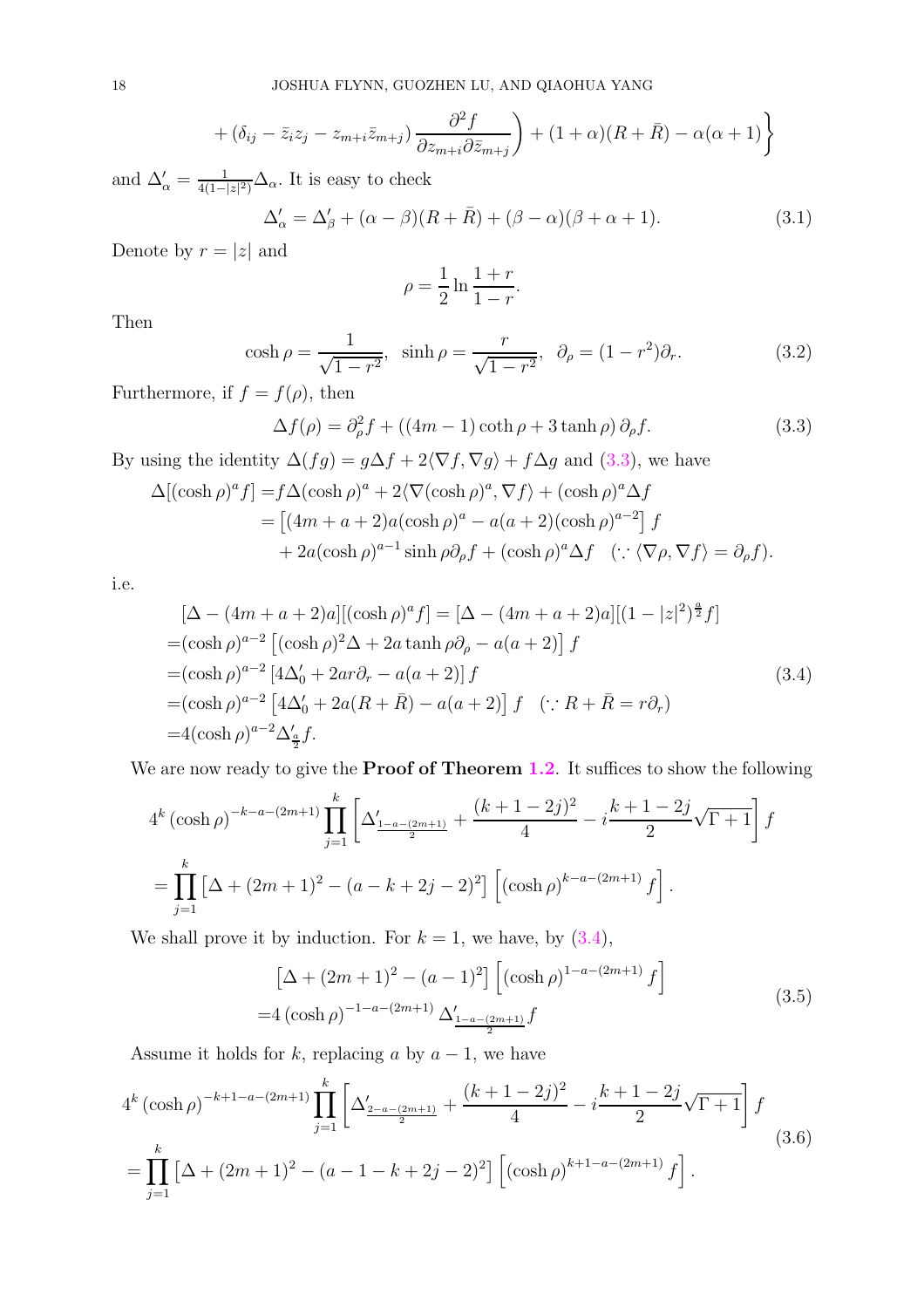<span id="page-18-1"></span>Then for  $k + 1$ , we have, by using  $(3.5)$  and  $(3.6)$ ,

$$
\prod_{j=1}^{k+1} \left[ \Delta + (2m+1)^2 - (a-1-k+2j-2)^2 \right] \left[ (\cosh \rho)^{k+1-a-(2m+1)} f \right]
$$
  
\n
$$
= \left[ \Delta + (2m+1)^2 - (a-1+k)^2 \right]
$$
  
\n
$$
\left\{ 4^k (\cosh \rho)^{-k+1-a-(2m+1)} \prod_{j=1}^k \left[ \Delta'_{\frac{2-a-(2m+1)}{2}} + \frac{(k+1-2j)^2}{4} - i \frac{k+1-2j}{2} \sqrt{\Gamma + 1} \right] f \right\}
$$
  
\n
$$
= 4^{k+1} (\cosh \rho)^{-k-1-a-(2m+1)}
$$
  
\n
$$
\Delta'_{\frac{1-k-a-(2m+1)}{2}} \prod_{j=1}^k \left[ \Delta'_{\frac{2-a-(2m+1)}{2}} + \frac{(k+1-2j)^2}{4} - i \frac{k+1-2j}{2} \sqrt{\Gamma + 1} \right] f.
$$
  
\n(3.7)

The rest of the proof is similar to that given in [\[46\]](#page-49-5) by using Lemma [3.5](#page-19-0) and we omit it. The proof of Theorem [1.2](#page-7-0) is thereby completed.

Before the proof of Lemma [3.5,](#page-19-0) we need the following:

<span id="page-18-0"></span>Lemma 3.4. *There holds*

$$
[\Delta'_0, [R + \bar{R}]] = \Delta'_0 - \frac{1}{2}(R + \bar{R}) + \frac{1}{4}(R + \bar{R})^2 - \frac{1}{4}\Gamma.
$$

*Proof.* We compute

$$
D_1\bar{D}_1 = (\bar{z}_j\partial_{m+j} - \bar{z}_{m+j}\partial_j) (z_i\bar{\partial}_{m+i} - z_{m+i}\bar{\partial}_i)
$$
  
\n
$$
= z_i\bar{z}_j\bar{\partial}_{m+i}\partial_{m+j} - \bar{z}_i\bar{\partial}_i - \bar{z}_j z_{m+i}\bar{\partial}_i\partial_{m+j} - \bar{z}_{m+i}\bar{\partial}_{m+i} - \bar{z}_{m+j}z_i\partial_j\bar{\partial}_{m+i} + \bar{z}_{m+j}z_{m+i}\partial_j\bar{\partial}_i
$$
  
\n
$$
\bar{D}_1D_1 = (z_j\bar{\partial}_{m+j} - z_{m+j}\bar{\partial}_j) (\bar{z}_i\partial_{m+i} - \bar{z}_{m+i}\partial_i)
$$
  
\n
$$
= z_j\bar{z}_i\bar{\partial}_{m+j}\partial_{m+i} - z_i\partial_i - z_j\bar{z}_{m+i}\bar{\partial}_{m+j}\partial_i - z_{m+i}\partial_{m+i} - z_{m+j}\bar{z}_i\bar{\partial}_j\partial_{m+i} + z_{m+j}\bar{z}_{m+i}\bar{\partial}_j\partial_i
$$

and so

$$
-2D_1\bar{D}_1 - 2\bar{D}_1D_1 = 2(R + \bar{R}) - 4\sum_{j,i=1}^m \left(z_i\bar{z}_j\bar{\partial}_{m+i}\partial_{m+j} + z_{m+i}\bar{z}_{m+j}\bar{\partial}_i\partial_j\right) + 4\sum_{i,j=1}^m \left(z_i\bar{z}_{m+j}\bar{\partial}_{m+i}\partial_j + z_{m+i}\bar{z}_j\bar{\partial}_i\partial_{m+j}\right)
$$

A straightforward computation provides

$$
\frac{1}{2}[\Delta'_{\alpha}, R + \bar{R}] = \Delta'_{0} - (R + \bar{R}) + R\bar{R} + \sum_{i,j=1}^{m} \bar{z}_{m+i} z_{m+j} \partial_{i} \bar{\partial}_{j} + \bar{z}_{i} z_{j} \partial_{m+i} \bar{\partial}_{m+j} \n- \sum_{i,j=1}^{m} \bar{z}_{i} z_{m+j} \partial_{m+i} \bar{\partial}_{j} + \bar{z}_{m+i} z_{j} \partial_{i} \bar{\partial}_{m+j} \n= \Delta'_{0} - (R + \bar{R}) + R\bar{R} + \frac{1}{4} (2D_{1} \bar{D}_{1} + 2\bar{D}_{1} D_{1} + 2(R + \bar{R})) \n= \Delta'_{0} - \frac{1}{2} (R + \bar{R}) + R\bar{R} + \frac{1}{2} (D_{1} \bar{D}_{1} + \bar{D}_{1} D_{1}) \n= \Delta'_{0} + R\bar{R} - \frac{1}{2} (R + \bar{R}) + \frac{1}{4} ((R - \bar{R})^{2} - \Gamma).
$$

The results follows.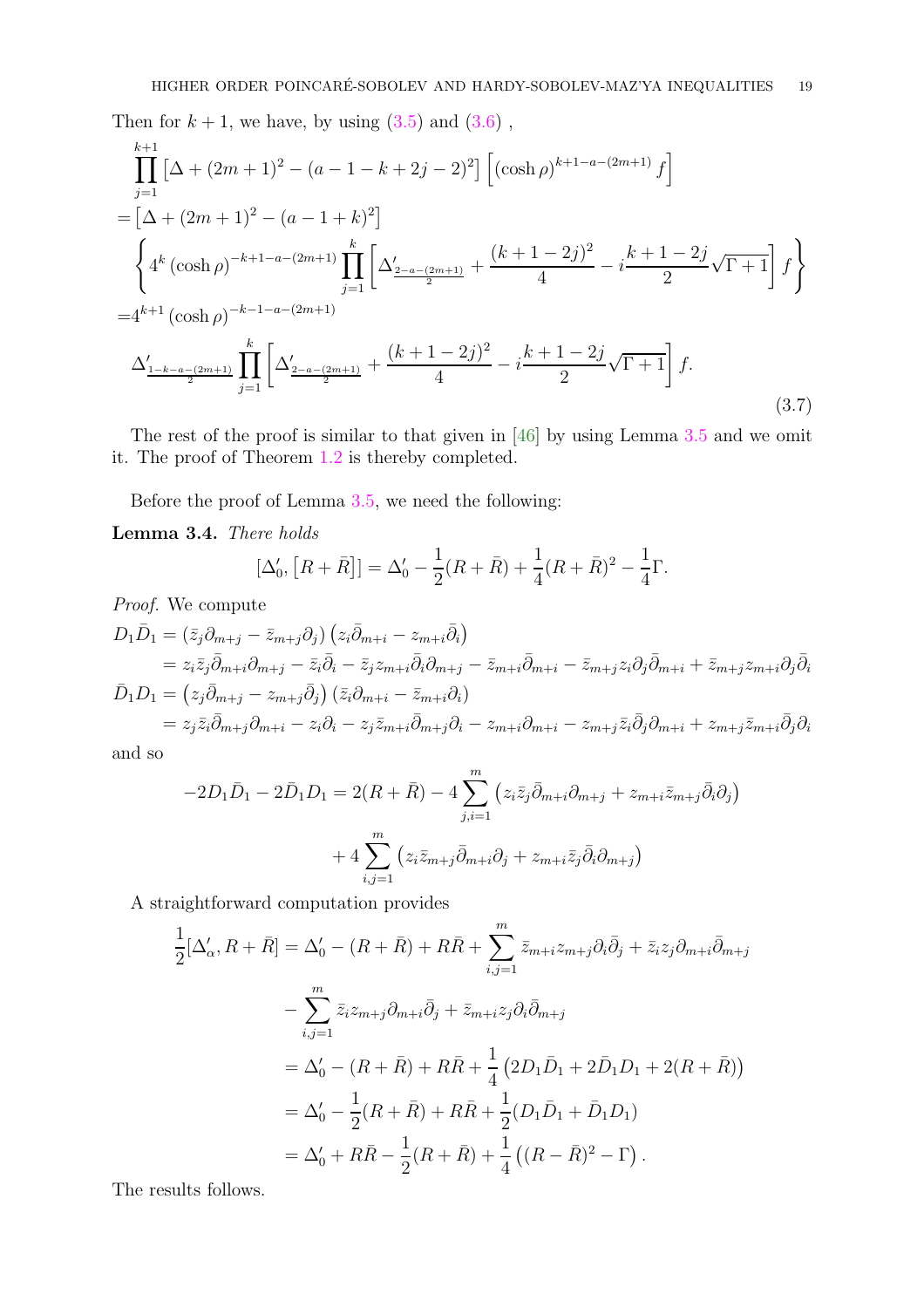By Lemma [3.4,](#page-18-0) it is easy to check

$$
[\Delta'_{\alpha}, \Delta'_{\beta}] = (\alpha - \beta)[[R + \bar{R}, \Delta'_{0}] = 2(\beta - \alpha)\left(\Delta'_{0} - \frac{1}{2}(R + \bar{R}) + \frac{1}{4}(R + \bar{R})^{2} - \frac{1}{4}\Gamma\right).
$$
\n(3.8)

We shall frequently use the fact

$$
[\Gamma, \Delta'_{\alpha}] = \Gamma \Delta'_{\alpha} - \Delta'_{\alpha} \Gamma = 0.
$$

<span id="page-19-0"></span>Lemma 3.5. *There holds*

$$
\Delta'_{\frac{1-k-a}{2}} \left\{ \left[ \Delta'_{\frac{2-a}{2}} + \frac{(k-1)^2}{4} \right]^2 - \frac{(k-1)^2}{4} \{ \Gamma + 1 \} \right\} f
$$
  
= 
$$
\left\{ \left[ \Delta'_{\frac{1-a}{2}} + \frac{k^2}{4} \right]^2 - \frac{k^2}{4} \{ \Gamma + 1 \} \right\} \Delta'_{\frac{3-k-a}{2}} f.
$$

*Proof.* We compute, by using [\(3.1\)](#page-17-4) and Lemma [3.4](#page-18-0)

$$
\begin{split} &\Delta'_{\frac{1-\frac{k}{2}}{2}}\left[\Delta'_{\frac{2-n}{2}}+\frac{(k-1)^2}{4}\right]\\ &=\left(\Delta'_{\frac{1-n}{2}}+\frac{k^2}{4}-\frac{k}{2}(R+\bar{R})+\frac{k}{2}(2-a-k)\right)\left(\Delta'_{\frac{1-n}{2}}+\frac{k^2}{4}+\frac{1}{2}(R+\bar{R})+\frac{a-2-k}{2}\right)\\ &=\left(\Delta'_{\frac{1-\alpha}{2}}+\frac{k^2}{4}\right)^2+\frac{1}{2}\left(\Delta'_{\frac{1-\alpha}{2}}+\frac{k^2}{4}\right)(R+\bar{R})-\frac{k}{2}(R+\bar{R})\left(\Delta'_{\frac{1-\alpha}{2}}+\frac{k^2}{4}\right)\\ &+\frac{-k^2+(1-a)k+a-2}{2}\left(\Delta'_{\frac{1-\alpha}{2}}+\frac{k^2}{4}\right)+\frac{k(2-a)}{2}(R+\bar{R})+\frac{k(2-a-k)(a-2-k)}{4}\\ &=\left(\Delta'_{\frac{1-\alpha}{2}}+\frac{k^2}{4}\right)^2+\frac{1-k}{2}\left(\Delta'_{\frac{1-\alpha}{2}}+\frac{k^2}{4}\right)(R+\bar{R})+\frac{k}{2}\left[\Delta'_{\frac{1-\alpha}{2}}+\frac{k^2}{4},R+\bar{R}\right]-\frac{k}{4}(R+\bar{R})^2\\ &+\frac{-k^2+(1-a)k+a-2}{2}\left(\Delta'_{\frac{1-\alpha}{2}}+\frac{k^2}{4}\right)+\frac{k(2-a)}{2}(R+\bar{R})+\frac{k(2-a-k)(a-2-k)}{4}\\ &=\left(\Delta'_{\frac{1-\alpha}{2}}+\frac{k^2}{4}\right)^2+\frac{1-k}{2}\left(\Delta'_{\frac{1-\alpha}{2}}+\frac{k^2}{4}\right)(R+\bar{R})+\frac{k}{2}\left[\Delta'_{0},R+\bar{R}\right]-\frac{k}{4}(R+\bar{R})^2\\ &+\frac{-k^2+(1-a)k+a-2}{2}\left(\Delta'_{\frac{1-\alpha}{2}}+\frac{k^2}{4}\right)+\frac{k(2-a)}{2}(R+\bar{R})+\frac{k(2-a-k)(a-2-k)}{4}\\ &=\left(\Delta'_{\frac{1-\alpha}{2}}+\frac{k^2}{4}\right)^2+\frac{1-k}{2}\left(\Delta'_{\frac{1-\alpha}{2}}+\frac{k^2}{4}\right)(R+\bar{R})+k\left(\Delta'_{0}-
$$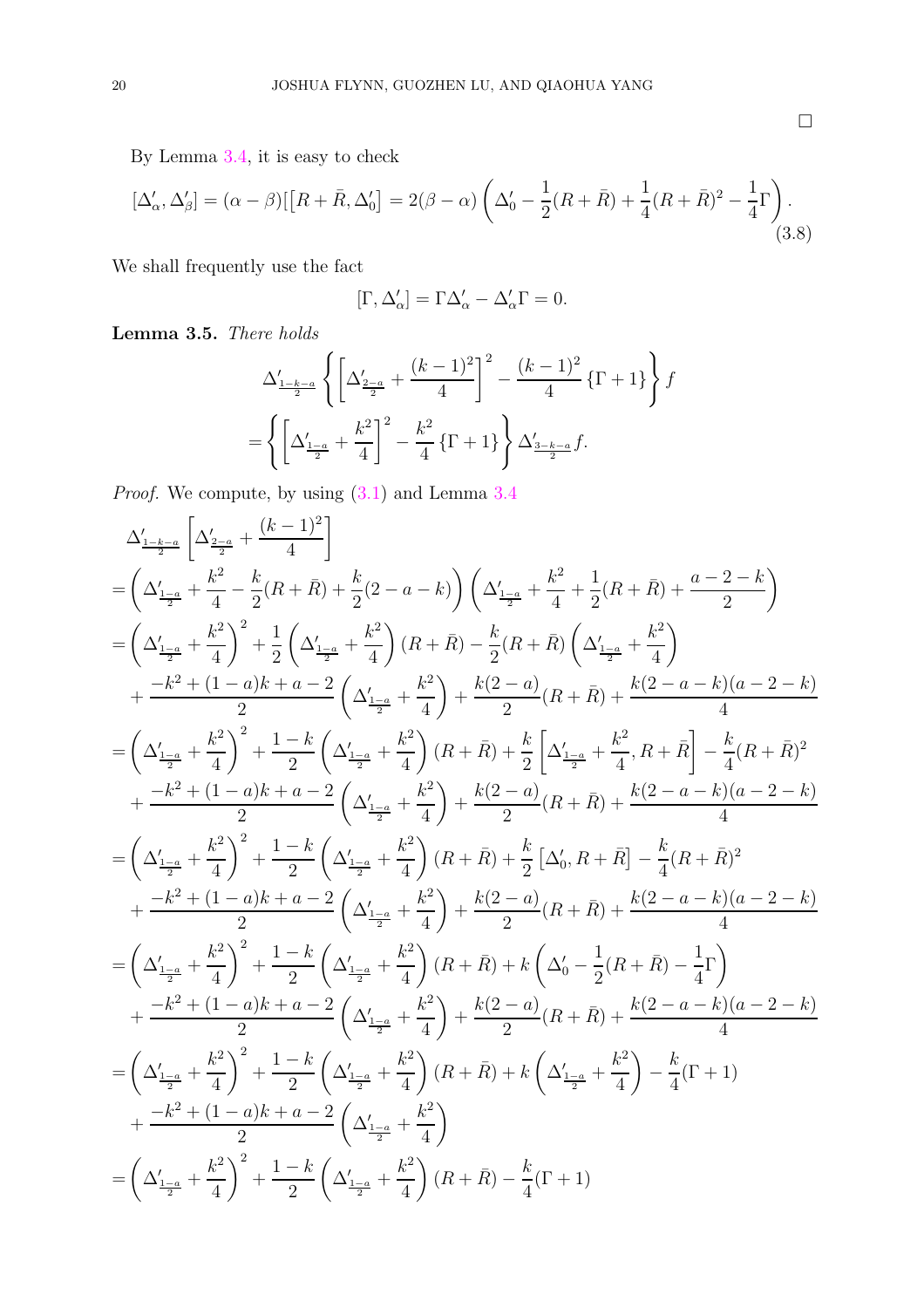$$
+\frac{-k^2 + (3-a)k + a - 2}{2} \left(\Delta'_{\frac{1-a}{2}} + \frac{k^2}{4}\right)
$$
  
=  $\left(\Delta'_{\frac{1-a}{2}} + \frac{k^2}{4}\right)^2 + \frac{1-k}{2} \left(\Delta'_{\frac{1-a}{2}} + \frac{k^2}{4}\right) (R + \bar{R}) - \frac{k}{4} (\Gamma + 1)$   
 $-\frac{(k-1)(k+a-2)}{2} \left(\Delta'_{\frac{1-a}{2}} + \frac{k^2}{4}\right)$   
=  $\left(\Delta'_{\frac{1-a}{2}} + \frac{k^2}{4}\right)^2 + \frac{1-k}{2} \left(\Delta'_{\frac{1-a}{2}} + \frac{k^2}{4}\right) (R + \bar{R} + k + a - 2) - \frac{k}{4} (\Gamma + 1).$ 

Therefore, we have

$$
\begin{split} &\Delta'_{\frac{1-k-a}{2}}\left[\Delta'_{\frac{2-a}{2}}+\frac{(k-1)^2}{4}\right]^2-\left(\Delta'_{\frac{1-a}{2}}+\frac{k^2}{4}\right)^2\Delta'_{\frac{3-k-a}{2}}\\ =&\left(\Delta'_{\frac{1-a}{2}}+\frac{k^2}{4}\right)^2\left(\Delta'_{\frac{2-a}{2}}+\frac{(k-1)^2}{4}-\Delta'_{\frac{3-k-a}{2}}\right)\\ &+\frac{1-k}{2}\left(\Delta'_{\frac{1-a}{2}}+\frac{k^2}{4}\right)(R+\bar{R}+k+a-2)\left[\Delta'_{\frac{2-a}{2}}+\frac{(k-1)^2}{4}\right]\\ &-\frac{k}{4}(\Gamma+1)\left[\Delta'_{\frac{2-a}{2}}+\frac{(k-1)^2}{4}\right]\\ =&\frac{k-1}{2}\left(\Delta'_{\frac{1-a}{2}}+\frac{k^2}{4}\right)^2(R+\bar{R}+k+a-4)\\ &-\frac{k-1}{2}\left(\Delta'_{\frac{1-a}{2}}+\frac{k^2}{4}\right)(R+\bar{R}+k+a-2)\left[\Delta'_{\frac{2-a}{2}}+\frac{(k-1)^2}{4}\right]-\frac{k}{4}(\Gamma+1)\left[\Delta'_{\frac{2-a}{2}}+\frac{(k-1)^2}{4}\right]\\ =&\frac{k-1}{2}\left(\Delta'_{\frac{1-a}{2}}+\frac{k^2}{4}\right)\left\{\left(\Delta'_{\frac{1-a}{2}}+\frac{k^2}{4}\right)(R+\bar{R}+k+a-4)-\\ &\left(R+\bar{R}+k+a-2\right)\left[\Delta'_{\frac{2-a}{2}}+\frac{(k-1)^2}{4}\right]\right\}-\frac{k}{4}(\Gamma+1)\left[\Delta'_{\frac{2-a}{2}}+\frac{(k-1)^2}{4}\right]. \end{split}
$$

On the other hand,

$$
\left(\Delta'_{\frac{1-a}{2}} + \frac{k^2}{4}\right)(R + \bar{R} + k + a - 4) - (R + \bar{R} + k + a - 2)\left[\Delta'_{\frac{2-a}{2}} + \frac{(k-1)^2}{4}\right]
$$
\n
$$
= \left[\Delta'_{\frac{1-a}{2}} + \frac{k^2}{4}, R + \bar{R} + k + a - 4\right] + (R + \bar{R} + k + a - 4)\left(\Delta'_{\frac{1-a}{2}} + \frac{k^2}{4}\right)
$$
\n
$$
- (R + \bar{R} + k + a - 2)\left[\Delta'_{\frac{2-a}{2}} + \frac{(k-1)^2}{4}\right]
$$
\n
$$
= \left[\Delta'_0, R + \bar{R}\right] + (R + \bar{R} + k + a - 2)\left(\Delta'_{\frac{1-a}{2}} + \frac{k^2}{4} - \Delta'_{\frac{2-a}{2}} - \frac{(k-1)^2}{4}\right) - 2\left(\Delta'_{\frac{1-a}{2}} + \frac{k^2}{4}\right)
$$
\n
$$
= \left[\Delta'_0, R + \bar{R}\right] - 2\Delta'_0 - \frac{1}{2}(R + \bar{R})^2 + (R + \bar{R}) - \frac{1}{2} = -\frac{1}{2}(\Gamma + 1).
$$
\nCombing both above inequalities yields

Combing both above inequalities yields

$$
\Delta'_{\frac{1-k-a}{2}} \left[ \Delta'_{\frac{2-a}{2}} + \frac{(k-1)^2}{4} \right]^2 - \left( \Delta'_{\frac{1-a}{2}} + \frac{k^2}{4} \right)^2 \Delta'_{\frac{3-k-a}{2}}
$$

$$
= \frac{\Gamma + 1}{4} \left[ -(k-1) \left( \Delta'_{\frac{1-a}{2}} + \frac{k^2}{4} \right) - k \left( \Delta'_{\frac{2-a}{2}} + \frac{(k-1)^2}{4} \right) \right]
$$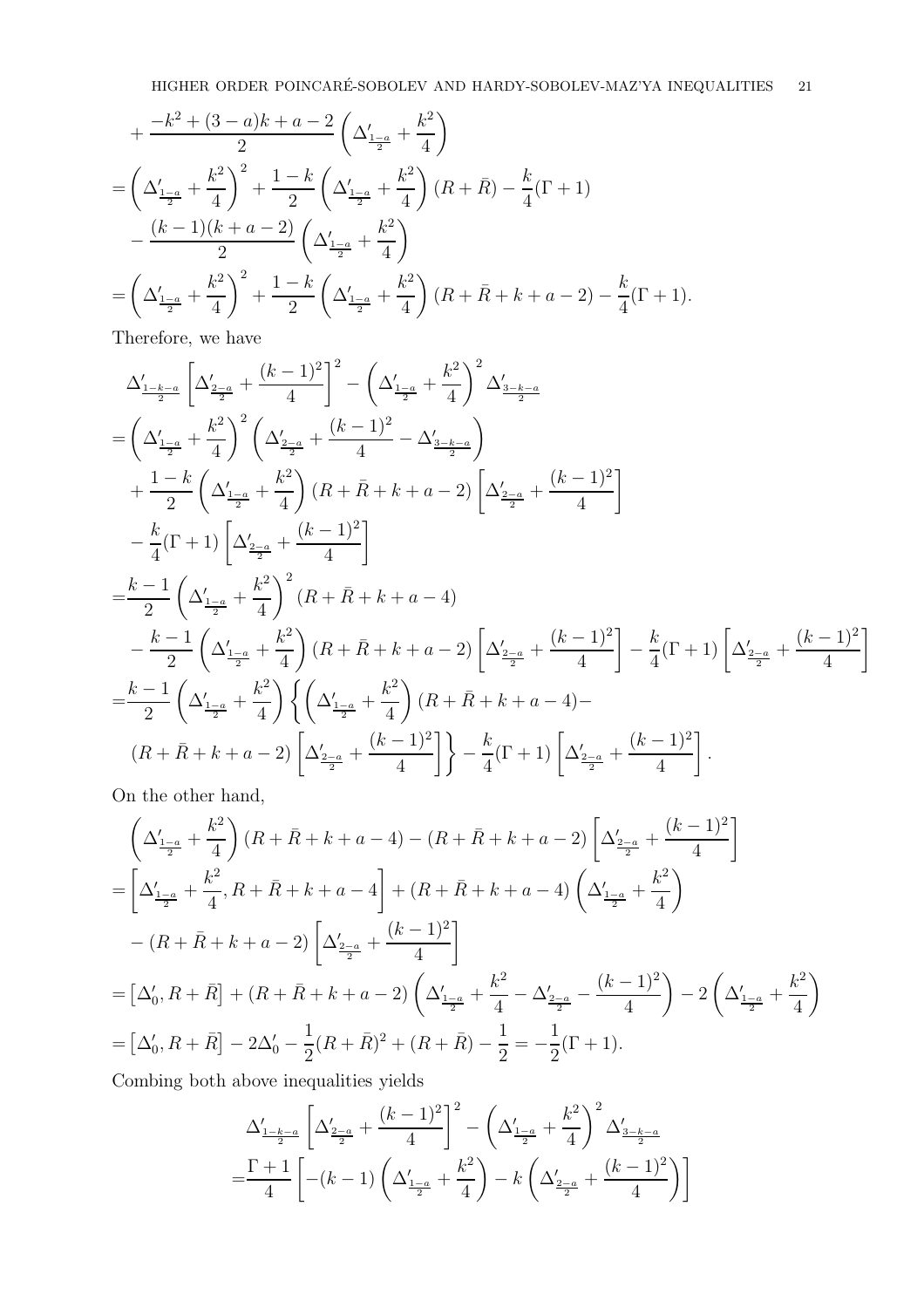$$
=\frac{\Gamma+1}{4}\left[ (k-1)^2 \Delta'_{\frac{1-k-a}{2}} - k^2 \Delta'_{\frac{3-k-a}{2}} \right].
$$

<span id="page-21-7"></span><span id="page-21-0"></span>The proof of Lemma [3.5](#page-19-0) is thereby completed.

 $\Box$ 

## 4. Funk-Hecke Formulas

<span id="page-21-1"></span>4.1. The Funk-Hecke formula for the quaternionic hyperbolic space. We note that the Funk-Hecke formula on the CR sphere was established by Frank and Lieb [\[20\]](#page-48-12). The main source for the following is [\[32,](#page-48-13) [33,](#page-49-13) [11,](#page-48-14) [10\]](#page-48-15) where they extend Frank and Lieb's formula. We begin by recalling the Funk-Hecke formulas for the quaternionic case. We recall that  $L^2(S^{4m-1})$  may be decomposed into the  $U(2m)$ -irreducibles decomposition

$$
L^2(S^{4m-1}) = \bigoplus_{j,k \geq 0} \mathcal{H}_{j,k},
$$

where  $\mathcal{H}_{i,k}$  consists of the Euclidean harmonic homogeneous polynomials in the complex variables  $(z, \bar{z})$  and of bidegree  $(j, k)$ . Recalling that  $H_{\mathbb{Q}}^m = Sp(m, 1)/Sp(m) \times Sp(1)$ , the appropriate irreducible decomposition is into  $Sp(m) \times Sp(1)$ -irreducibles, and is given as follows:

<span id="page-21-2"></span>
$$
L^2(S^{4m-1}) = \bigoplus_{j \ge k \ge 0} V_{j,k},\tag{4.1}
$$

where  $V_{j,k} \subset \mathcal{H}_{j,k}$  are the so-called  $(j,k)$ −bispherical harmonic spaces generated by the  $Sp(m) \times Sp(1)$  action on a zonal harmonic polynomial (see [\[33,](#page-49-13) Theorem 3.1 (4)]).

Werecall the following quaternionic Funk-Hecke formula of Christ, Liu and Zhang ([\[10,](#page-48-15) Lemma 5.4]). In the following,  $P_k^{\alpha,\beta}$  $\int_{k}^{\alpha,\beta}(t)$  denotes a Jacobi polynomial of degree k.

<span id="page-21-3"></span>**Theorem G.** Let K be an  $L^1$  integrable function on the unit ball  $\mathbb{B}^1_{\mathbb{Q}}$  in  $\mathbb{Q}$ . Then, any *integral operator on*  $S^{4n+3}$  *with kernel given by*  $K(\langle \zeta, \bar{\eta} \rangle_{\mathbb{Q}})$  *is diagonal with respect to the decomposition* [\(4.1\)](#page-21-2)*, and the eigenvalue*  $\lambda_{j,k}(K)$  *on*  $V_{j,k}$  *is given by* 

<span id="page-21-5"></span>
$$
\lambda_{j,k}(K) = \frac{2\pi^{2n}k!}{(j-k+1)!(k+2n-1)!} \int_{0}^{\frac{\pi}{2}} (\sin\theta)^{4n-1} (\cos\theta)^{j-k+3} P_{k}^{(2m-1,j-k+1)} (\cos 2\theta) d\theta
$$
  
 
$$
\times \int_{S^{3}} K (\cos\theta u) \frac{\sin\left(j-k+1\right)\phi}{\sin\phi} du,
$$
\n(4.2)

*where*  $\text{Re } u = \cos \phi \ (\phi \in [0, \pi])$  and du *is the round measure on*  $S^3 = \partial B^1_{\mathbb{Q}}$ .

Using Theorem [G](#page-21-3) and taking inspiration from the proof of Lemma 5.5 of [\[10\]](#page-48-15), we obtain the following integral formula which will be used later.

<span id="page-21-6"></span>Proposition 4.1. *If*  $-\frac{1}{2} < \alpha < \infty$  and  $0 < r < 1$ , then

<span id="page-21-4"></span>
$$
\int_{S^{4n+3}} \frac{1}{|1 - \langle r\xi, \zeta \rangle_{\mathbb{Q}}|^{2\alpha}} d\sigma(\eta) = \frac{2\pi^{2n+2}}{(2n+1)!} {}_{2}F_{1}\left(\alpha, \alpha - 1; 2\alpha + 2; r^{2}\right). \tag{4.3}
$$

*Proof.* Define the kernel  $K_r(q) = |1-rq|^{-2\alpha}$  on  $\mathbb{B}^1_{\mathbb{Q}}$  and observe that [\(4.3\)](#page-21-4) may be understood as an integral operator on  $S^{4n+3}$  with kernel  $K_r(\langle \zeta, \bar{\eta} \rangle_{\mathbb{Q}})$  applied to the constant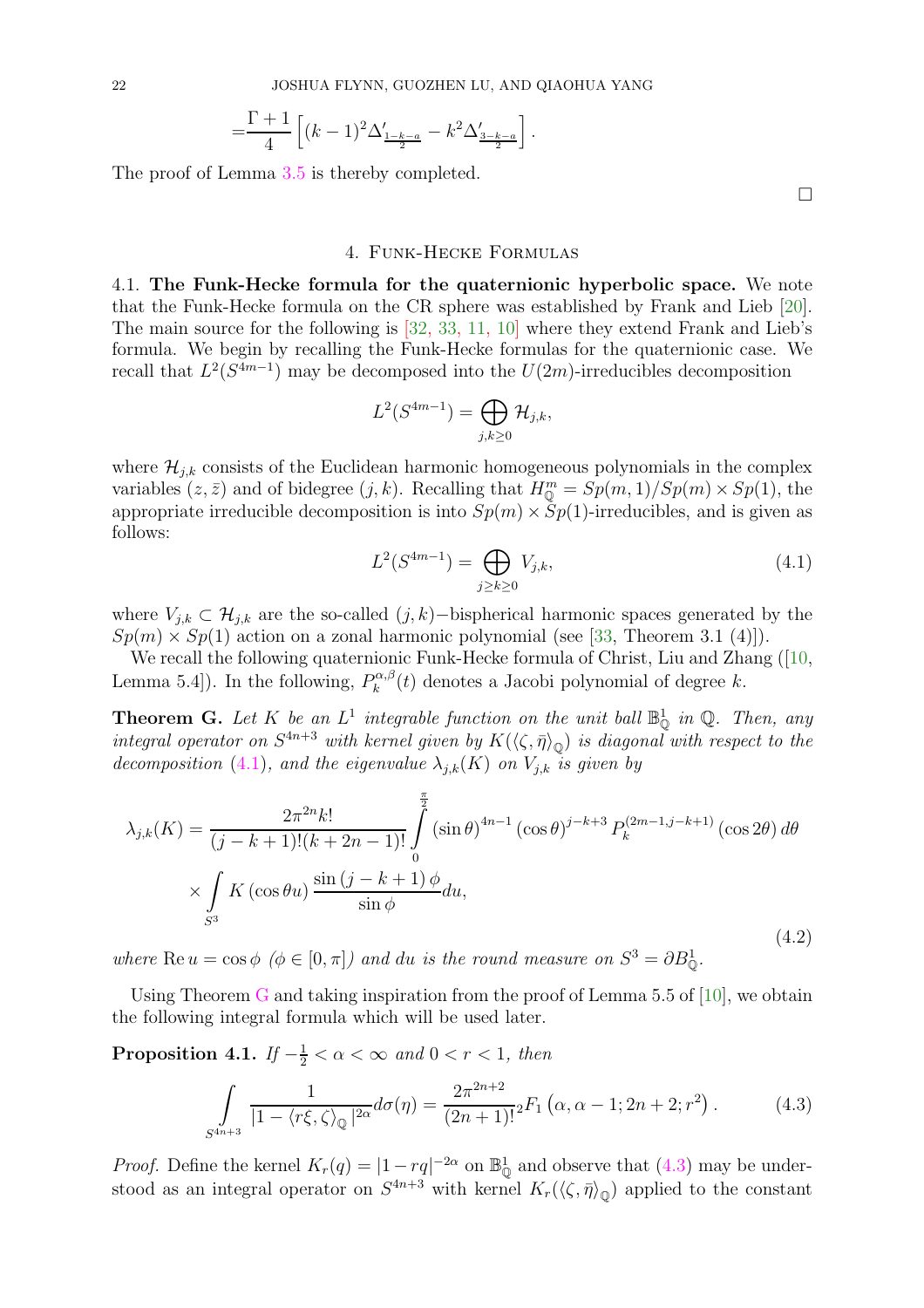<span id="page-22-0"></span>function  $1 \in V_{0,0}$ . Therefore, we may apply the Funk-Hecke formula [\(4.2\)](#page-21-5) to  $K_r$  with  $j = k = 0$  to obtain

$$
\lambda_{0,0}(K_r) = \frac{8\pi^{2n+1}}{(2n-1)!} \int_{0}^{\frac{\pi}{2}} \sin^{4n-1}\theta \cos^3\theta P_0^{(2n-1,1)}(\cos 2\theta) d\theta
$$

$$
\times \int_{0}^{\pi} (1+r^2 \cos^2\theta - 2r \cos\phi \cos\theta)^{-\alpha} \sin^2\phi d\phi,
$$

where we have used

 $|1 - rq|^2 = 1 + r^2|q| - 2 \operatorname{Re} q \implies K(\cos \theta u) = |1 + r^2 \cos^2 \theta - 2r \cos \theta \cos \phi|^{-\alpha}$ and

$$
du = \sin^2 \phi \sin \phi' d\phi d\phi' d\phi'', \quad \phi, \phi' \in [0, \pi], \phi'' \in [0, 2\pi]
$$

$$
\int_{0}^{\pi} \int_{0}^{2\pi} \sin \phi' d\phi' d\phi'' = 4\pi.
$$

Note also  $P_0^{(2n-1,1)} \equiv 1$ . Using the cosine integral (see [\[20\]](#page-48-12), (5.11))

$$
\int_{-\pi}^{\pi} (1 - 2r \cos \phi + r^2)^{-\alpha} e^{i\ell \phi} d\phi = \frac{2\pi}{\Gamma^2(\alpha)} \sum_{\mu \ge 0} r^{\ell+2\mu} \frac{\Gamma(\alpha + \mu)\Gamma(\alpha + \ell + \mu)}{\mu!(\ell + \mu)!}
$$

for  $\ell \in \mathbb{N}$ , that the integrand in even and that  $\sin^2 \phi = \frac{1}{2}$  $\frac{1}{2}(1-\cos 2\phi)$ , we have

$$
\int_{0}^{\pi} \left(1 + r^2 \cos^2 \theta - 2r \cos \theta \cos \phi\right)^{-\alpha} \sin^2 \phi d\phi
$$
  
= 
$$
\frac{\pi}{2\Gamma^2(\alpha)} \sum_{\mu \ge 0} r^{2\mu} \cos^{2\mu} \theta \frac{\Gamma^2(\alpha)}{(\mu!)^2} - r^{2+2\mu} \cos^{2+2\mu} \theta \frac{\Gamma(\alpha)\Gamma(2+\alpha)}{\mu!(\mu+2)!}.
$$

Consequently, there holds

$$
\lambda_{0,0}(K_r) = \frac{4\pi^{2n+2}}{(2n-1)!\Gamma^2(\alpha)} \sum_{\mu \ge 0} \frac{\Gamma(\mu+\alpha)}{\mu!} \left( r^{2\mu} \frac{\Gamma(\mu+\alpha)}{\mu!} \int_0^{\frac{\pi}{2}} \sin^{4n-1}\theta \cos^{3+2\mu}\theta d\theta \right) - r^{2+2\mu} \frac{\Gamma(\mu+\alpha+2)}{(2+\mu)!} \int_0^{\frac{\pi}{2}} \sin^{4n-1}\theta \cos^{5+2\mu}\theta d\theta \right).
$$

Letting  $t = \cos 2\theta$  and observing  $dt = -4 \sin \theta \cos \theta d\theta$ ,  $\cos^2 \theta = \frac{1}{2}$  $\frac{1}{2}(1+t)$  and  $\sin^2\theta =$ 1  $\frac{1}{2}(1-t)$ , we find

$$
\int_{0}^{\frac{\pi}{2}} \sin^{4n-1}\theta \cos^{\ell+3+2\mu}\theta d\theta = \frac{1}{4} \int_{-1}^{1} \left(\sin^{2}\theta\right)^{2n-1} \left(\cos^{2}\theta\right)^{\frac{\ell}{2}+1+\mu} dt
$$

$$
= 2^{-2-2n-\mu-\frac{\ell}{2}} \int_{-1}^{1} (1+t)^{\frac{\ell}{2}+2+\mu-1} (1-t)^{2n-1} dt
$$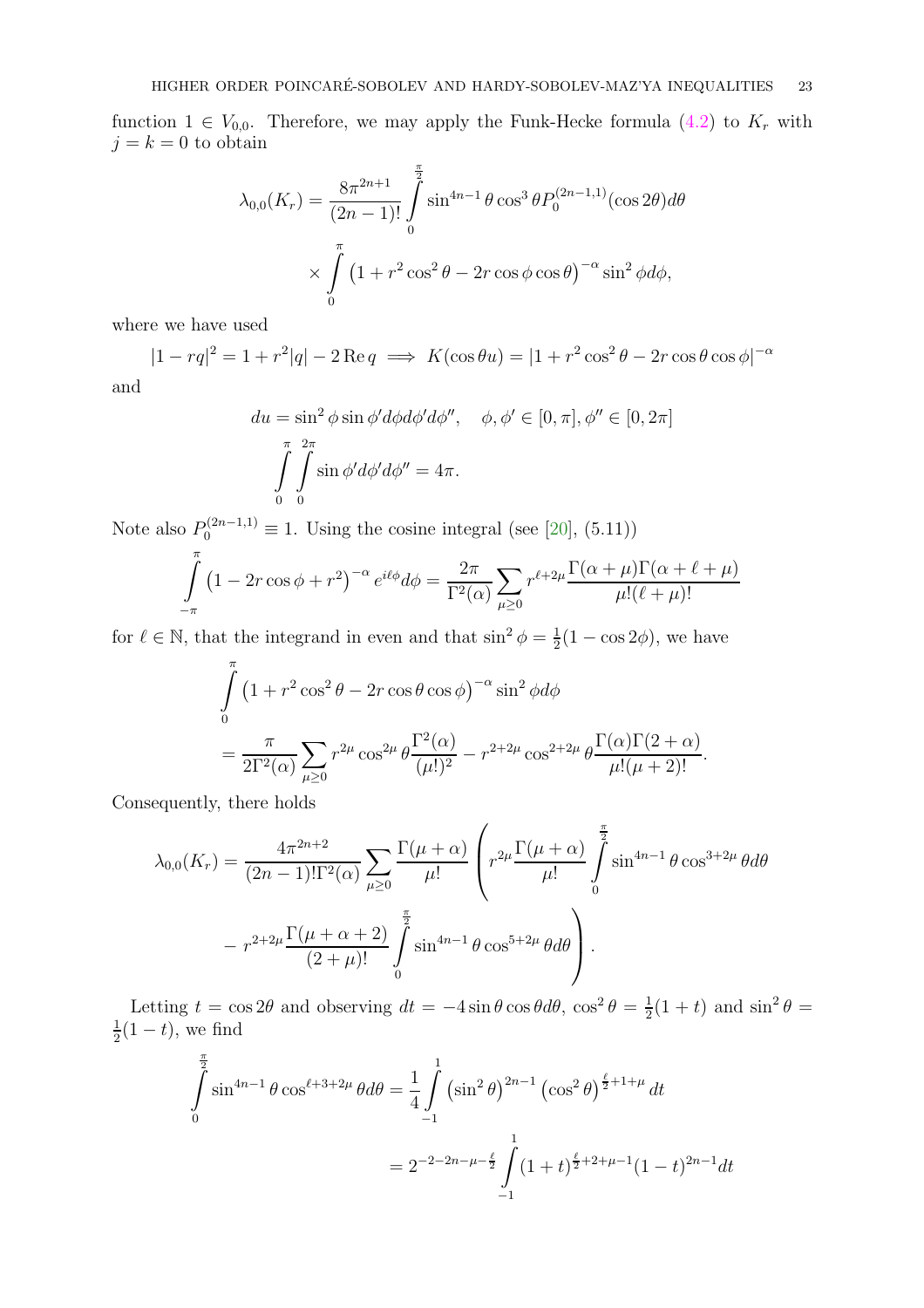$$
= \frac{1}{2}B\left(\frac{\ell}{2} + 2 + \mu, 2n\right)
$$

$$
= \frac{\Gamma(\frac{\ell}{2} + 2 + \mu)\Gamma(2n)}{2\Gamma(\frac{\ell}{2} + 2 + \mu + 2n)},
$$

<span id="page-23-3"></span>where  $B(x, y)$  is the beta function.

It follows that

$$
\lambda_{0,0}(K_r) = \frac{4\pi^{2n+2}}{(2n-1)!\Gamma^2(\alpha)} \sum_{\mu\geq 0} \frac{\Gamma(\mu+\alpha)}{\mu!} \left( r^{2\mu} \frac{\Gamma(\mu+\alpha)}{\mu!} \frac{\Gamma(2+\mu)\Gamma(2n)}{2\Gamma(2+\mu+2n)} \right. \\
\left. - r^{2\mu+2} \frac{\Gamma(\mu+\alpha+2)}{(2+\mu)!} \frac{\Gamma(3+\mu)\Gamma(2n)}{2\Gamma(3+\mu+2n)} \right)
$$
\n
$$
= \frac{2\pi^{2n+2}}{\Gamma^2(\alpha)} \left( \sum_{\mu\geq 1} \left[ \frac{\Gamma^2(\mu+\alpha)(\mu+1)!}{(\mu!)^2(\mu+1+2n)!} - \frac{\Gamma(\mu-1+\alpha)\Gamma(\mu+\alpha+1)}{(\mu-1)!(\mu+1+2n)!} \right] r^{2\mu} + \frac{\Gamma^2(\alpha)}{(2n+1)!} \right)
$$
\n
$$
= (\alpha-1) \frac{2\pi^{2n+2}}{\Gamma^2(\alpha)} \sum_{\mu\geq 0} \frac{\Gamma(\mu+\alpha)\Gamma(\mu-1+\alpha)}{\mu!(\mu+1+2n)!} r^{2\mu}
$$
\n
$$
= \frac{2\pi^{2n+2}}{(2n+1)!} \sum_{\mu\geq 0} \frac{(\alpha)_{\mu}(\alpha-1)_{\mu}}{(2n+2)_{\mu}} \frac{r^{2\mu}}{\mu!}
$$
\n
$$
= \frac{2\pi^{2n+2}}{(2n+1)!} {}_2F_1(\alpha, \alpha-1; 2n+2; r^2).
$$

<span id="page-23-0"></span>This is the desired identity.

4.2. The Funk-Hecke formula for the Cayley hyperbolic plane. We now discuss the Funk-Hecke formula for the octonionic case. We recall that  $L^2(S^{15})$  may be decomposed into the Spin(9)-irreducible decomposition

<span id="page-23-1"></span>
$$
L^2(S^{15}) = \bigoplus_{j \ge k \ge 0} W_{j,k} \tag{4.4}
$$

where  $W_{i,k}$  is the so-called  $(j, k)$ -bispherical harmonic subspace, which is a finite dimensional space spanned by elements from the cyclic action of Spin(9) on zonal harmonics  $Z_{i,k}(\zeta)$  (see [\[33\]](#page-49-13) or [\[11,](#page-48-14) eq. 2.12] for precise formula).

We point out that the Funk-Hecke formula given in [\[11\]](#page-48-14) assumes the kernel function K is of the form  $K(\zeta \cdot \bar{\eta})$ , where, if  $\zeta = (\zeta_1, \zeta_2), \eta = (\eta_1, \eta_2) \in \mathbb{C}a^2$ , then  $\zeta \cdot \bar{\eta} =$  $\zeta_1\bar{\eta}_1 + \zeta_2\bar{\eta}_2$ . Considering kernel functions of this form are due to their consideration of the natural distance function  $|1-\zeta \cdot \bar{\eta}|$  on the sphere  $S^{15}$ . However, taking into consideration the geometry of the Cayley plane  $H_{\mathbb{C}_a}$  and the non-associativity of  $\mathbb{C}_a$ , it is more appropriate for our purposes to consider kernels of the form  $K(\Phi_{\mathbb{C}a}(\zeta,\eta))$ or  $K(\Psi_{\mathbb{C}a}(\zeta,\eta))$  since  $\Phi_{\mathbb{C}a}(\zeta,\eta)$  and  $\Psi_{\mathbb{C}a}(\zeta,\eta)$  are octonionic analogues of  $|\langle \cdot, \cdot \rangle_{\mathbb{F}}|^2$  and  $|1-\langle \cdot, \cdot \rangle_{\mathbb{F}}|^2$ , respectively. As a result, we will establish the following Funk-Hecke formulas which are more suitable for our purposes.

<span id="page-23-2"></span>**Theorem 4.1.** *Suppose*  $K(\Phi_{\mathbb{C}_a}(\zeta,\eta))$  *is such that the following integral exists. Then the integral operator with kernel*  $K(\Phi_{\mathbb{C}a}(\zeta,\eta))$  *is diagonal with respect to the bispherical decomposition harmonic decomposition*  $(4.4)$ *, and the eigenvalue on*  $W_{j,k}$  *is given by* 

$$
\lambda_{j,k}(K) = \frac{15\pi^4 k!}{(k+3)!} \int_0^{\frac{\pi}{2}} \cos^{j-k+7}\theta \sin^7\theta P_k^{(3,3+j-k)}(\cos 2\theta) d\theta \int_S K(\Psi_{\mathbb{C}a}((1,0), (\bar{u}\cos\theta,0)))
$$
  
 
$$
\times (a_{j,k}^0 \cos(j-k)\phi + a_{j,k}^1 \cos(j-k+2)\phi + a_{j,k}^2 \cos(j-k+4)\phi
$$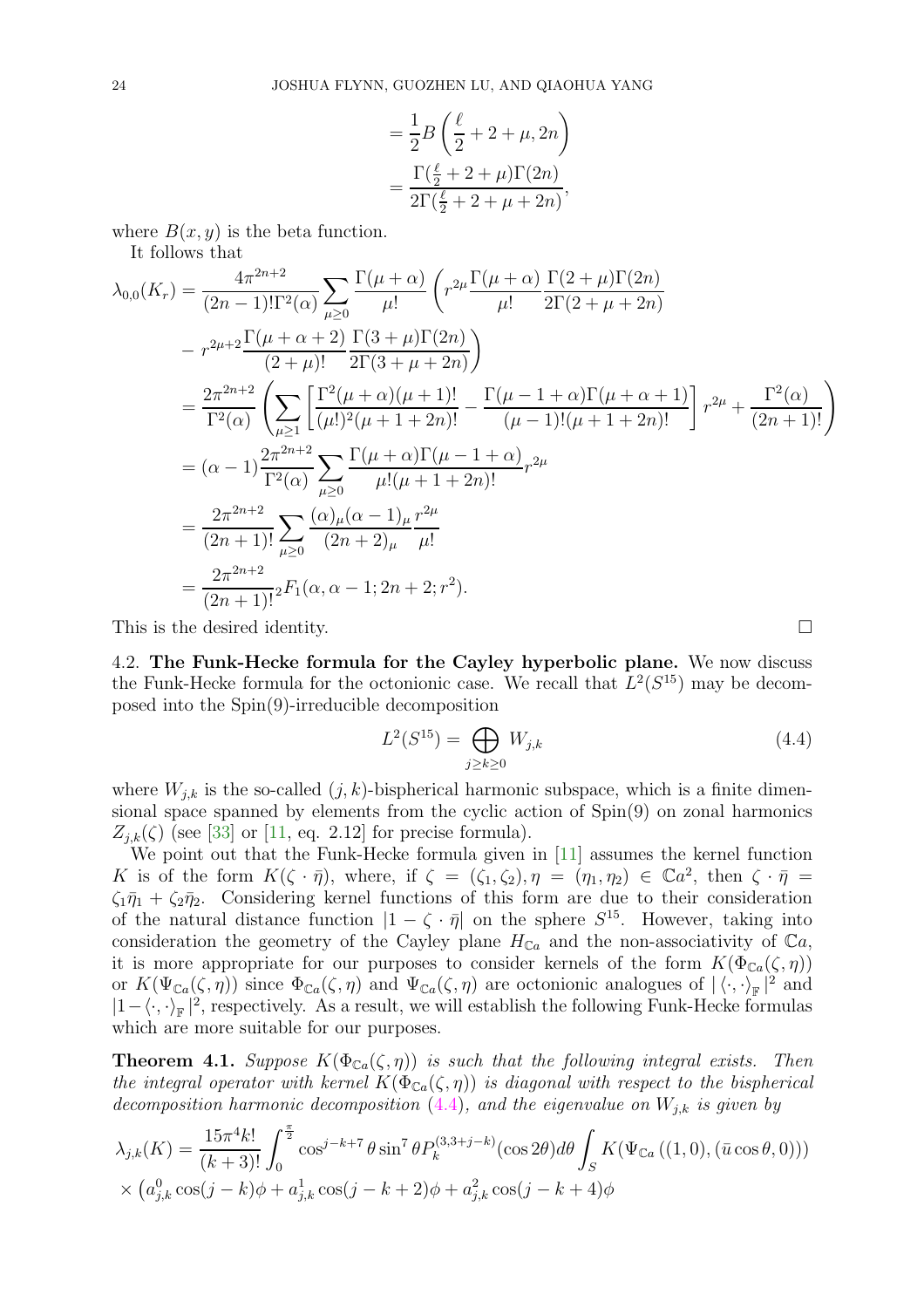<span id="page-24-0"></span>
$$
+a_{j,k}^3\cos(j-k+6)\phi\big)\,du,
$$

*where*  $\text{Re } u = \cos \phi \ (\phi \in [0, \pi))$ *, du is the standard surface measure on* S, the unit *sphere in*  $\mathbb{C}a$ ,  $P_k^{(3,3+j-k)}$  $\mathcal{L}_{k}^{(3,3+1-k)}(z)$  is the Jacobi polynomial of order k associated to the weight  $(1-z)^3(1+z)^{3+j-k}$  and

$$
a_{j,k}^{0} = \frac{1}{8} \frac{1}{j - k + 3} - \frac{1}{4} \frac{1}{j - k + 2} + \frac{1}{8} \frac{1}{j - k + 1}
$$
  
\n
$$
a_{j,k}^{1} = \frac{3}{8} \frac{1}{j - k + 3} - \frac{1}{4} \frac{1}{j - k + 4} - \frac{1}{8} \frac{1}{j - k + 1}
$$
  
\n
$$
a_{j,k}^{2} = -\frac{3}{8} \frac{1}{j - k + 3} + \frac{1}{4} \frac{1}{j - k + 2} + \frac{1}{8} \frac{1}{j - k + 5}
$$
  
\n
$$
a_{j,k}^{3} = -\frac{1}{8} \frac{1}{j - k + 3} + \frac{1}{4} \frac{1}{j - k + 4} - \frac{1}{8} \frac{1}{j - k + 5}
$$

*Proof.* Since the latter half of the proof is the same as the proof of Lemma 3.3 in [\[11\]](#page-48-14), we shall only point out the needed adaptation.

.

We have from Schur's lemma and the irreducibility of the  $W_{i,k}$  that the integral operator with kernel  $K(\Psi_{\mathbb{C}a}(\zeta,\eta))$  is diagonal. Let  $\lambda_{j,k}$  denote the eigenvalue corresponding to the subspace  $W_{j,k}$ . Letting  $Y_{j,k}^{\mu}$ ,  $1 \leq \mu \leq \dim W_{j,k}$ , be a normalized orthogonal basis of  $W_{j,k}$ , we then have

$$
\int_{S^{15}} K(\Psi_{\mathbb{C}a}(\zeta,\eta)) Y_{j,k}^{\mu}(\eta) d\sigma = \lambda_{j,k} Y_{j,k}^{\mu}(\zeta).
$$

Letting

$$
Z_{j,k}(\zeta,\eta) = Z_{j,k}(\zeta \cdot \bar{\eta}) = \sum_{\mu=1}^{\dim W_{j,k}} Y_{j,k}^{\mu}(\zeta) \overline{Y_{j,k}^{\mu}(\eta)}
$$

be the reproducing kernel of the projection onto  $W_{j,k}$ , we have

$$
\int_{S^{15}} K(\Psi_{{\mathbb{C}} a}(\zeta,\eta)) Z_{j,k}(\eta\cdot\bar{\zeta}) d\eta = \lambda_{j,k} Z_{j,k}(1).
$$

Here  $Z_{j,k}(1)$  denotes the aforementioned zonal harmonic  $Z_{j,k}(\zeta)$  evaluated at  $\zeta = 1$ . All that is needed now is to observe that  $K(\Psi_{\mathbb{C}a}(\zeta,\eta))$  and  $Z_{j,k}(\eta,\zeta)$  are invariant under the action of  $Spin(9)$ . Indeed, if this were the case, then we would obtain

$$
\lambda_{j,k} = Z_{j,k}(1)^{-1} \int_{S^{15}} K(\Psi_{\mathbb{C}a}(\zeta, \eta)) Z_{j,k}(\eta \cdot \bar{\zeta}) d\sigma
$$
  
=  $Z_{j,k}(1)^{-1} \int_{S^{15}} K(\Psi_{\mathbb{C}a}((1,0), \eta)) Z_{j,k}((1,0), \eta) d\eta,$ 

The remainder of the proof follows as the proof of Lemma 3.3 in [\[11\]](#page-48-14).

That  $K(\Psi_{\mathbb{C}}(\zeta, \eta))$  is  $Spin(9)$ -invariant follows from the  $Spin(9)$ -invariance of  $\Phi_{\mathbb{C}_a}(\zeta, \eta)$ . Therefore,

$$
\int_{S^{15}} Z_{j,k}(A\zeta, A\eta) Y_{j,k}^{\mu}(\eta) d\eta = \int_{S^{15}} Z_{j,k}(A\zeta, \eta) Y_{j,k}^{\mu}(A^{-1}\eta) d\eta = Y_{j,k}^{\mu}(\zeta),
$$

which shows that  $Z_{j,k}(A\zeta, A\eta) = Z_{j,k}(\zeta, \eta)$  by the uniqueness of the representation of a linear functional.

Lastly we state and prove the octonionic analogue of Proposition [4.1.](#page-21-6)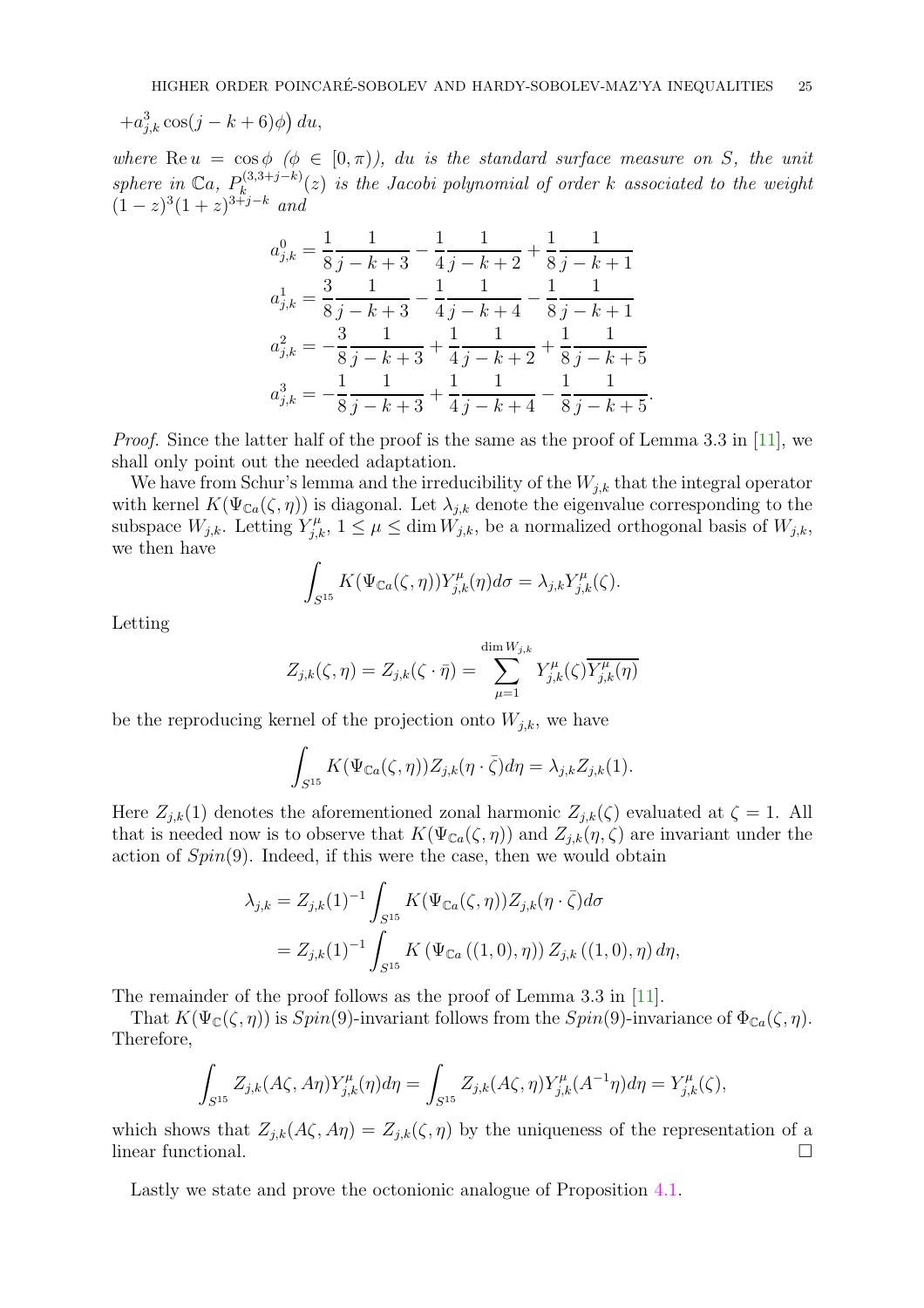<span id="page-25-5"></span><span id="page-25-1"></span>Proposition 4.2. *If*  $-\frac{1}{2} < \alpha < \infty$  and  $0 < r < 1$ *, then* 

$$
\int_{S^{4n+3}} \frac{1}{\Psi_{\mathbb{C}a}(r\xi,\zeta)^{\alpha}} d\sigma(\eta) = \frac{2\pi^8}{7!} {}_2F_1\left(\alpha,\alpha-3;8;r^2\right). \tag{4.5}
$$

*Proof.* The proof follows similarly to the proof of Proposition [4.1](#page-21-6) by applying Theorem [4.1](#page-23-2) to the kernel  $\Psi_{\mathbb{C}a}(r\xi,\eta)^{-\alpha}$ . It should be pointed out that

$$
\Psi_{\mathbb{C}a}\left((r,0),\left(\bar{u}\cos\theta,0\right)\right)=1-2r\cos\phi\cos\theta+r^2\cos^2\theta
$$

<span id="page-25-0"></span>since Re  $u = \cos \phi$ .

### 5. Kernel Estimates

We recall that the heat kernel  $e^{t\Delta}$  on  $H_{\mathbb{Q}}^{m}$  is given by the following formula:

$$
e^{t\Delta} = c_m t^{-\frac{1}{2}} e^{-(2m+1)^2 t} \int\limits_{\rho}^{\infty} \frac{\sinh 2r}{\sqrt{\cosh 2r - \cosh 2\rho}} \left( -\frac{1}{\sinh 2r} \frac{\partial}{\partial r} \right)^2 \left( -\frac{1}{\sinh r} \frac{\partial}{\partial r} \right)^{2m-2} e^{-\frac{r^2}{4t}} dr,
$$

where  $c_m = 2^{-2m + \frac{3}{2}} \pi^{-2m - \frac{1}{2}}$ . The heat kernel  $e^{t\Delta}$  on  $H_{\mathbb{C}a}$  is given by

$$
e^{t\Delta} = c_0 t^{-\frac{1}{2}} e^{-11^2 t} \int_{\rho}^{\infty} \frac{\sinh 2r}{\sqrt{\cosh 2r - \cosh 2\rho}} \left( -\frac{1}{\sinh 2r} \frac{\partial}{\partial r} \right)^4 \left( -\frac{1}{\sinh r} \frac{\partial}{\partial r} \right)^4 e^{-\frac{r^2}{4t}} dr,
$$

where  $c_o = 2^{-\frac{9}{2}} \pi^{-\frac{17}{2}}$ . Letting  $h_t(\rho, 2m+1)$  denote the heat kernel on the odd dimensional real hyperbolic space  $H_{\mathbb{R}}^{2\tilde{m}+1}$ , we recall also that

<span id="page-25-3"></span>
$$
h_t(\rho, 2\tilde{m} + 1) = b_{\tilde{m}} t^{-\frac{1}{2}} e^{-\tilde{m}^2 t} \left( -\frac{1}{\sinh \rho} \frac{\partial}{\partial \rho} \right)^{\tilde{m}} e^{-\frac{\rho^2}{4t}}, \tag{5.1}
$$

where  $b_{\tilde{m}} = 2^{-\tilde{m}-1}\pi^{-\tilde{m}-\frac{1}{2}}$ . See for example [\[4\]](#page-47-1) and [\[41\]](#page-49-14) for these formulas.

It will be useful to write  $e^{t\Delta}$  in terms of  $h_t$ , and this can be done as follows. We consider  $H_{\mathbb{Q}}^{m}$  first. Observe that, if  $\tilde{m} = 2m - 2$ , then

$$
e^{-(2m+1)^2t} = e^{(-12m+3)t}e^{-\tilde{m}^2t},
$$

and so

<span id="page-25-2"></span>
$$
e^{t\Delta} = \frac{c_m}{b_{2m-2}} \int\limits_{\rho}^{\infty} \frac{\sinh 2r}{\sqrt{\cosh 2r - \cosh 2\rho}} \left( -\frac{1}{\sinh 2r} \frac{\partial}{\partial r} \right)^2 e^{(-12m+3)t} h_t(r, 4m-3) dr. \tag{5.2}
$$

Similarly, on  $H_{\mathbb{C}_a}$ , there holds (by setting  $\tilde{m} = 4$ )

<span id="page-25-4"></span>
$$
e^{t\Delta} = \frac{c_o}{b_4} \int_{\rho}^{\infty} \frac{\sinh 2r}{\sqrt{\cosh 2r - \cosh 2\rho}} \left( -\frac{1}{\sinh 2r} \frac{\partial}{\partial r} \right)^4 e^{-105t} h_t(r, 9) dr.
$$
 (5.3)

.

We now recall the Bessel-Green-Riesz functions. For the sake of notational convenience, we write

$$
k_{\zeta,\gamma} = \left(-\Delta - \frac{Q^2}{4} + \zeta^2\right)^{-\frac{\gamma}{2}} \quad \text{for } 0 < \gamma < \dim_{\mathbb{R}} H_{\mathbb{F}}^m \text{ and } \zeta > 0
$$
\n
$$
k_{\gamma} = \left(-\Delta - \frac{Q^2}{4}\right)^{-\frac{\gamma}{2}} \qquad \text{for } 0 < \gamma < 3
$$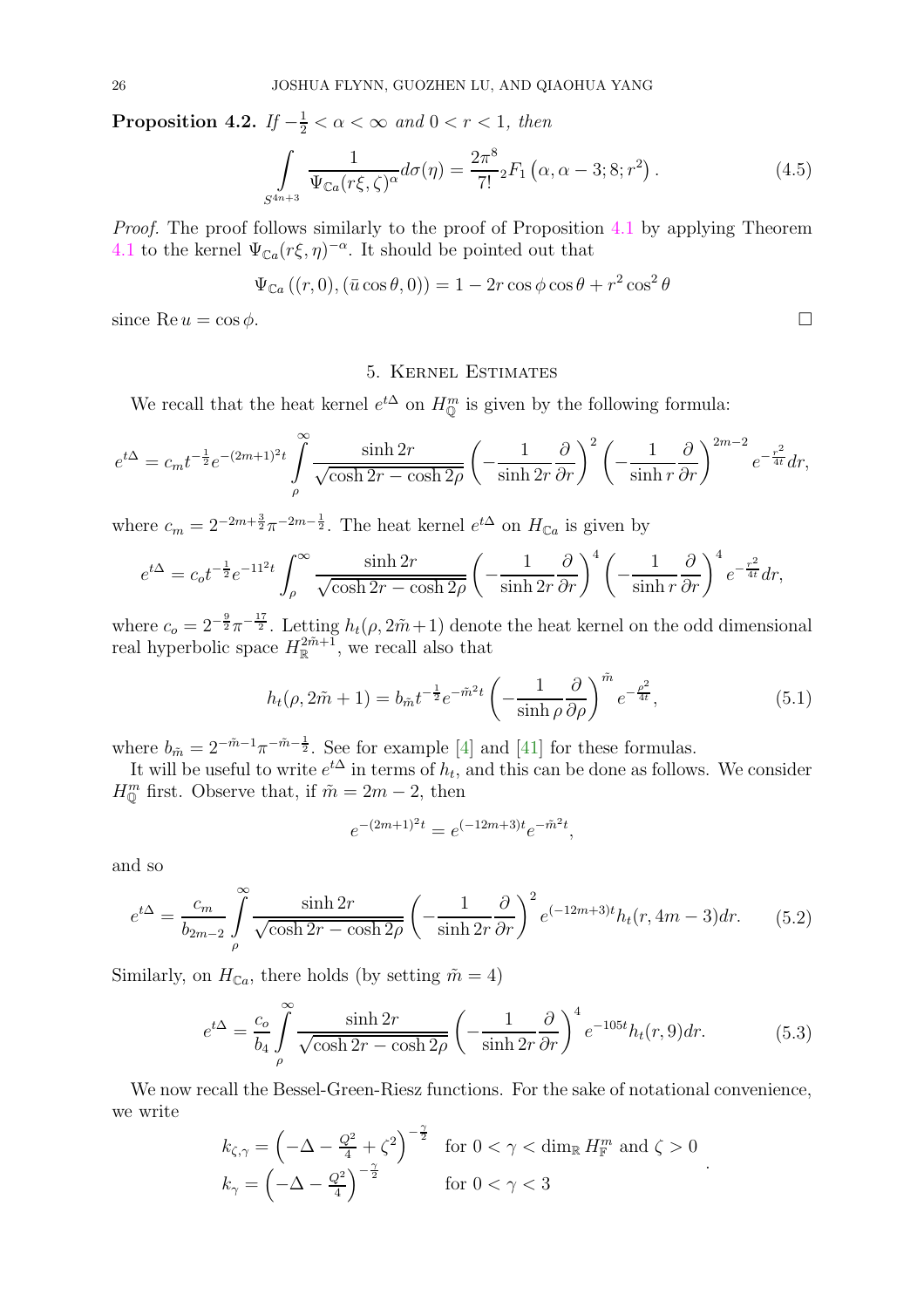<span id="page-26-4"></span>In [\[3,](#page-47-2) page 1083, (iii)], Anker and Ji established the following asymptotics for  $k_{\zeta,\gamma}$  and  $k_{\gamma}$ :

<span id="page-26-0"></span>
$$
k_{\zeta,\gamma} \sim \rho^{\frac{\gamma-2}{2}} e^{-\zeta \rho - \frac{Q}{2}\rho} \quad \text{for } \rho \ge 1
$$
  
\n
$$
k_{\gamma} \sim \rho^{\gamma-2} e^{-\frac{Q}{2}\rho} \qquad \text{for } \rho \ge 1.
$$
 (5.4)

.

We will need several technical lemmas to obtain small distance estimates of  $k<sub>\zeta</sub>$ . We state them now. The first estimate is a small distance estimate for the Bessel-Green-Riesz kernel on the real hyperbolic space  $H_{\mathbb{R}}^{k}$  (see [\[39,](#page-49-4) Lemma 3.2]).

<span id="page-26-1"></span>**Lemma C.** *Let*  $k \geq 3$  *and*  $0 < \gamma < 3$ *. If*  $0 < \rho < 1$ *, then* 

$$
\left(-\Delta_{H^k_{\mathbb{R}}}-\left(\frac{k-1}{2}\right)^2\right)^{-\frac{\gamma}{2}}=\frac{1}{\gamma_k(\gamma)}\frac{1}{\rho^{k-\gamma}}+O\left(\frac{1}{\rho^{k-\gamma-1}}\right),
$$

*where*

$$
\gamma_k(\gamma) = \frac{\pi^{\frac{k}{2}} 2^{\gamma} \Gamma\left(\frac{\gamma}{2}\right)}{\Gamma\left(\frac{k-\gamma}{2}\right)}.
$$

The second lemma is an exact evaluation of a hyperbolic trigonometric integral (see [\[46,](#page-49-5) Lemma 3.2]).

<span id="page-26-2"></span>**Lemma D.** *Let*  $\beta > 0$  *and*  $\rho > 0$ *. Then* 

$$
\int_{\rho}^{\infty} \frac{\cosh r}{\left(\sinh r\right)^{\beta}} \frac{1}{\sqrt{\cosh 2r - \cosh 2\rho}} dt = \frac{\Gamma\left(\frac{1}{2}\right) \Gamma\left(\frac{\beta}{2}\right)}{2\sqrt{2}\Gamma\left(\frac{1+\beta}{2}\right)} \frac{1}{\left(\sinh \rho\right)^{\beta}}
$$

The last lemma pertains to controlling higher order derivatives of  $\frac{r^{\beta-2}}{\sinh r}$  $\frac{r^{p-2}}{\sinh r}$  for large r (see also [\[39,](#page-49-4) Lemma 3.1] and [\[5,](#page-48-9) Corollary 5.14]).

<span id="page-26-3"></span>**Lemma 5.1.** *Let*  $p, q \in \mathbb{N}_{\geq 0}$  *and*  $0 < \gamma < 3$ *. If*  $0 < r$ *, then* 

$$
\left(-\frac{1}{\sinh 2r}\frac{\partial}{\partial r}\right)^q \left(-\frac{1}{\sinh r}\frac{\partial}{\partial r}\right)^q \frac{r^{\beta-2}}{\sinh r} \lesssim r^{\beta-2}e^{-(p+2q+1)r}.
$$

*Proof.* Using

$$
\frac{1}{\sinh r} = \frac{2e^{-r}}{1 - e^{-2r}} = 2\sum_{j=0}^{\infty} e^{-(2j+1)r},
$$

it is easy to see that

$$
\left(-\frac{1}{\sinh r}\frac{\partial}{\partial r}\right)^p \frac{r^{\beta-2}}{\sinh r} \sim r^{\beta-2} \left[e^{-(p+1)r} + e^{-(p+3)r} + \cdots\right],
$$

and, similarly, that

$$
\left(-\frac{1}{\sinh 2r} \frac{\partial}{\partial r}\right)^q \left(-\frac{1}{\sinh r} \frac{\partial}{\partial r}\right)^p \frac{r^{\beta-2}}{\sinh r} \lesssim r^{\beta-2} e^{-(2q+p+1)r},
$$

as desired.  $\Box$ 

In the following subsections, we will prove various kernel estimates for  $k_{\gamma}$ ,  $k_{\zeta,\gamma'}$ ,  $k_{\gamma} * k_{\zeta,\gamma'}$ and  $k_{\gamma} * k_{\zeta, \gamma'} * f$  for smooth compactly supported function on  $\mathbb{B}_{\mathbb{Q}}^m$  and  $\mathbb{B}_{\mathbb{C}_a}$ . Along with the Fourier analysis on symmetric spaces (i.e., the Plancherel theorem and Kunze-Stein phenomenon) and factorization, these estimates form the ingredients of the proofs of the Poincaré-Sobolev and Hardy-Sobolev-Maz'ya inequalities on  $H_{\mathbb{Q}}^m$  and  $H_{\mathbb{C}_a}$ .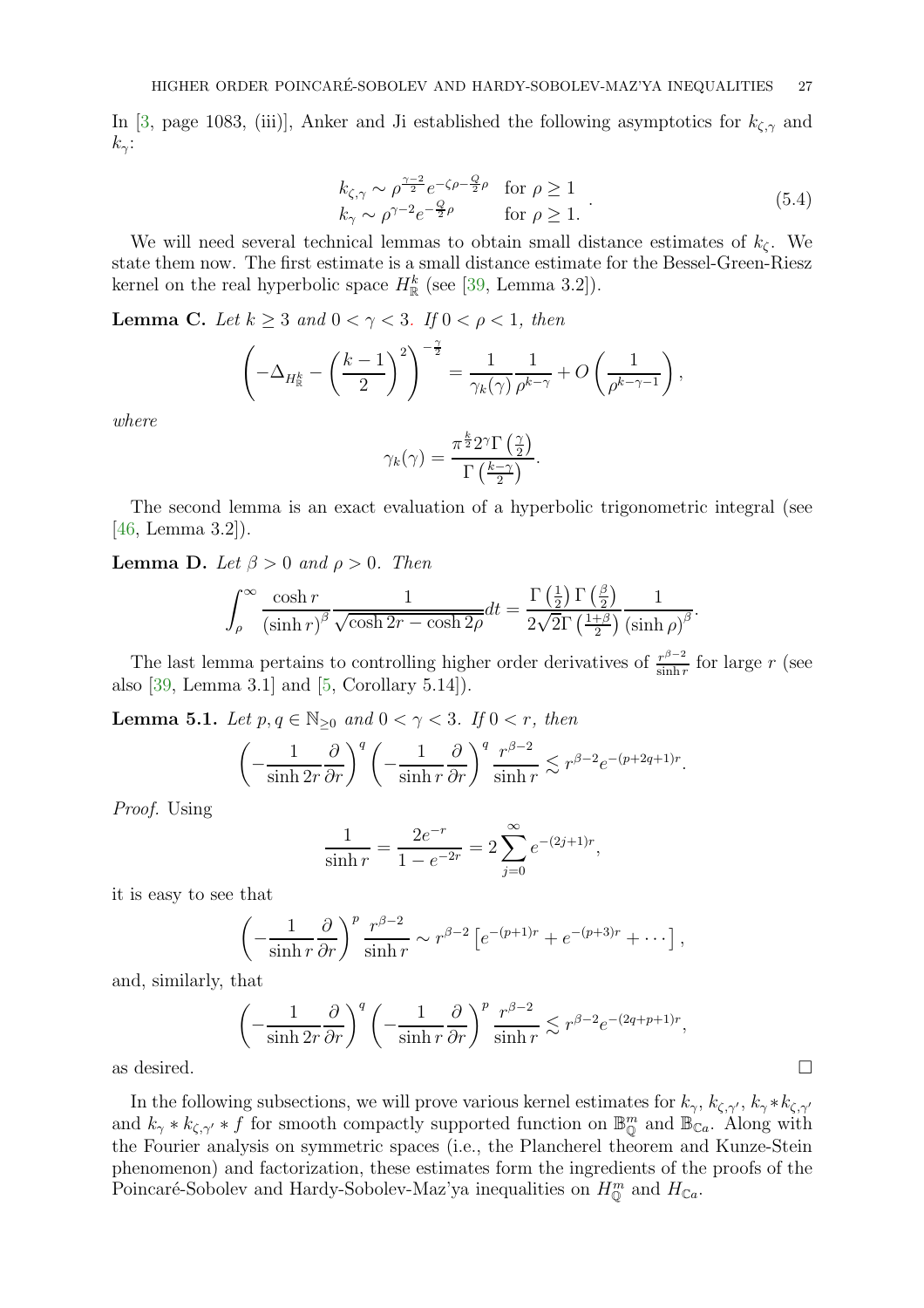<span id="page-27-3"></span><span id="page-27-0"></span>5.1. Convolution Estimates. In order to prove the kernel estimates, we will need asymptotics of certain convolutions. This is contained in Lemmas [5.2,](#page-27-1) [5.3,](#page-29-0) [5.4](#page-30-0) and [5.5](#page-32-0) below. Due to the appearance of  $\Psi_{\mathbb{C}_a}$  in the automorphisms on  $\mathbb{B}_{\mathbb{C}_a}$ , separate considerations are needed for  $\mathbb{B}_{\mathbb{C}_a}$  and so we state the convolution estimates for  $\mathbb{B}_{\mathbb{Q}}^m$  and  $\mathbb{B}_{\mathbb{C}_a}$  separately. We mention that, when compared to the complex hyperbolic setting, the hypothesis  $\lambda_1 + \lambda_2 > \gamma + \gamma' - 4m + 2$  differs from the reasonably expected  $\lambda_1 + \lambda_2 > \gamma + \gamma' - 4m$ , and this has to do with the higher dimensional center of  $\mathbb{H}_{\mathbb{Q}}^{m-1}$ . This is similar for the corresponding hypothesis in Lemma [5.3](#page-29-0) for  $H_{\mathbb{C}a}$ .

We will need the following convolution integral on Euclidean space (see [\[49\]](#page-49-15)).

<span id="page-27-2"></span>**Lemma E.** For  $0 < \gamma, \gamma' < k$  and  $0 < \gamma + \gamma' < k$ , there holds

$$
\int_{\mathbb{R}^k} |x|^{\gamma - k} |y - x|^{\gamma' - k} dx = \frac{\gamma_k(\gamma)\gamma_k(\gamma')}{\gamma_k(\gamma + \gamma')} |y|^{\gamma + \gamma' - k}.
$$
\n(5.5)

*where*

$$
\gamma_k(\gamma) = \frac{\pi^{\frac{k}{2}} 2^{\gamma} \Gamma\left(\frac{\gamma}{2}\right)}{\Gamma\left(\frac{k-\gamma}{2}\right)}.
$$

We may now state the main convolution estimate lemma for small distances.

**Lemma 5.2.** *Let*  $0 < \gamma < 4m$ ,  $0 < \gamma' < 4m$ , and  $\lambda_1 + \lambda_2 > \gamma + \gamma' - 4m + 2$ . *If*  $0 < \gamma + \gamma' < 4m - 1$  and  $0 < \rho < 1$ , then on  $\mathbb{B}_{\mathbb{Q}}^m$  there holds

$$
\frac{1}{(\sinh \rho)^{4m-\gamma} (\cosh \rho)^{\lambda_1}} * \frac{1}{(\sinh \rho)^{4m-\gamma'} (\cosh \rho)^{\lambda_2}} \le \frac{\gamma_{4m}(\gamma)\gamma_{4m}(\gamma')}{\gamma_{4m}(\gamma + \gamma')}\frac{1}{\rho^{4m-\gamma-\gamma'}} + O\left(\frac{1}{\rho^{4m-\gamma-\gamma'-1}}\right).
$$
\n(f4m-1 \le \gamma + \gamma' < 4m, 0 < \epsilon < 4m - \gamma - \gamma' \text{ and } 0 < \rho < 1, \text{ then on } \mathbb{B}\_{\mathbb{Q}}^m \text{ there holds}\n
$$
\frac{1}{(\sinh \rho)^{4m-\gamma} (\cosh \rho)^{\lambda_1}} * \frac{1}{(\sinh \rho)^{4m-\gamma'} (\cosh \rho)^{\lambda_2}} \le \frac{\gamma_{4m}(\gamma)\gamma_{4m}(\gamma')}{\gamma_{4m}(\gamma + \gamma')}\frac{1}{\rho^{4m-\gamma-\gamma'}} + O\left(\frac{1}{\rho^{4m-\gamma-\gamma'-\epsilon}}\right).
$$
\n(5.7)

<span id="page-27-1"></span>*Proof.* By Lemma [A](#page-11-1) item (iv), and by  $dV = \frac{dz}{(1-|z|^2)^2}$  $\frac{dz}{(1-|z|^2)^{2m+2}}$ , we compute

$$
\frac{1}{(\sinh \rho)^{4m-\gamma} (\cosh \rho)^{\lambda_1}} * \frac{1}{(\sinh \rho)^{4m-\gamma'} (\cosh \rho)^{\lambda_2}} \n= \int_{\mathbb{B}_{\mathbb{Q}}^m} \left( \frac{\sqrt{1-|z|^2}}{|z|} \right)^{4m-\gamma} (1-|z|^2)^{\frac{\lambda_1}{2}} \left( \frac{(1-|w|^2)(1-|z|^2)}{|z-w|^2+|\langle z,w\rangle_{\mathbb{Q}}|^2-|z|^2|w|^2} \right)^{\frac{4m-\gamma'}{2}} \n\times \left( \frac{(1-|w|^2)(1-|z|^2)}{|1-\langle z,w\rangle_{\mathbb{Q}}|^2} \right)^{\frac{\lambda_2}{2}} \frac{dz}{(1-|z|^2)^{2m+2}} \n= (1-|w|^2)^{\frac{4m-\gamma'+\lambda_2}{2}} \int_{\mathbb{B}_{\mathbb{Q}}^m} \frac{1}{|z|^{4m-\gamma}} \left( \frac{1}{|z-w|^2+|\langle z,w\rangle_{\mathbb{Q}}|^2-|z|^2|w|^2} \right)^{\frac{4m-\gamma'}{2}} \n\times \frac{1}{|1-\langle z,w\rangle_{\mathbb{Q}}|^{\lambda_2}} \frac{1}{(1-|z|^2)^{\frac{4+\lambda+\lambda'-4m-\lambda_1-\lambda_2}{2}}} dz \n= (\cosh \rho(w))^{-(4m-\gamma'+\lambda_2)} (A_5 + A_6),
$$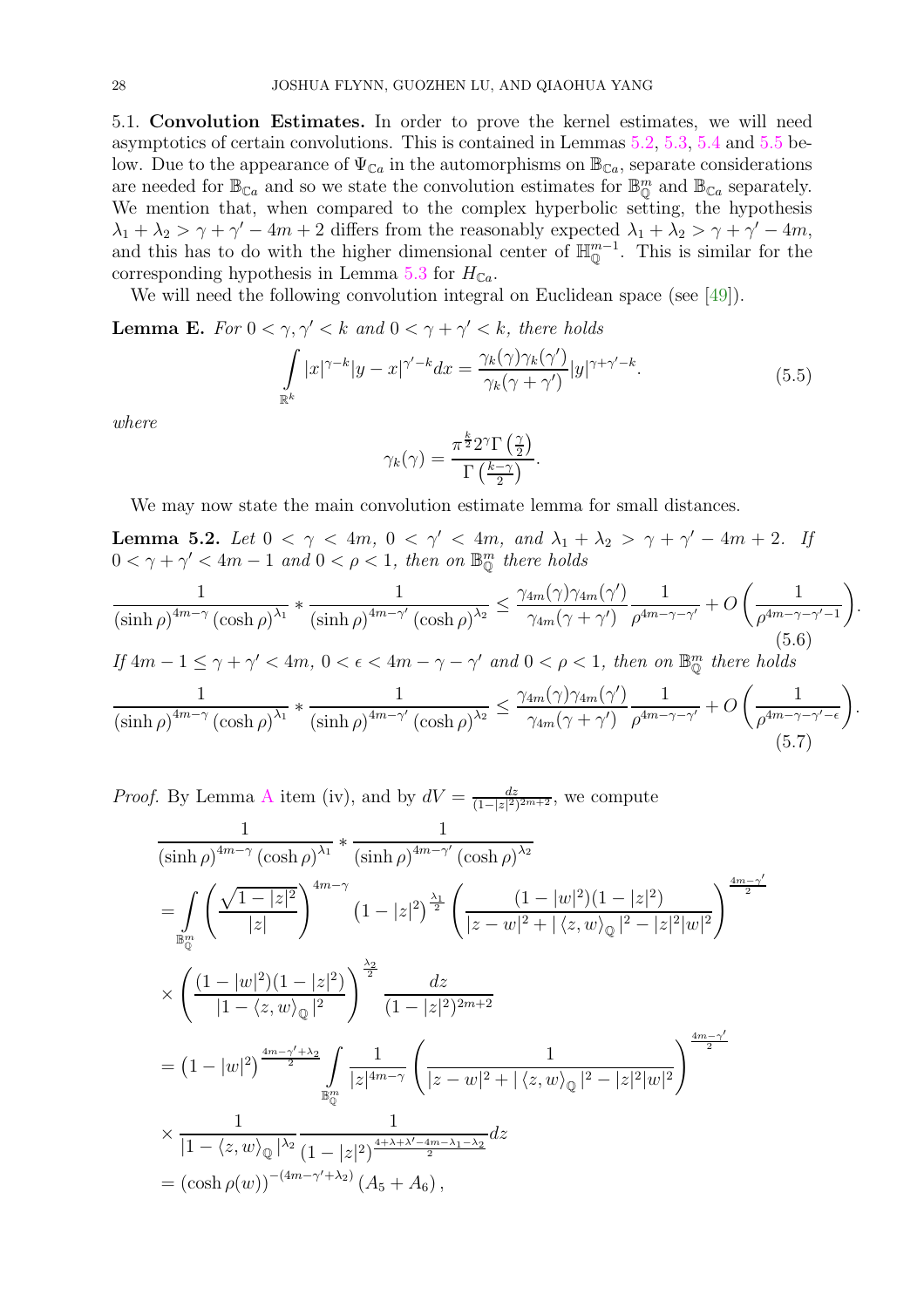where

$$
A_5 = \int \cdots \text{ and } A_6 = \int \cdots
$$
  

$$
\{|z| < \frac{1}{2}\} \qquad \{ \frac{1}{2} \le |z| < 1 \}
$$

Note that, when  $\rho(w) < 1$  and  $|z| \leq \frac{1}{2}$ , there holds

$$
\left|1-\left\langle z,w\right\rangle_{\mathbb{Q}}\right|^{\lambda_{2}}\left(1-|z|^{2}\right)^{\frac{4+\gamma+\gamma'-4m-\lambda_{1}-\lambda_{2}}{2}}=1+O\left(|z|\right).
$$

On the other hand, there holds

$$
|\langle z, w \rangle_{\mathbb{Q}}|^2 - |z|^2 |w|^2 = ||z|^2 + \langle z, w - z \rangle_{\mathbb{Q}}|^2 - |z|^2 |w - z + z|^2
$$
  
=  $|\langle z, w - z \rangle_{\mathbb{Q}}|^2 - |z|^2 |w - z|^2$   
=  $|z|^2 |w - z|^2 \left[ \left| \left\langle \frac{z}{|z|}, \frac{w - z}{|w - z|} \right\rangle_{\mathbb{Q}} \right| - 1 \right],$ 

and so

$$
|z-w|^2 + |\langle z, w \rangle_{\mathbb{Q}}|^2 - |z|^2 |w|^2 = |z-w|^2 \left[ 1 + |z|^2 \left[ \left| \left\langle \frac{z}{|z|}, \frac{w-z}{|w-z|} \right\rangle_{\mathbb{Q}} \right|^2 - 1 \right] \right]
$$
  
=  $|z-w|^2 \left( 1 + O\left( |z|^2 \right) \right).$ 

Since  $0 < \gamma + \gamma' < 4m - 1$ , we may use Lemma [E](#page-27-2) to compute

$$
A_5 = \int_{\{|z| \le \frac{1}{2}\}} \frac{1}{|z|^{4m-\gamma}} \frac{1}{|z-w|^{4m-\gamma'}} (1+O(|z|)) dz
$$
  

$$
\le \int_{\mathbb{R}^{4m}} \frac{1}{|z|^{4m-\gamma}} \frac{1}{|z-w|^{4m-\gamma'}} dz + O\left(\int_{\mathbb{R}^M} \frac{1}{|z|^{4m-\gamma-1}} \frac{1}{|z-w|^{4m-\gamma'}} dz\right)
$$
  

$$
= \frac{\gamma_{4m}(\gamma)\gamma_{4m}(\gamma')}{\gamma_{4m}(\gamma+\gamma')} \frac{1}{|w|^{4m-\gamma-\gamma'}} + O\left(\frac{1}{|w|^{4m-\gamma-\gamma'-1}}\right).
$$

Similarly, if  $0 < \epsilon < 4m - \gamma - \gamma'$ , we obtain

$$
A_5 = \frac{\gamma_{4m}(\gamma)\gamma_{4m}(\gamma')}{\gamma_{4m}(\gamma + \gamma')} \frac{1}{|w|^{4m-\gamma-\gamma'}} + O\left(\frac{1}{|w|^{4m-\gamma-\gamma'-\epsilon}}\right).
$$

We are left with estimating  $A_6$ : since

$$
\frac{4+\gamma+\gamma'-4m-\lambda_1-\lambda_2}{2}<1
$$

is equivalent to

$$
\gamma + \gamma' - 4m + 2 < \lambda_1 + \lambda_2
$$

we find

$$
A_6 = \int_{\left\{ \frac{1}{2} \le |z| \le 1 \right\}} \frac{1}{|z|^{4m-\gamma}} \left( \frac{1}{|z-w|^2 + |\langle z, w \rangle_{\mathbb{Q}}|^2 - |z|^2 |w|^2} \right)^{\frac{4m-\gamma'}{2}}
$$
  

$$
\times \frac{1}{|1-\langle z, w \rangle_{\mathbb{Q}}|^{\lambda_2}} \frac{1}{(1-|z|^2)^{\frac{4+\gamma+\gamma'-4m-\lambda_1-\lambda_2}{2}}} dz
$$
  

$$
\sim \int_{\left\{ \frac{1}{2} \le |z| \le 1 \right\}} \frac{1}{(1-|z|^2)^{\frac{4+\gamma+\gamma'-4m-\lambda_1-\lambda_2}{2}}} dz
$$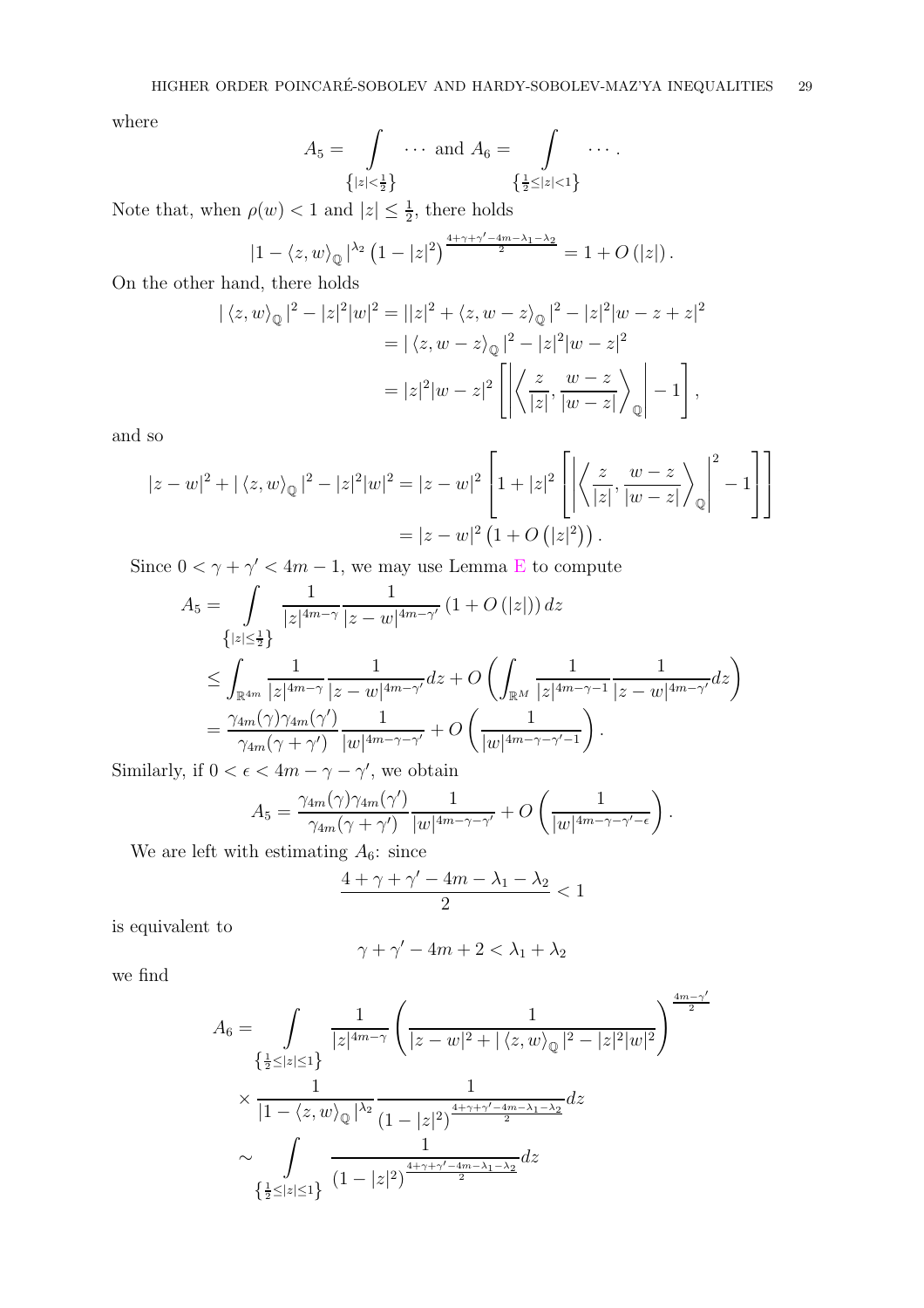$$
\sim \int_{\frac{1}{2}}^{1} \frac{r}{(1-r^2)^{\frac{4+\gamma+\gamma'-4m-\lambda_1-\lambda_2}{2}}} dr
$$
  
<  $\infty$ .

In conclusion, since  $\cosh r \sim 1$  in as  $r \to 0$ , we find

$$
\frac{1}{(\sinh \rho)^{4m-\gamma} (\cosh \rho)^{\lambda_1}} * \frac{1}{(\sinh \rho)^{4m-\gamma'} (\cosh \rho)^{\lambda_2}}\n\leq \frac{\gamma_{4m}(\gamma)\gamma_{4m}(\gamma')}{\gamma_{4m}(\gamma + \gamma')}\frac{1}{|w|^{4m-\gamma-\gamma'}} + O\left(\frac{1}{|w|^{4m-\gamma-\gamma'-1}}\right),
$$

and the result follows since

$$
\rho(w) = \frac{1}{2} \log \frac{1 + |w|}{1 - |w|} = |w| + O(|w|^3)
$$

as  $|w| \to 0$ .

**Lemma 5.3.** *Let*  $0 < \gamma < 16$ ,  $0 < \gamma' < 16$ , and  $\lambda_1 + \lambda_2 > \gamma + \gamma' - 10$ . *If*  $0 < \gamma + \gamma' < 15$ *and*  $0 < \rho < 1$ *, then on*  $\mathbb{B}_{\mathbb{C}_a}$  *there holds* 

$$
\frac{1}{(\sinh \rho)^{16-\gamma} (\cosh \rho)^{\lambda_1}} * \frac{1}{(\sinh \rho)^{16-\gamma'} (\cosh \rho)^{\lambda_2}} \le \frac{\gamma_{16}(\gamma)\gamma_{16}(\gamma')}{\gamma_{16}(\gamma + \gamma')}\frac{1}{\rho^{16-\gamma-\gamma'}} + O\left(\frac{1}{\rho^{15-\gamma-\gamma'}}\right).
$$
\n
$$
If 15 \le \gamma + \gamma' < 16, 0 < \epsilon < 16 - \gamma - \gamma' \text{ and } 0 < \rho < 1, \text{ then on } \mathbb{B}_{\mathbb{C}^a} \text{ there holds}
$$
\n
$$
\frac{1}{(\sinh \rho)^{16-\gamma} (\cosh \rho)^{\lambda_1}} * \frac{1}{(\sinh \rho)^{16-\gamma'} (\cosh \rho)^{\lambda_2}} \le \frac{\gamma_{16}(\gamma)\gamma_{16}(\gamma')}{\gamma_{16}(\gamma + \gamma')}\frac{1}{\rho^{16-\gamma-\gamma'}} + O\left(\frac{1}{\rho^{16-\gamma-\gamma'-\epsilon}}\right).
$$
\n(5.9)

<span id="page-29-0"></span>*Proof.* [B](#page-12-0)y Lemma B item (iv), and by  $dV = \frac{dz}{(1-|z|)}$  $\frac{dz}{(1-|z|^2)^{12}}$ , we compute

$$
\frac{1}{(\sinh \rho)^{16-\gamma} (\cosh \rho)^{\lambda_1}} * \frac{1}{(\sinh \rho)^{16-\gamma'} (\cosh \rho)^{\lambda_2}} \n= \int_{\mathbb{B}_{\mathbb{Q}}^m} \left( \frac{\sqrt{1-|z|^2}}{|z|} \right)^{16-\gamma} (1-|z|^2)^{\frac{\lambda_1}{2}} \left( \frac{(1-|w|^2)(1-|z|^2)}{\Psi_{\mathbb{C}a}(z,w) - (1-|z|^2)(1-|w|^2)} \right)^{\frac{16-\gamma'}{2}} \n\times \left( \frac{(1-|w|^2)(1-|z|^2)}{\Psi_{\mathbb{C}a}(z,w)} \right)^{\frac{\lambda_2}{2}} \frac{dz}{(1-|z|^2)^{12}} \n= (1-|w|^2)^{\frac{16-\gamma'+\lambda_2}{2}} \int_{\mathbb{B}_{\mathbb{Q}}^m} \frac{1}{|z|^{16-\gamma}} \left( \frac{1}{\Psi_{\mathbb{C}a}(z,w) - (1-|z|^2)(1-|w|^2)} \right)^{\frac{16-\gamma'}{2}} \n\times \frac{1}{\Psi_{\mathbb{C}a}(z,w)^{\frac{\lambda_2}{2}}} \frac{1}{(1-|z|^2)^{\frac{\gamma+\gamma'-\lambda_1-\lambda_2-8}{2}}} dz \n= (\cosh \rho(w))^{-(16-\gamma'+\lambda_2)} (A_5'+A_6'),
$$

where

$$
A'_5 = \int_{\{|z| < \frac{1}{2}\}} \cdots \text{ and } A'_6 = \int_{\{\frac{1}{2} \le |z| < 1\}} \cdots.
$$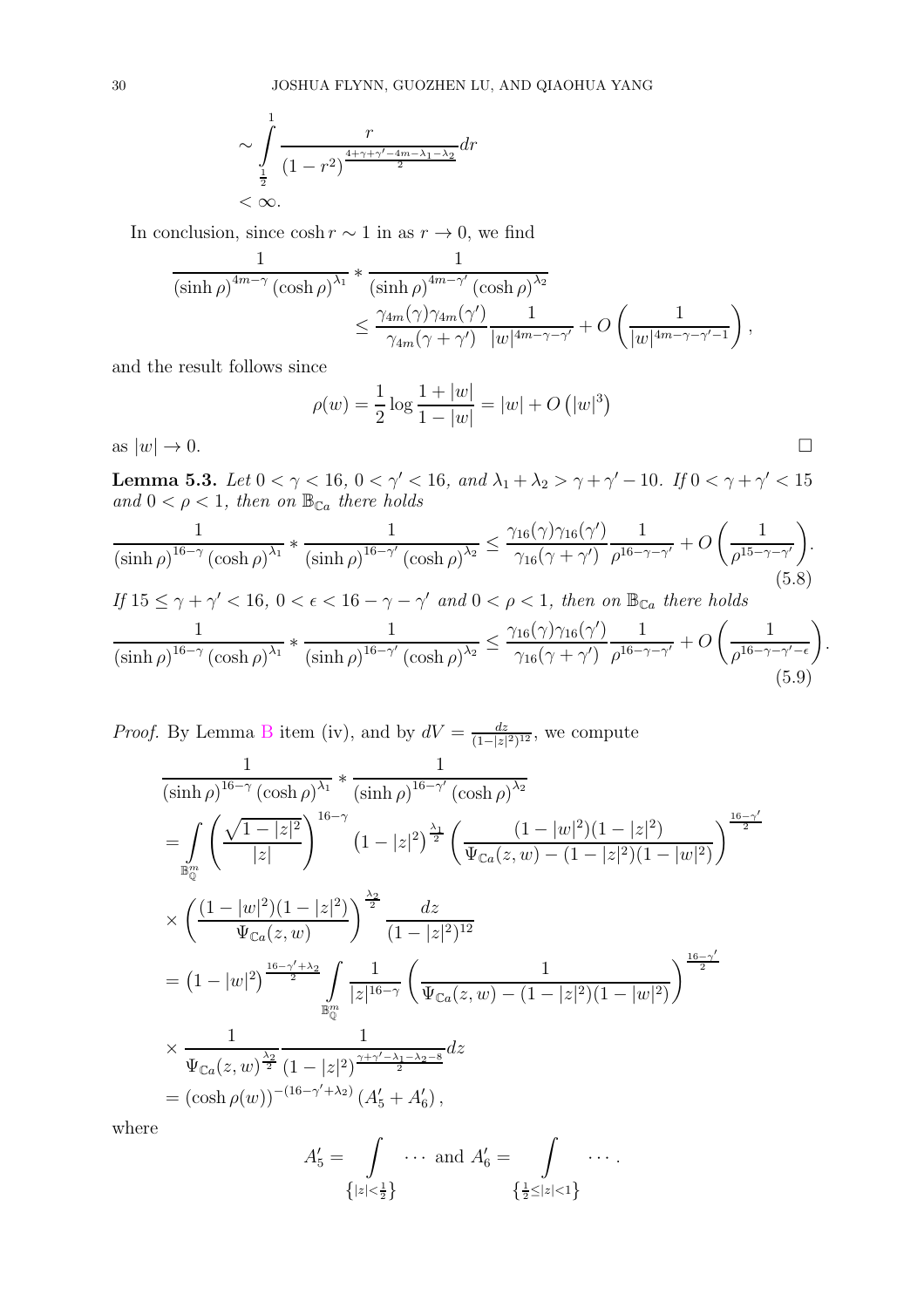<span id="page-30-2"></span>Note that, when  $\rho(w) < 1$  and  $|z| \leq \frac{1}{2}$ , there holds

$$
\Psi_{\mathbb{C}a}(z,w)^{\frac{\lambda_2}{2}} \left(1-|z|^2\right)^{\frac{\gamma+\gamma'-\lambda_1-\lambda_2-8}{2}} = 1 + O(|z|).
$$

Next, we have

$$
\Psi_{\mathbb{C}a}(z,a) - (1-|z|^2)(1-|w|^2) = \Phi_{\mathbb{C}a}(z,a) - 2\langle z,a\rangle_{\mathbb{R}} + |z|^2 + |a|^2 - |z|^2|a|^2
$$
  
\n
$$
= \Phi_{\mathbb{C}a}(z,a) + |z-a|^2 - |z|^2|a|^2
$$
  
\n
$$
= |z-a|^2 \left(1 + \frac{\Phi_{\mathbb{C}a}(z,a) - |z|^2|a|^2}{|z-a|^2}\right).
$$

Moreover, it is not hard to see that

$$
\frac{\Phi_{\mathbb{C}a}(z,w) - |z|^2|w|^2}{|z-w|^2} = O(|z|^2).
$$

Indeed, using invariance of distance  $\rho$ , we can assume  $w = (w_1, w_2)$  with  $\text{Re } w_1 = c \in \mathbb{R}$ and all other components are zero. Then  $\Phi_{\mathbb{C}a}(z,a) - |z|^2 |a|^2 = -c^2 |z_2|^2$  and clearly  $|z_2|^2/|z-a|^2$  is bounded as  $z \to a$ . Therefore, using also that  $\Phi_{\mathbb{C}a}(z,w) \leq |z|^2|w|^2$ , we obtain

$$
\Psi_{\mathbb{C}a}(z,a) - (1-|z|^2)(1-|w|^2) = |z-a|^2 (1+O(|z|^2)).
$$

The remainder of the proof is analogous to the proof of Lemma [5.2](#page-27-1) and is thus omitted.  $\Box$ 

Next, we will state and prove the main convolution lemma for large distances. In preparation, we recall some properties and definitions of certain special functions. First, recall the generalized hypergeometric function

$$
{}_{p}F_{q}(a_{1},...,a_{p};b_{1},...,b_{q};z) = \sum_{k=0}^{\infty} \frac{(a_{1})_{k} \cdots (a_{p})_{k}}{(b_{1})_{k} \cdots (n_{q})_{k}} \frac{z^{k}}{k!}.
$$

Second, we also recall the following hypergeometric integral (see [\[23,](#page-48-16) Equation 7.512.5]): supposing the complex parameters  $\alpha, \beta, \gamma, \rho, \sigma$  satisfy

$$
\operatorname{Re}\rho>0, \quad \operatorname{Re}\sigma>0, \quad \operatorname{Re}(\gamma+\sigma-\alpha-\beta)>0,
$$

there holds

<span id="page-30-1"></span>
$$
\int_0^1 x^{\rho-1} (1-x)^{\sigma-1} {}_2F_1(\alpha, \beta; \gamma; x) dx = \frac{\Gamma(\rho)\Gamma(\sigma)}{\Gamma(\rho+\sigma)} {}_3F_2(\alpha, \beta, \rho; \gamma, \rho+\sigma; 1). \tag{5.10}
$$

<span id="page-30-0"></span>**Lemma 5.4.** *Let*  $0 < \gamma < 4m$ ,  $0 < \gamma' < 4m$ , and  $\lambda_1 + \lambda_2 > \gamma + \gamma' - 4m + 2$ . *If*  $\lambda_2 - \gamma' < \lambda_1 - \gamma$  and  $1 \leq \rho$ , then on  $\mathbb{B}_{\mathbb{Q}}^m$  there holds

$$
\frac{1}{\left(\sinh \rho\right)^{4m-\gamma} \left(\cosh \rho\right)^{\lambda_1}} * \frac{1}{\left(\sinh \rho\right)^{4m-\lambda'} \left(\cosh \rho\right)^{\lambda_2}} \sim e^{-(4m-\gamma'+\lambda_2)\rho}.
$$

*Proof.* By the proof of Lemma [5.2,](#page-27-1) we have

$$
\frac{1}{(\sinh \rho)^{4m-\gamma} (\cosh \rho)^{\lambda_1}} * \frac{1}{(\sinh \rho)^{4m-\gamma'} (\cosh \rho)^{\lambda_2}}
$$
  
=  $(\cosh \rho(w))^{-(4m-\gamma'+\lambda_2)} \int_{\mathbb{B}_0^m} \frac{1}{|z|^{4m-\gamma}} \left( \frac{1}{|z-w|^2 + |\langle z,w \rangle_{\mathbb{Q}}|^2 - |z|^2 |w|^2} \right)^{\frac{4m-\gamma'}{2}}$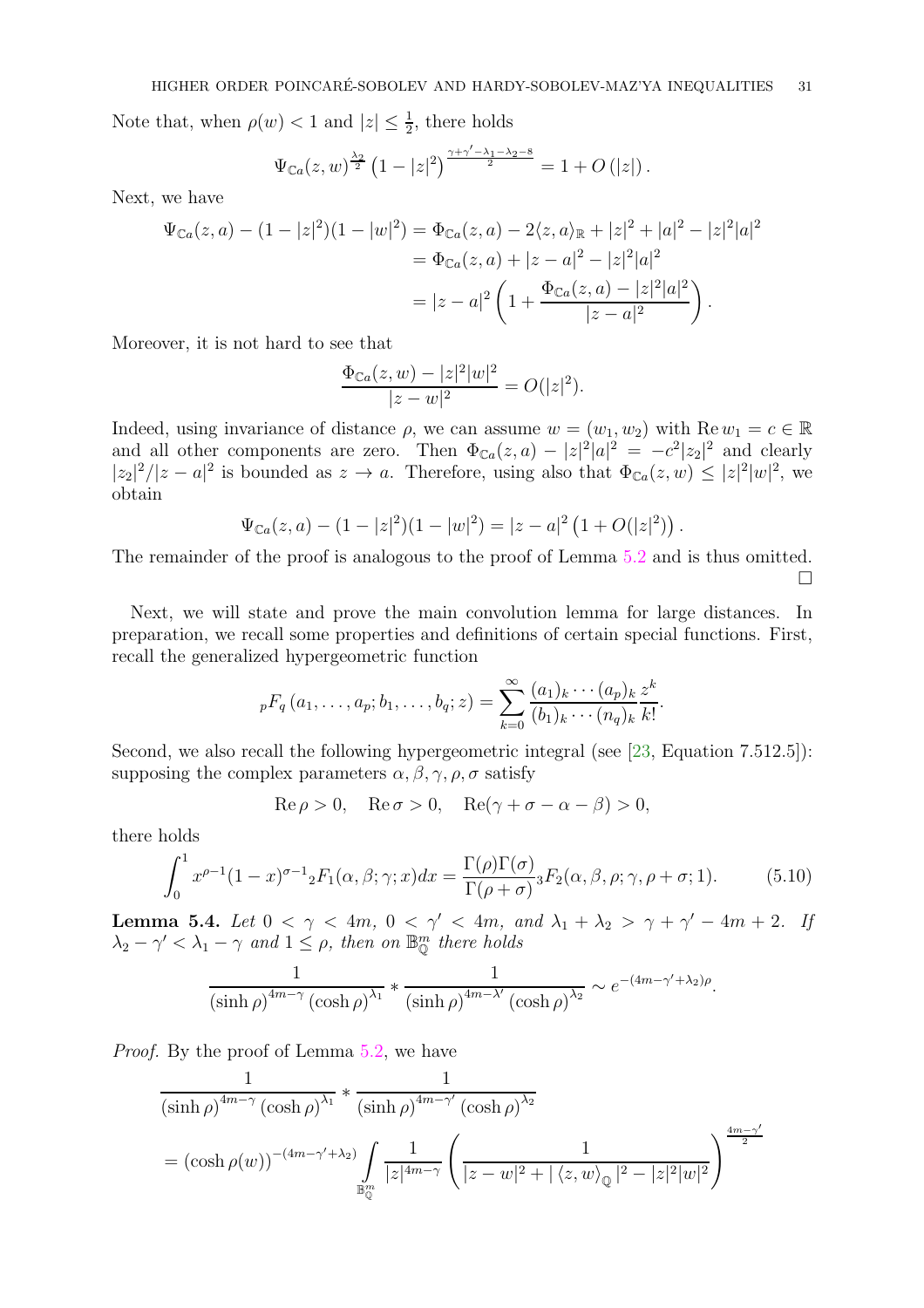$$
\times \frac{1}{|1-\langle z,w\rangle_{\mathbb{Q}}|^{\lambda_2}}\frac{1}{(1-|z|^2)^{\frac{4+\lambda+\lambda'-4m-\lambda_1-\lambda_2}{2}}}dz.
$$

Setting

$$
F(w) = \int_{S^{4m-1}} \left( \frac{1}{|z-w|^2 + |\langle z, w \rangle_{\mathbb{Q}}|^2 - |z|^2 |w|^2} \right)^{\frac{4m-\gamma'}{2}} \frac{1}{|1 - \langle z, w \rangle_{\mathbb{Q}}|^{\lambda_2}} d\sigma,
$$

we see that  $F(w) = F(|w|)$ . Moreover, by Proposition [4.1,](#page-21-6) we find

$$
\lim_{|w|\to 1^{-}} F(w) = \lim_{|w|\to 1^{-}} \int_{S^{4m-1}} |1 - \langle z, w \rangle_{\mathbb{Q}}|^{-(4m-\gamma'+\lambda_2)} d\sigma
$$
  
= 
$$
\frac{2\pi^{2m}}{\Gamma(2m)} {}_{2}F_{1}\left(\frac{4m-\gamma'+\lambda_2}{2}, \frac{4m-\gamma'+\lambda_2-2}{2}; 2m; |z|^{2}\right).
$$

Consequently, there holds

$$
\begin{split} \lim_{|w|\to1^{-}}&\int\limits_{\mathbb{B}_Q^m}\frac{1}{|z|^{4m-\gamma}}\left(\frac{1}{|z-w|^2+|\left\langle z,w\right\rangle_{\mathbb{Q}}|^2-|z|^2|w|^2}\right)^{\frac{4m-\gamma'}{2}}\\ &\times\frac{1}{|1-\left\langle z,w\right\rangle_{\mathbb{Q}}|^{\lambda_2}}\frac{1}{(1-|z|^2)^{\frac{4+\lambda+\lambda'-4m-\lambda_1-\lambda_2}{2}}}dz\\ &=\frac{2\pi^{2m}}{\Gamma(2m)}\int_0^1r^{\gamma-1}(1-r^2)^{-\left(\frac{4+\gamma+\gamma'-4m-\lambda_1-\lambda_2}{2}\right)}\\ &\times{_2F_1}\left(\frac{4m-\gamma'+\lambda_2}{2},\frac{4m-\gamma'+\lambda_2-2}{2};2m;r^2\right)dr\\ &=\frac{2\pi^{2m}}{\Gamma(2m)}\int_0^1t^{\frac{\gamma}{2}-1}(1-t)^{-\left(\frac{4+\gamma+\gamma'-4m-\lambda_1-\lambda_2}{2}\right)}\\ &\times{_2F_1}\left(\frac{4m-\gamma'+\lambda_2}{2},\frac{4m-\gamma'+\lambda_2-2}{2};2m;t\right)dt, \end{split}
$$

where the change of variable  $r^2 = t$  was used in the last equality. Now, using  $(5.10)$ , we have

$$
\begin{split} \lim_{|w|\rightarrow 1^{-}}&\int\frac{1}{|z|^{4m-\gamma}}\left(\frac{1}{|z-w|^{2}+|\left\langle z,w\right\rangle _{\mathbb{Q}}|^{2}-|z|^{2}|w|^{2}}\right)^{\frac{4m-\gamma^{\prime}}{2}}\\&\times\frac{1}{|1-\left\langle z,w\right\rangle _{\mathbb{Q}}|^{\lambda_{2}}}\frac{1}{(1-|z|^{2})^{\frac{4+\lambda+\lambda^{\prime}-4m-\lambda_{1}-\lambda_{2}}{2}}}\mathrm{d}z\\&=\frac{\pi^{2m}}{\Gamma(2m)}\frac{\Gamma\left(\frac{\gamma}{2}\right)\Gamma\left(\frac{4m+\lambda_{1}+\lambda_{2}-\gamma-\gamma^{\prime}-2}{2}\right)}{\Gamma\left(\frac{4m+\lambda_{1}+\lambda_{2}-\gamma^{\prime}-2}{2}\right)}\\&\times{}_{3}F_{2}\left(\frac{4m-\gamma^{\prime}+\lambda_{2}}{2},\frac{4m-\gamma^{\prime}+\lambda_{2}-2}{2},\frac{\gamma}{2};2m,\frac{4m+\lambda_{1}+\lambda_{2}-\gamma^{\prime}-2}{2};1\right). \end{split}
$$

At last, using  $\cosh r \sim e^r$  for  $1 \leq r$ , we have proved

$$
\frac{1}{\left(\sinh \rho\right)^{4m-\gamma} \left(\cosh \rho\right)^{\lambda_1}} * \frac{1}{\left(\sinh \rho\right)^{4m-\gamma'} \left(\cosh \rho\right)^{\lambda_2}} \sim \left(\cosh \rho\right)^{-(4m-\gamma'+\lambda_2)}
$$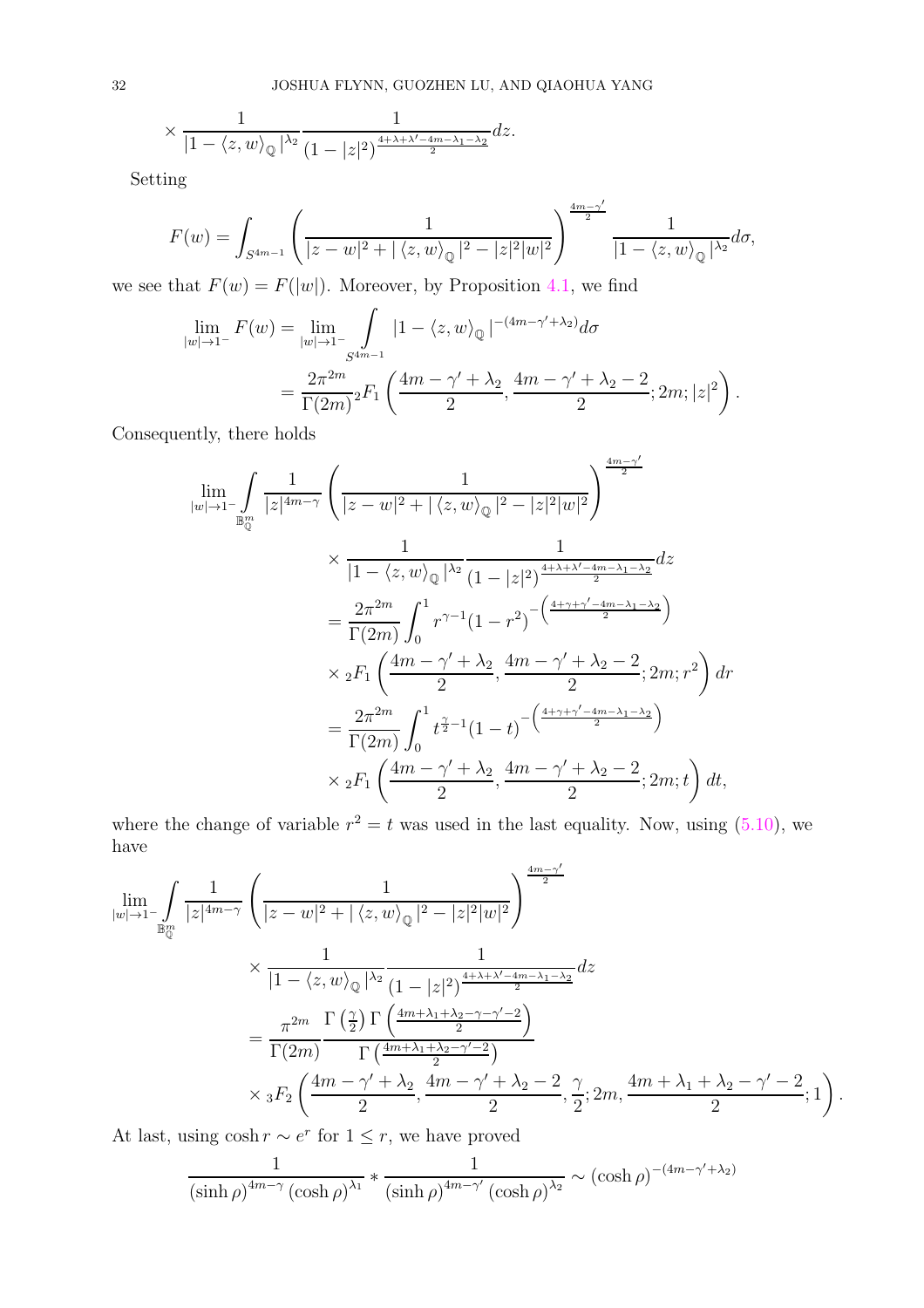$$
\sim e^{-(4m-\gamma'+\lambda_2)\rho}.
$$

 $\Box$ 

<span id="page-32-0"></span>**Lemma 5.5.** *Let*  $0 < \gamma < 16$ ,  $0 < \gamma' < 16$ , and  $\lambda_1 + \lambda_2 > \gamma + \gamma' - 10$ . If  $\lambda_2 - \gamma' < \lambda_1 - \gamma$ *and*  $1 \leq \rho$ *, then* 

$$
\frac{1}{\left(\sinh \rho\right)^{16-\gamma} \left(\cosh \rho\right)^{\lambda_1}} * \frac{1}{\left(\sinh \rho\right)^{16-\lambda'} \left(\cosh \rho\right)^{\lambda_2}} \sim e^{-(16-\gamma'+\lambda_2)\rho}.
$$

*Proof.* By the proof of Lemma [5.3,](#page-29-0) we have

1

$$
\frac{1}{(\sinh \rho)^{16-\gamma} (\cosh \rho)^{\lambda_1}} * \frac{1}{(\sinh \rho)^{16-\gamma'} (\cosh \rho)^{\lambda_2}} \n= (\cosh \rho(w))^{-(16-\gamma'+\lambda_2)} \int_{\mathbb{B}_{\mathbb{C}_a}} \frac{1}{|z|^{16-\gamma}} \left( \frac{1}{\Psi_{\mathbb{C}_a}(z, w) - (1 - |z|^2)(1 - |w|^2)} \right)^{\frac{16-\gamma'}{2}} \n\times \frac{1}{\Psi_{\mathbb{C}_a}(z, w)^{\frac{\lambda_2}{2}}} \frac{1}{(1 - |z|^2)^{\frac{\gamma + \gamma' - \lambda_1 - \lambda_2 - 8}{2}}} dz.
$$

Setting

$$
F(w) = \int_{S^{4m-1}} \left( \frac{1}{\Psi_{\mathbb{C}a}(z,w) - (1-|z|^2)(1-|w|^2)} \right)^{\frac{16-\gamma'}{2}} \frac{1}{\Psi_{\mathbb{C}a}(z,w)^{\frac{\lambda_2}{2}}} d\sigma,
$$

we see that  $F(w) = F(|w|)$ . Moreover, by Proposition [4.2,](#page-25-1) we find

$$
\lim_{|w|\to 1^{-}} F(w) = \lim_{|w|\to 1^{-}} \int_{S^{4m-1}} \Psi_{\mathbb{C}a}(z, w)^{-\frac{16-\gamma'+\lambda_2}{2}} d\sigma
$$
  
=  $\frac{2\pi^8}{7!} {}_{2}F_1 \left( \frac{16-\gamma'+\lambda_2}{2}, \frac{10-\gamma'+\lambda_2}{2}; 8; r^2 \right).$ 

Consequently, there holds

$$
\lim_{|w|\to1^{-}} \int_{\mathbb{B}_{\mathbb{C}a}} \frac{1}{|z|^{16-\gamma}} \left( \frac{1}{\Psi_{\mathbb{C}a}(z,w) - (1-|z|^2)(1-|w|^2)} \right)^{\frac{16-\gamma'}{2}}
$$
\n
$$
\times \frac{1}{\Psi_{\mathbb{C}a}(z,w)^{\frac{\lambda_2}{2}}} \frac{1}{(1-|z|^2)^{\frac{\gamma+\gamma'-\lambda_1-\lambda_2-8}{2}}} dz
$$
\n
$$
= \frac{2\pi^8}{7!} \int_0^1 r^{\gamma-1} (1-r^2)^{-\left(\frac{\gamma+\gamma'-\lambda_1-\lambda_2-8}{2}\right)}
$$
\n
$$
\times {}_2F_1 \left( \frac{16-\gamma'+\lambda_2}{2}, \frac{16-\gamma'+\lambda_2-6}{2}; 8; r^2 \right) dr
$$
\n
$$
= \frac{2\pi^8}{7!} \int_0^1 t^{\frac{\gamma}{2}-1} (1-t)^{-\left(\frac{\gamma+\gamma'-\lambda_1-\lambda_2-8}{2}\right)}
$$
\n
$$
\times {}_2F_1 \left( \frac{16-\gamma'+\lambda_2}{2}, \frac{10-\gamma'+\lambda_2}{2}; 8; r^2 \right) dt
$$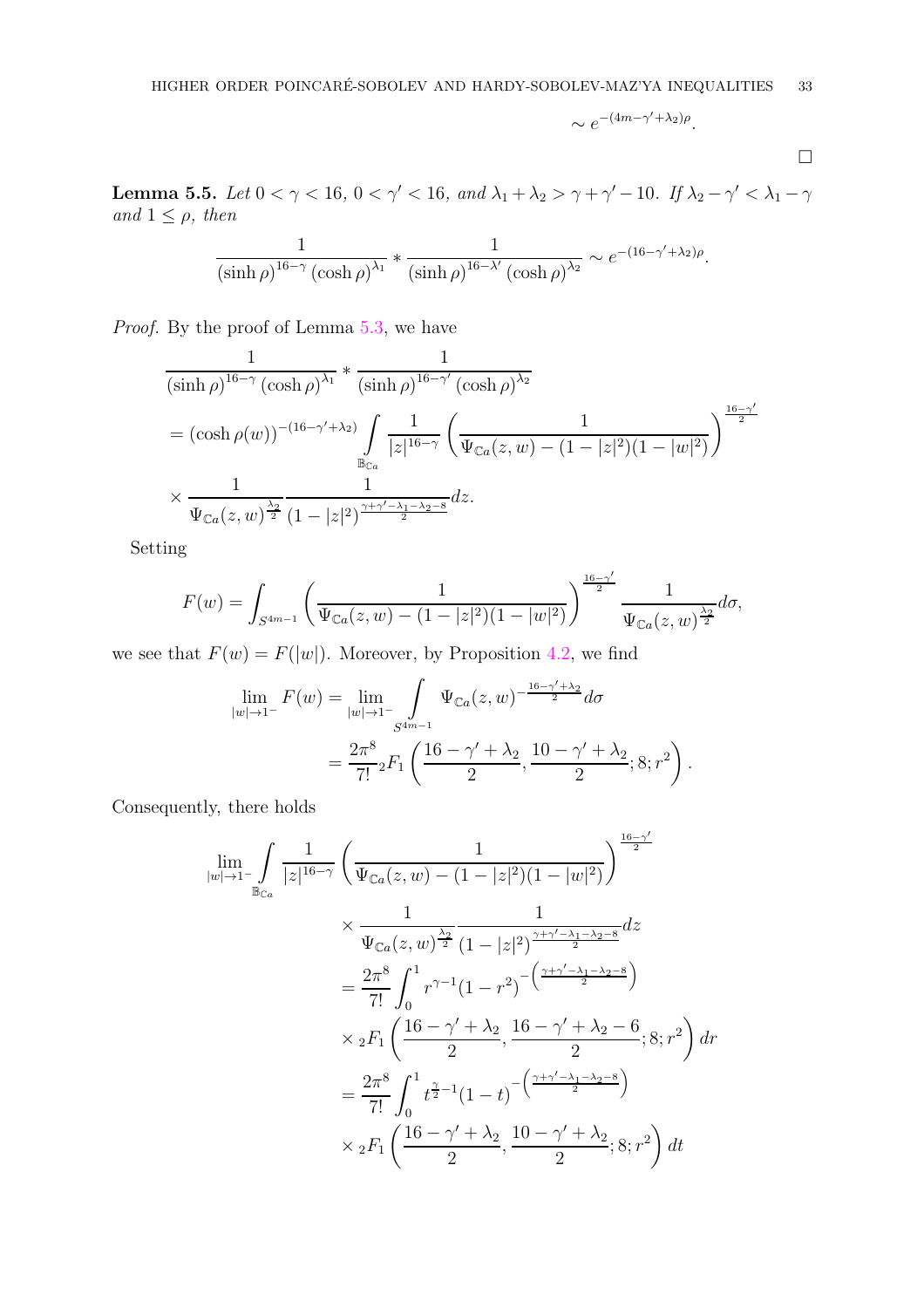where the change of variable  $r^2 = t$  was used in the last equality. Now, using  $(5.10)$ , we have

$$
\lim_{|w|\to 1^{-}} \int_{\mathbb{B}_{\mathbb{C}_{a}}} \frac{1}{|z|^{16-\gamma}} \left( \frac{1}{\Psi_{\mathbb{C}_{a}}(z,w) - (1-|z|^{2})(1-|w|^{2})} \right)^{\frac{16-\gamma'}{2}}
$$
\n
$$
\times \frac{1}{\Psi_{\mathbb{C}_{a}}(z,w)^{\frac{\lambda_{2}}{2}} \frac{1}{(1-|z|^{2})^{\frac{\gamma+\gamma'-\lambda_{1}-\lambda_{2}-8}{2}}} dz}
$$
\n
$$
= \frac{\pi^{8}}{7!} \frac{\Gamma\left(\frac{\gamma}{2}\right) \Gamma\left(\frac{10+\lambda_{1}+\lambda_{2}-\gamma-\gamma'}{2}\right)}{\Gamma\left(\frac{10+\lambda_{1}+\lambda_{2}-\gamma'}{2}\right)}
$$
\n
$$
\times {}_{3}F_{2} \left( \frac{16-\gamma'+\lambda_{2}}{2}, \frac{10-\gamma'+\lambda_{2}}{2}; \frac{\gamma}{2}; 7, \frac{10+\lambda_{1}+\lambda_{2}-\gamma'}{2}; 1 \right).
$$

At last, using  $\cosh r \sim e^r$  for  $1 \leq r$ , we have proved

$$
\frac{1}{\left(\sinh \rho\right)^{16-\gamma}\left(\cosh \rho\right)^{\lambda_1}} * \frac{1}{\left(\sinh \rho\right)^{16-\gamma'}\left(\cosh \rho\right)^{\lambda_2}} \sim \left(\cosh \rho\right)^{-(16-\gamma'+\lambda_2)} \\ \sim e^{-(16-\gamma'+\lambda_2)\rho}.
$$

<span id="page-33-0"></span>5.2. Estimates for  $k_{\gamma}$ . In this subsection, we obtain the asymptotics for  $k_{\gamma}$ . Note that the large distance asymptotics  $(1 \leq \rho)$  are already contained in [\(5.4\)](#page-26-0).

<span id="page-33-1"></span>**Lemma 5.6.** *Let*  $0 < \gamma < 3$  *and let*  $N = \dim_{\mathbb{R}} H_{\mathbb{F}}^m$ *. If*  $0 < \rho < 1$ *, then* 

$$
k_{\gamma} \leq \frac{1}{\gamma_N(\gamma)} \frac{1}{\rho^{N-\gamma}} + O\left(\frac{1}{\rho^{N-\gamma-1}}\right).
$$

*If*  $1 \leq \rho$ *, then* 

$$
k_{\gamma} \sim \rho^{\gamma - 2} e^{-\frac{Q}{2}\rho}.
$$

*Proof.* As mentioned above, we only need to prove the estimate for  $0 < \rho < 1$ .

By using  $(5.2)$ , we will write  $k_{\gamma}$  in terms of a Bessel-Green-Riesz kernel on  $H_{\mathbb{R}}^{n}$ , where  $n = 2m + 1$  and  $\tilde{m} = 2m - 2$  if  $\mathbb{F} = \mathbb{Q}$  and  $\tilde{m} = 4$  if  $\mathbb{F} = \mathbb{C}a$ . Also recall that  $h_t(\rho, n)$ denotes the heat kernel on  $H_{\mathbb{R}}^{n}$  (see [\(5.1\)](#page-25-3)). Lastly let c denote  $c_m$  (resp.  $c_o$ ) from [\(5.2\)](#page-25-2) (resp. [\(5.3\)](#page-25-4)) and let  $\mu = 2$  (resp.  $\mu = 4$ ) when  $\mathbb{F} = \mathbb{Q}$  (resp.  $\mathbb{F} = \mathbb{C}a$ ).

Then, by the Mellin transform and  $(5.2)$  and  $(5.3)$ , we have

$$
k_{\gamma}(\rho) = \frac{1}{\Gamma(\frac{\gamma}{2})} \int_0^{\infty} t^{\frac{\gamma}{2}-1} e^{t \left(\Delta + \frac{Q^2}{4}\right)} dt
$$
  
\n
$$
= \frac{c}{b_{\tilde{m}}} \int_{\rho}^{\infty} \frac{\sinh 2r}{\sqrt{\cosh 2r - \cosh 2\rho}} \left(-\frac{1}{\sinh 2r} \frac{\partial}{\partial r}\right)^{\mu}
$$
  
\n
$$
\times \frac{1}{\Gamma(\frac{\gamma}{2})} \int_0^{\infty} t^{\frac{\gamma}{2}-1} e^{\frac{Q^2}{4}t} e^{-\tilde{m}^2 t} h_t(r, n) dt dr
$$
  
\n
$$
= \frac{c}{b_{\tilde{m}}} \int_{\rho}^{\infty} \frac{\sinh 2r}{\sqrt{\cosh 2r - \cosh 2\rho}} \left(-\frac{1}{\sinh 2r} \frac{\partial}{\partial r}\right)^{\mu} \left(-\Delta_{H_{\mathbb{R}}^n} - \left(\frac{n-1}{2}\right)^2\right)^{-\frac{\gamma}{2}} dr
$$
  
\n
$$
= A_1 + A_2,
$$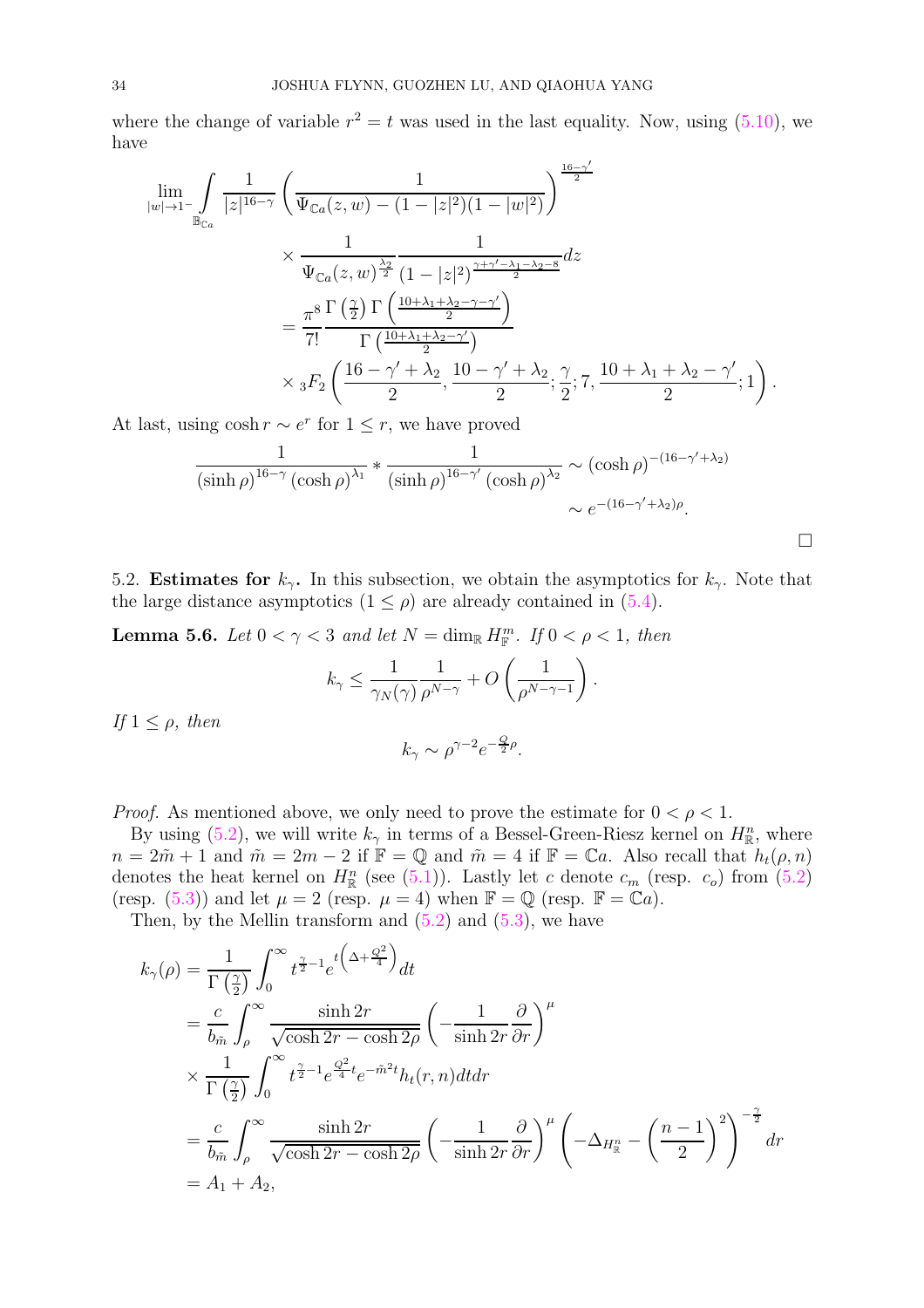where

$$
A_1 = \int\limits_{\rho}^1 \cdots \text{ and } A_2 = \int\limits_{1}^{\infty} \cdots.
$$

We begin by estimating  $A_1$ . Using Lemma [C,](#page-26-1) it is easy to see that, for  $0 < r < 1$ , there holds  $\sim$ 

$$
\left(-\frac{1}{\sinh 2r} \frac{\partial}{\partial r}\right)^2 \left(-\Delta_{H^n_{\mathbb{R}}} - \left(\frac{n-1}{2}\right)^2\right)^{-\frac{\gamma}{2}} = \left(-\frac{1}{\sinh 2r} \frac{\partial}{\partial r}\right)^2 \left(\frac{1}{\gamma_n(\gamma)} \frac{1}{r^{n-\gamma}} + O\left(\frac{1}{r^{n-\gamma-1}}\right)\right)
$$

$$
= \frac{1}{\gamma_n(\gamma)} \frac{(n-\gamma)(n+2-\gamma)}{4} \frac{1}{r^{n+4-\gamma}} + O\left(\frac{1}{r^{n+3-\gamma}}\right),
$$

and similarly

$$
\begin{split} &\left(-\frac{1}{\sinh 2r}\frac{\partial}{\partial r}\right)^4\left(-\Delta_{H^n_{\mathbb{R}}}-\left(\frac{n-1}{2}\right)^4\right)^{-\frac{\gamma}{2}}\\ &=\frac{1}{\gamma_n(\gamma)}\frac{(n-\gamma)(n+2-\gamma)(n+4-\gamma)(n+6-\gamma)}{16}\frac{1}{r^{n+8-\gamma}}+O\left(\frac{1}{r^{n+7-\gamma}}\right). \end{split}
$$

Consequently, in the quaternionic case, there holds

$$
\sinh 2r \left( -\frac{1}{\sinh 2r} \frac{\partial}{\partial r} \right)^2 \left( -\Delta_{H^n_{\mathbb{R}}} - \left( \frac{n-1}{2} \right)^2 \right) = \frac{1}{\gamma_n(\gamma)} \frac{(n-\gamma)(n+2-\gamma)}{2} \frac{1}{r^{n+3-\gamma}} + O\left( \frac{1}{r^{n+2-\gamma}} \right)
$$

and, in the octonionic case, there holds

$$
\sinh 2r \left( -\frac{1}{\sinh 2r} \frac{\partial}{\partial r} \right)^4 \left( -\Delta_{H_{\mathbb{R}}^n} - \left( \frac{n-1}{2} \right)^2 \right)
$$
  
= 
$$
\frac{1}{\gamma_n(\gamma)} \frac{(n-\gamma)(n+2-\gamma)(n+4-\gamma)(n+6-\gamma)}{8} \frac{1}{r^{n+7-\gamma}} + O\left( \frac{1}{r^{n+6-\gamma}} \right).
$$

Now, using Lemma [D,](#page-26-2) we compute in the quaternionic case that

$$
A_1 = \frac{c_m}{b_{2m-2}} \frac{(n-\gamma)(n+2-\gamma)}{2\gamma_n(\gamma)} \int_{\rho}^1 \frac{1}{\sqrt{\cosh 2r - \cosh 2\rho}} \left[ \frac{1}{r^{n+3-\gamma}} + O\left(\frac{1}{r^{n+2-\gamma}}\right) \right] dr
$$
  
\n
$$
\leq \frac{c_m}{b_{2m-2}} \frac{(n-\gamma)(n+2-\gamma)}{2\gamma_n(\gamma)} \int_{\rho}^1 \frac{\cosh r}{\sqrt{\cosh 2r - \cosh 2\rho}} \left[ \frac{1}{(\sinh r)^{n+3-\gamma}} + O\left(\frac{1}{(\sinh r)^{n+2-\gamma}}\right) \right] dr
$$
  
\n
$$
= \frac{c_m(n-\gamma)(n+2-\gamma)}{2\gamma_n(\gamma)b_{2m-2}} \frac{\Gamma\left(\frac{1}{2}\right)\Gamma\left(\frac{n+3-\gamma}{2}\right)}{2\sqrt{2}\Gamma\left(\frac{n+4-\gamma}{2}\right)} \frac{1}{(\sinh \rho)^{n+3-\gamma}} + O\left(\frac{1}{(\sinh \rho)^{n+2-\gamma}}\right)
$$
  
\n
$$
= \frac{1}{\gamma_{4m}(\gamma)} \frac{1}{(\sinh \rho)^{4m-\gamma}} + O\left(\frac{1}{(\sinh \rho)^{4m-\gamma-1}}\right),
$$

where we have computed

$$
\frac{c_m(n-\gamma)(n+2-\gamma)}{2\gamma_n(\gamma)b_{2m-2}}\frac{\Gamma(\frac{1}{2})\Gamma(\frac{n+3-\gamma}{2})}{2\sqrt{2}\Gamma(\frac{n+4-\gamma}{2})}=\frac{1}{\gamma_{4m}(\gamma)}.
$$

Similarly, we have in the octonionic case that

$$
A_1 = \frac{1}{\gamma_{16}(\gamma)} \frac{1}{\left(\sinh \rho\right)^{16-\gamma}} + O\left(\frac{1}{\left(\sinh \rho\right)^{15-\gamma}}\right).
$$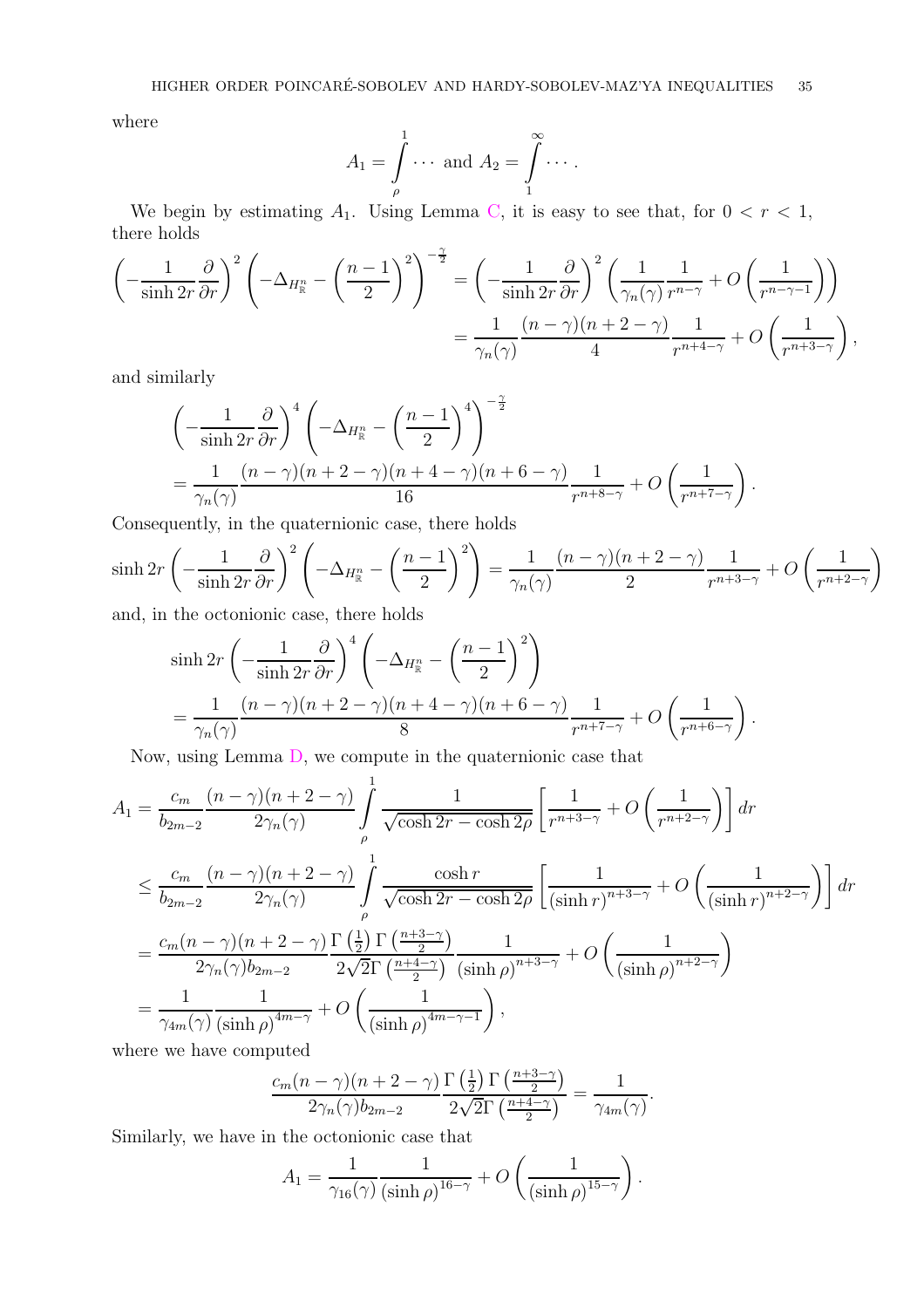Concerning estimating  $A_2$ , it is clear from Lemma [5.1](#page-26-3) that  $A_2 \lesssim 1$  for both the quaternionic and octonionic cases, and so

$$
k_{\gamma}(\rho) = A_1 + A_2
$$
  
\$\leq \frac{1}{\gamma\_N(\gamma)} \frac{1}{\rho^{N-\gamma}} + O\left(\frac{1}{\rho^{N-\gamma-1}}\right),

as desired.

<span id="page-35-0"></span>5.3. **Estimate for**  $k_{\zeta,\gamma}$ . In this subsection, we obtain the asymptotics for  $k_{\zeta,\gamma}$  for  $0 < \gamma <$ 4m and  $0 < \zeta$ . Note that the large distance asymptotics  $(1 \leq \rho)$  are already contained [\(5.4\)](#page-26-0).

 $\Box$ 

**Lemma 5.7.** *Let*  $N = \dim_{\mathbb{R}} H^m$ ,  $0 < \gamma < N$ ,  $0 < \zeta$  and  $0 < \epsilon < \min\{1, N - \gamma\}$ . If  $0 < \rho < 1$ , then

$$
k_{\zeta,\gamma} \le \frac{1}{\gamma_N(\gamma)} \frac{1}{\rho^{N-\gamma}} + O\left(\frac{1}{\rho^{N-\gamma-\epsilon}}\right).
$$
  
If  $1 \le \rho$ , then  

$$
k_{\zeta,\gamma} \sim \rho^{\frac{\gamma-2}{2}} e^{-\zeta \rho - \frac{Q}{2}\rho}.
$$

*Proof.* As mentioned above, we only need to prove the estimate for  $0 < \rho < 1$ .

As before, let  $n = 2m + 1$  with  $\tilde{m}$  as above, and choose  $\tilde{\gamma}$  and  $\ell$  such that  $0 < \tilde{\gamma} < 3$ ,  $0 \leq \ell < n-1$  and  $\gamma = \tilde{\gamma} + \ell$ . Then

$$
k_{\zeta,\gamma} = k_{\zeta,\tilde{\gamma}} * k_{\zeta,\ell}.
$$

Using Lemmas [5.2](#page-27-1) and [5.3,](#page-29-0) it will be sufficient to estimate  $k_{\zeta,\tilde{\gamma}}$  and  $k_{\zeta,\ell}$  separately.

To estimate  $k_{\zeta,\tilde{\gamma}}$ , note that, by Lemma [5.6,](#page-33-1) there holds

$$
k_{\zeta,\tilde{\gamma}} = \left(-\Delta - \frac{Q^2}{4} + \zeta^2\right)^{-\frac{\tilde{\gamma}}{2}}
$$
  
\n
$$
= \frac{1}{\Gamma(\frac{\tilde{\gamma}}{2})} \int_0^{\infty} t^{\frac{\tilde{\gamma}}{2}-1} e^{t\left(\Delta + \frac{Q^2}{4} - \zeta^2\right)} dt
$$
  
\n
$$
\leq \frac{1}{\Gamma(\frac{\tilde{\gamma}}{2})} \int_0^{\infty} t^{\frac{\tilde{\gamma}}{2}-1} e^{t\left(\Delta + \frac{Q^2}{4}\right)} dt
$$
  
\n
$$
= \left(-\Delta - \frac{Q^2}{4}\right)^{-\frac{\tilde{\gamma}}{2}}
$$
  
\n
$$
= k_{\tilde{\gamma}}
$$
  
\n
$$
\leq \frac{1}{\gamma_N(\tilde{\gamma})} \frac{1}{\rho^{N-\tilde{\gamma}}} + O\left(\frac{1}{\rho^{N-\tilde{\gamma}-1}}\right).
$$

We see that, if  $\ell = 0$ , then we are done, and so we assume without loss of generality that  $0 < \ell$ .

We now estimate  $k_{\zeta,\ell}$ . As in the previous proof, let  $\mu = 2$  for the quaternionic case and  $\mu = 4$  for the octonionic case, and let c denote  $c_m$  or  $c_o$  in the respective cases. We compute

$$
k_{\zeta,\ell} = \frac{1}{\Gamma(\frac{\ell}{2})} \int_{0}^{\infty} t^{\frac{\ell}{2}-1} e^{t \left(\Delta + \frac{Q^2}{4} - \zeta^2\right)} dt
$$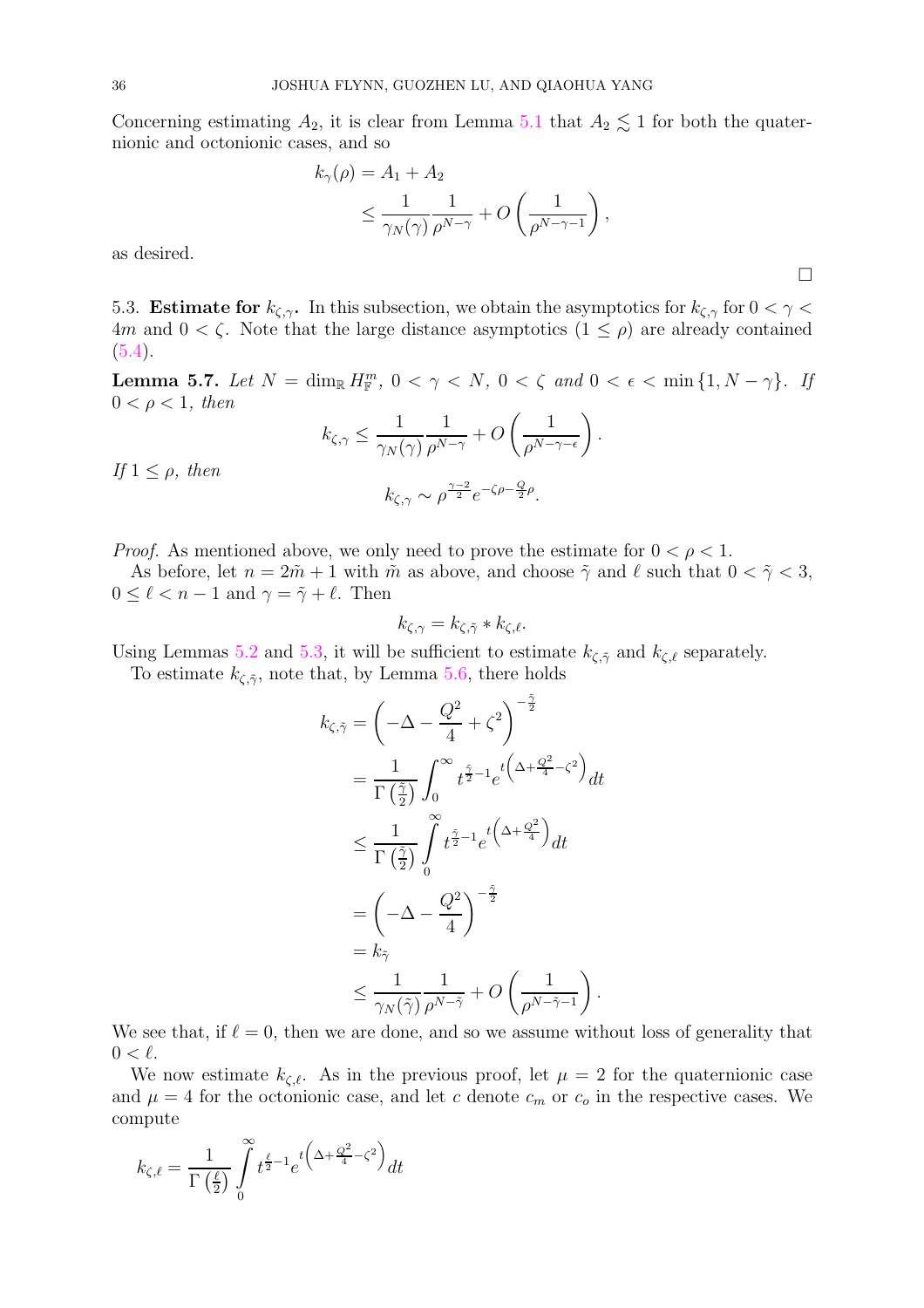<span id="page-36-0"></span>
$$
= \frac{c}{b_{\tilde{m}}} \int_{\rho}^{\infty} \frac{\sinh 2r}{\sqrt{\cosh 2r - \cosh 2\rho}} \left( -\frac{1}{\sinh 2r} \frac{\partial}{\partial r} \right)^2 \left( -\Delta_{H_{\mathbb{R}}^n} - \left( \frac{n-1}{2} \right)^2 + \zeta^2 \right)^{-\frac{\ell}{2}} dr
$$
  
=  $A_7 + A_8$ ,

where

$$
A_7 = \int\limits_{\rho}^1 \cdots \text{ and } A_8 = \int\limits_{1}^{\infty} \cdots.
$$

From [\[38,](#page-49-3) Proposition 2.5], we have that

$$
\left(-\Delta - \left(\frac{n-1}{2}\right)^2 + \zeta^2\right)^{-\frac{\ell}{2}} = \frac{1}{\gamma_n(\gamma)} \frac{1}{\rho^{n-\ell}} + O\left(\frac{1}{\rho^{n-\ell-1}}\right),\,
$$

and by similar computations to those given in the proof of Lemma [5.6,](#page-33-1) we have

$$
\sinh 2r \left(-\frac{1}{\sinh 2r} \frac{\partial}{\partial r}\right)^2 \left(-\Delta_{H^n_{\mathbb{R}}} - \left(\frac{n-1}{2}\right)^2\right) = \frac{(n-\ell)(n+2-\ell)}{2\gamma_n(\gamma)} \frac{1}{r^{n+3-\ell}} + O\left(\frac{1}{r^{n+2-\ell}}\right).
$$

and

$$
\sinh 2r \left( -\frac{1}{\sinh 2r} \frac{\partial}{\partial r} \right)^4 \left( -\Delta_{H_{\mathbb{R}}^n} - \left( \frac{n-1}{2} \right)^2 \right)
$$
  
= 
$$
\frac{(n-\ell)(n+2-\ell)(n+4-\ell)(n+6-\ell)}{8\gamma_n(\gamma)} \frac{1}{r^{n+7-\ell}} + O\left( \frac{1}{r^{n+6-\ell}} \right).
$$

Consequently, using  $1 \le \cosh r$  and Lemma [D,](#page-26-2) we find for the quaternionic case that

$$
A_7 \leq \frac{c_m}{b_{2m-2}} \frac{(n-\ell)(n+2-\ell)}{2\gamma_n(\gamma)} \int\limits_{\rho}^{\infty} \cosh r \frac{\sinh 2r}{\sqrt{\cosh 2r - \cosh 2\rho}} \left[ \frac{1}{(\sinh r)^{n+3-\ell}} + O\left(\frac{1}{(\sinh r)^{n+2-\ell}}\right) \right] dr
$$
  
= 
$$
\frac{1}{\gamma_{4m}(\ell)} \frac{1}{(\sinh \rho)^{4m-\ell}} + O\left(\frac{1}{(\sinh \rho)^{4m-\ell-1}}\right)
$$

where we have computed

$$
\frac{c_m(n-\ell)(n+2-\ell)}{2\gamma_n(\ell)b_{2m-2}} \frac{\Gamma(\frac{1}{2}) \Gamma(\frac{n+3-\ell}{2})}{2\sqrt{2}\Gamma(\frac{n+4-\ell}{2})} = \frac{1}{\gamma_{4m}(\ell)}.
$$

Similarly, we have for that octonionic case that

$$
A_7 \leq \frac{1}{\gamma(\ell)(\gamma)} \frac{1}{(\sinh \rho)^{16-\ell}} + O\left(\frac{1}{(\sinh \rho)^{15-\ell}}\right).
$$

Again, using Lemma [5.1,](#page-26-3) we have that  $A_8 \lesssim 1$ , and so we have proved to two estimates

$$
k_{\zeta,\ell} \le \frac{1}{\gamma_N(\ell)} \frac{1}{(\sinh \rho)^{N-\ell}} + O\left(\frac{1}{(\sinh \rho)^{N-\ell-1}}\right)
$$

$$
k_{\zeta,\tilde{\gamma}} \le \frac{1}{\gamma_N(\tilde{\gamma})} \frac{1}{(\sinh \rho)^{N-\tilde{\gamma}}} + O\left(\frac{1}{(\sinh \rho)^{N-\tilde{\gamma}-1}}\right)
$$

.

Now, using [\(5.4\)](#page-26-0), we have, for any  $0<\zeta'<\zeta,$   $0<\alpha$  and  $1\leq\rho,$  there holds

$$
k_{\zeta,\alpha} \sim \rho^{\frac{\alpha-2}{2}} e^{-\zeta\rho - \frac{Q}{2}} \lesssim_{\alpha} e^{-\zeta'\rho - \frac{Q}{2}\rho}.
$$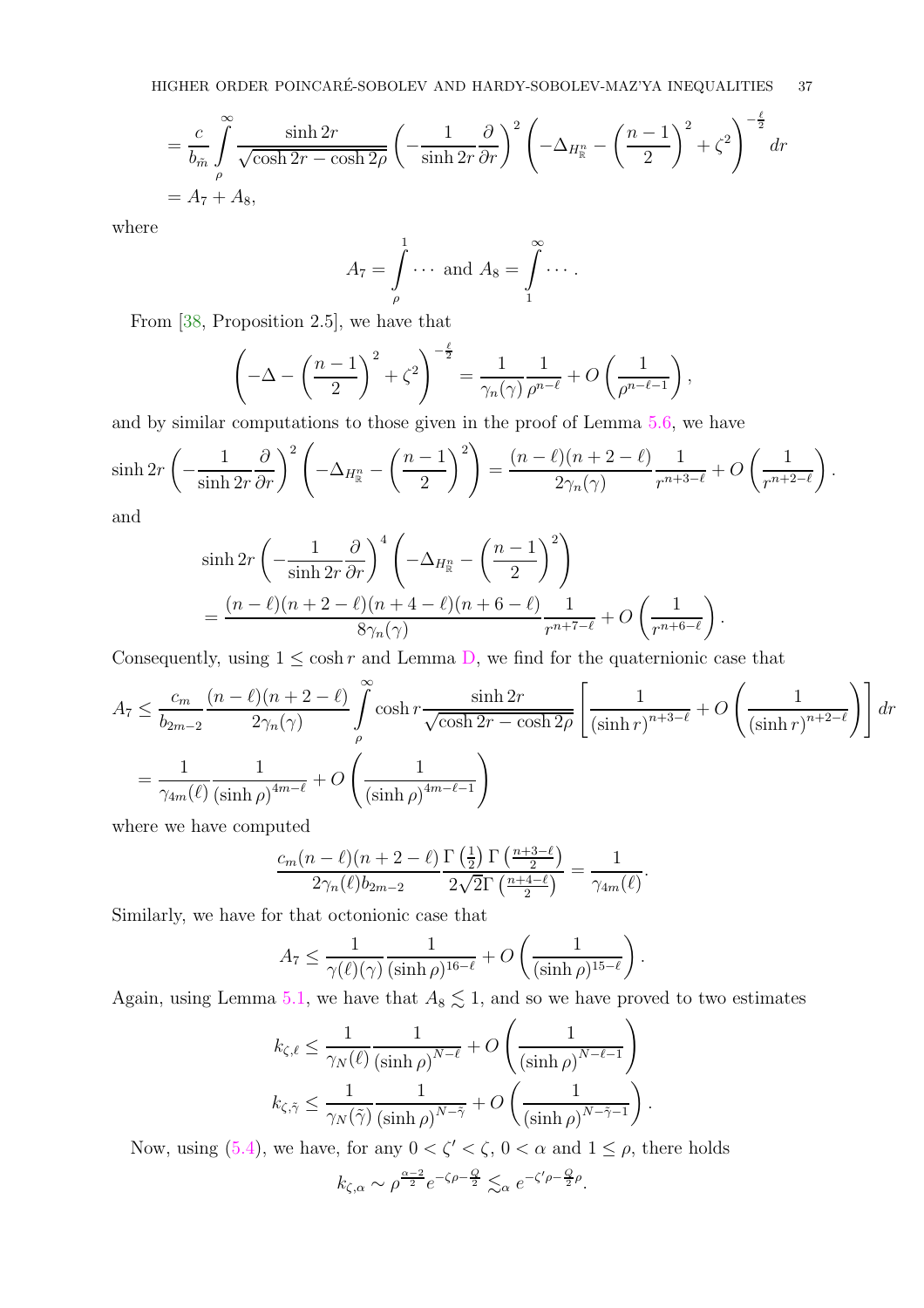Therefore, using this estimate and that  $\cosh r \sim e^r$  and  $\sinh r \sim e^r$  for  $r > 1$ , and  $\sinh r \sim r$  and  $\cosh r \sim 1$  for  $0 < r < 1$ , we obtain the following global estimates (i.e, for  $0 < \rho$ ):

$$
k_{\zeta,\ell} \leq \frac{1}{\gamma_N(\ell)} \frac{(\cosh \rho)^{N-\frac{Q}{2}-\ell-\zeta'}}{(\sinh \rho)^{N-\ell}} + O\left(\frac{(\cosh \rho)^{N-\frac{Q}{2}-\ell-\zeta'-1}}{(\sinh \rho)^{N-\ell-1}}\right)
$$
  

$$
k_{\zeta,\tilde{\gamma}} \leq \frac{1}{\gamma_N(\tilde{\gamma})} \frac{(\cosh \rho)^{N-\frac{Q}{2}-\tilde{\gamma}-\zeta'}}{(\sinh \rho)^{N-\tilde{\gamma}}} + O\left(\frac{(\cosh \rho)^{N-\frac{Q}{2}-\tilde{\gamma}-\zeta'-1}}{(\sinh \rho)^{N-\tilde{\gamma}-1}}\right).
$$

At last, using Lemmas [5.2](#page-27-1) and [5.3](#page-29-0) and letting  $0 < \epsilon < \min\{1, N - \gamma\}$ , we obtain

$$
k_{\zeta,\gamma} = k_{\zeta,\ell} * k_{\zeta,\tilde{\gamma}}
$$
  
\n
$$
\leq \frac{1}{\gamma_N(\ell + \tilde{\gamma})} \frac{1}{\rho^{N - \tilde{\gamma} - \ell}} + O\left(\frac{1}{\rho^{N - \tilde{\gamma} - \ell - \epsilon}}\right),
$$

<span id="page-37-0"></span>which gives the desired estimate since  $\gamma = \ell + \tilde{\gamma}$ .

5.4. **Estimates for**  $k_{\gamma} * k_{\zeta, \gamma'}$ . In this subsection, we obtain the asymptotics for  $k_{\gamma} * k_{\zeta, \gamma}$ for  $0 < \gamma < 3$ ,  $0 < \gamma' < N - \gamma$  and  $0 < \zeta$ .

**Lemma 5.8.** *Let*  $0 < \gamma < 3$ ,  $0 < \gamma' < N - \gamma$ ,  $0 < \zeta$  and  $0 < \epsilon < \min\left\{1, N - \gamma - \gamma', \frac{\zeta}{2}\right\}$  $\frac{\zeta}{2}$ . *If*  $0 < \rho < 1$ *, then* 

$$
k_{\gamma} * k_{\zeta, \gamma'} \leq \frac{1}{\gamma_N(\gamma + \gamma')}\frac{1}{\rho^{N-\gamma-\gamma'}} + O\left(\frac{1}{\rho^{N-\gamma-\gamma'-\epsilon}}\right).
$$

*If*  $1 \leq \rho$ *, then* 

$$
k_{\gamma} * k_{\zeta, g'} \lesssim e^{\left(\epsilon - \frac{Q}{2}\right)\rho}.
$$

*Proof.* By Lemma [5.6,](#page-33-1) we have for  $0 < \rho < 1$  the estimate

$$
k_{\gamma} \le \frac{1}{\gamma_N(\gamma)} \frac{1}{(\sinh \rho)^{N-\gamma}} + O\left(\frac{1}{(\sinh \rho)^{N-\gamma-1}}\right),\,
$$

and, by  $(5.4)$ , we have for any  $0 < \epsilon$  and  $1 \leq \rho$  the estimate

$$
k_{\gamma} \sim \rho^{\gamma - 2} e^{-\frac{Q}{2}\rho} \lesssim_{\gamma} e^{(\epsilon - \frac{Q}{2})\rho}.
$$

Consequently, we obtain the global estimates (i.e., for  $0 < \rho$ ):

$$
k_{\gamma} \leq \frac{1}{\gamma_{N}(\gamma)} \frac{(\cosh \rho)^{N-\frac{Q}{2}-\gamma+\epsilon}}{(\sinh \rho)^{N-\gamma}} + O\left(\frac{(\cosh \rho)^{N-\frac{Q}{2}-\gamma+\epsilon-1}}{(\sinh \rho)^{N-\gamma-1}}\right).
$$

Similarly, we have for  $0 < \rho$  the global estimates

$$
k_{\zeta,\gamma'} \leq \frac{1}{\gamma_N(\gamma')} \frac{(\cosh \rho)^{N-\frac{Q}{2}-\gamma'-\zeta+\epsilon}}{(\sinh \rho)^{N-\gamma'}} + O\left(\frac{(\cosh \rho)^{N-\frac{Q}{2}+\epsilon-\gamma'-\zeta-1}}{(\sinh \rho)^{N-\gamma'-1}}\right).
$$

Therefore, by Lemmas [5.2](#page-27-1) and [5.3,](#page-29-0) there holds

$$
k_{\gamma}*k_{\zeta,\gamma'}\leq \frac{1}{\gamma_N(\gamma+\gamma')}\frac{1}{\rho^{N-\gamma-\gamma'}}+O\left(\frac{1}{\rho^{N-\gamma-\gamma'-\epsilon}}\right)
$$

for  $0 < \rho < 1$ .

Similarly, using Lemmas [5.4](#page-30-0) and [5.5](#page-32-0) we have

$$
k_{\gamma} * k_{\zeta, \gamma'} \lesssim e^{(\epsilon - \frac{Q}{2})\rho}.
$$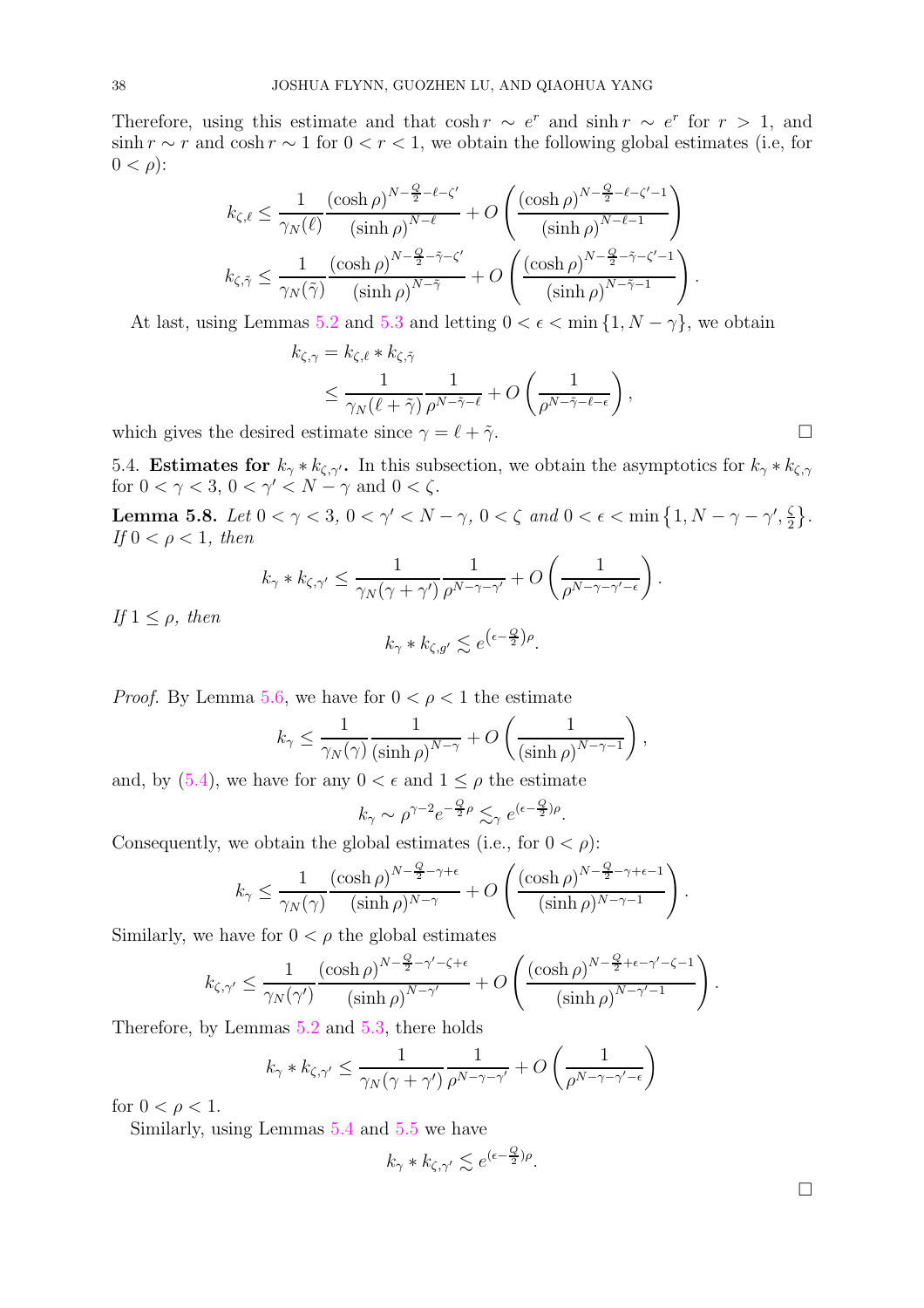<span id="page-38-0"></span>**Lemma 5.9.** *Let*  $0 < \gamma < 3$ ,  $0 < \gamma' < N - \gamma$ ,  $0 < \zeta$  and  $0 < \zeta' < \zeta$ . If  $1 \le \rho$ , then  $k_{\gamma} * k_{\zeta, \gamma'} \lesssim e^{-\left(\zeta' + \frac{Q}{2}\right)\rho} + \rho^{\gamma - 2} e^{-\frac{Q}{2}\rho} * k_{\zeta, \gamma'}.$ 

*Proof.* Using  $(5.4)$ , we have

$$
k_{\gamma} * k_{\zeta, \gamma'} = \int_{z \in \mathbb{B}_{\mathbb{F}}^{m} : \rho(z) < \frac{1}{2}} k_{\gamma} (\rho(z)) k_{\zeta, \gamma'} (\rho(z, w)) dV(z)
$$
\n
$$
\{z \in \mathbb{B}_{\mathbb{F}}^{m} : \frac{1}{2} \leq \rho(z) < 1\}
$$
\n
$$
\leq \int_{z \in \mathbb{B}_{\mathbb{F}}^{m} : \rho(z) < \frac{1}{2}} k_{\gamma} (\rho(z)) k_{\zeta, \gamma'} (\rho(z, w)) dV(z)
$$
\n
$$
\{z \in \mathbb{B}_{\mathbb{F}}^{m} : \rho(z) < \frac{1}{2}\}
$$
\n
$$
+ \int_{z \in \mathbb{B}_{\mathbb{F}}^{m} : \frac{1}{2} \leq \rho(z) < 1}\rho(z)^{\gamma - 2} e^{-\frac{Q}{2} \rho(z)} k_{\zeta, \gamma'} (\rho(z, w)) dV(z)
$$
\n
$$
\{z \in \mathbb{B}_{\mathbb{F}}^{m} : \frac{1}{2} \leq \rho(z) < 1\}
$$
\n
$$
+ \rho^{\gamma - 2} e^{-\frac{Q}{2} \gamma} * k_{\zeta, \gamma'}.
$$

Thus we need only show that, for  $1 \leq \rho,$  there holds

$$
\int\limits_{\left\{z\in\mathbb{B}^m_{\mathbb{F}}: \rho(z)<\frac{1}{2}\right\}} k_\gamma\left(\rho(z)\right) k_{\zeta,\gamma'}\left(\rho(z,w)\right) dV(z) \lesssim e^{-(\zeta'+\frac{Q}{2})\rho}.
$$

By Lemma [5.6,](#page-33-1) we have that, for  $\rho(z) < \frac{1}{2}$  $\frac{1}{2}$ , there holds

$$
k_{\gamma}(\rho(z)) \lesssim \frac{1}{\rho(z)^{N-\gamma}} \sim \frac{1}{|z|^{N-\gamma}}.
$$

Next, observing that  $1 \le \rho(w)$  and  $\rho(z) < \frac{1}{2}$  $\frac{1}{2}$  imply  $\frac{1}{2} \leq \rho(w) - \rho(z) \leq \rho(z, w)$ , we have by  $(5.4)$  that, for  $0 < \zeta' < \zeta$ , there holds

$$
k_{\zeta,\gamma'}\left(\rho(z,w)\right) \lesssim e^{-\zeta'\rho(z,w)-\frac{Q}{2}\rho(z,w)} \sim (\cosh\rho(z,w))^{-(\zeta'+\frac{Q}{2})}.
$$

Combining these estimates with Lemma  $\overline{A}$ , we compute

$$
\int z \in \mathbb{B}_{\mathbb{Q}}^{m} : \rho(z) < \frac{1}{2} \} \{z \in \mathbb{B}_{\mathbb{Q}}^{m} : \rho(z) < \frac{1}{2} \} \{z \in \mathbb{B}_{\mathbb{Q}}^{m} : \rho(z) < \frac{1}{2} \} \frac{1}{|z|^{4m-\gamma}} \left( \frac{\sqrt{(1-|w|^2)(1-|z|^2)}}{|1-\langle z,w\rangle_{\mathbb{Q}}|} \right)^{2m+1+\zeta'} \left( \frac{1}{1-|z|^2} \right)^{2m+2} dz
$$
  

$$
\left\{ z \in \mathbb{B}_{\mathbb{Q}}^{m} : \rho(z) < \frac{1}{2} \right\} \sim (1-|w|^2)^{\frac{2m+1+\zeta'}{2}} \int_{\{z \in \mathbb{B}_{\mathbb{Q}}^{m} : \rho(z) < \frac{1}{2} \}} \frac{1}{|z|^{4m-\gamma}} dz
$$
  

$$
\sim (\cosh \rho)^{-(2m+1+\zeta')} \sim e^{-(\zeta'+2m+1)\rho}.
$$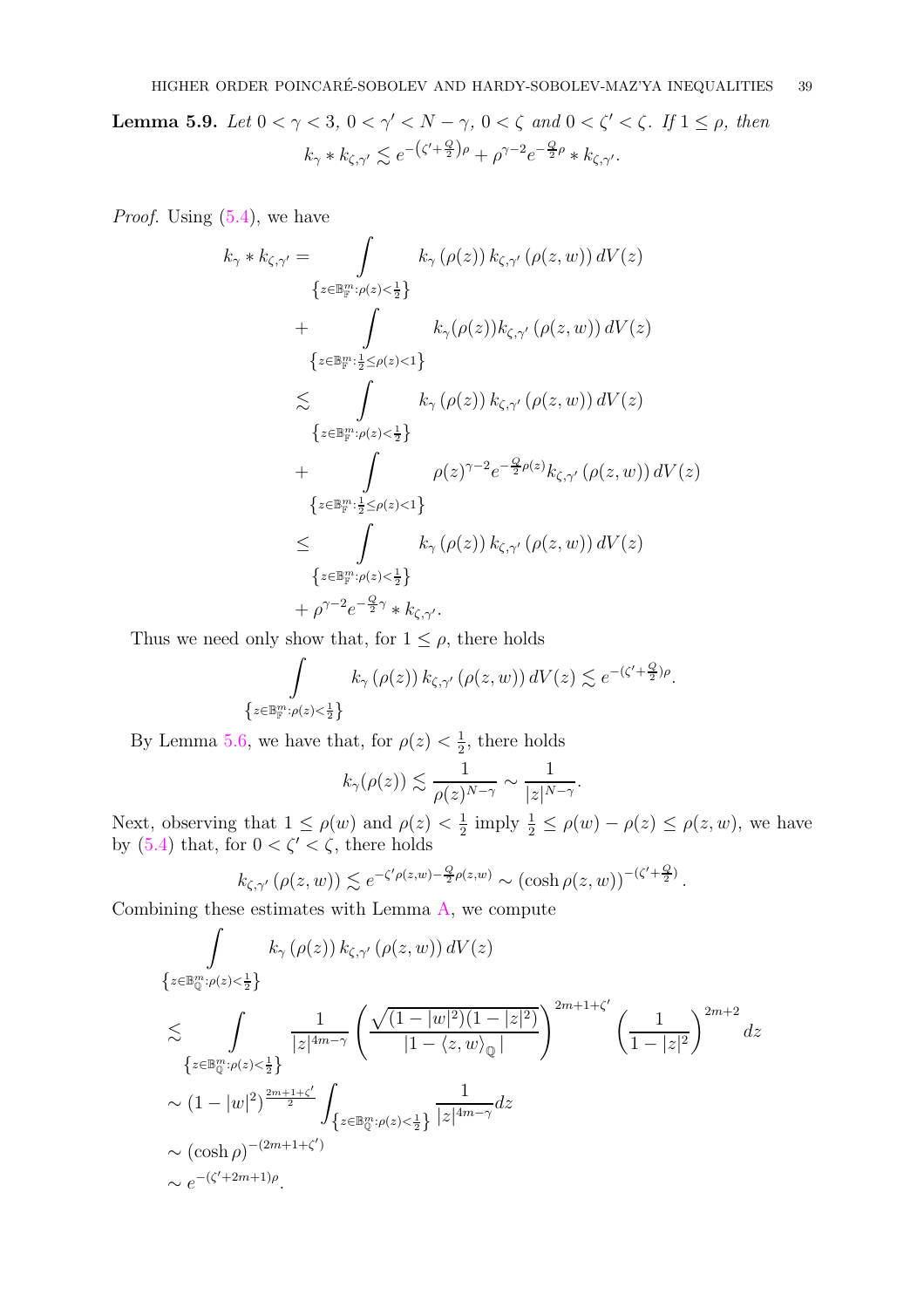<span id="page-39-1"></span>Similarly,

$$
\int_{z \in \mathbb{B}_{Ca}:\rho(z) < \frac{1}{2}} k_{\gamma}(\rho(z)) k_{\zeta, \gamma'}(\rho(z, w)) dV(z)
$$
\n
$$
\{z \in \mathbb{B}_{Ca}:\rho(z) < \frac{1}{2}\}
$$
\n
$$
\lesssim \int_{\{z \in \mathbb{B}_{Ca}:\rho(z) < \frac{1}{2}\}} \frac{1}{|z|^{16-\gamma}} \left(\frac{(1-|w|^2)(1-|z|^2)}{\Psi_{Ca}(z, w)}\right)^{\frac{11+\zeta'}{2}} \left(\frac{1}{1-|z|^2}\right)^{12} dz
$$
\n
$$
\sim (1-|w|^2)^{\frac{11+\zeta'}{2}} \int_{\{z \in \mathbb{B}_{Ca}:\rho(z) < \frac{1}{2}\}} \frac{1}{|z|^{16-\gamma}} dz
$$
\n
$$
\sim (\cosh \rho)^{-(11+\zeta')}
$$
\n
$$
\sim e^{-(\zeta'+11)\rho}.
$$

 $\Box$ 

## 6. Rearrangement Estimates

<span id="page-39-0"></span>We firstly collect known results about nonincreasing rearrangements and Lorentz spaces on the hyperbolic spaces X. These results will be used to prove estimates on  $k_{\gamma}*k_{\zeta,\gamma}*f$ for  $f \in C_0^{\infty}(\mathbb{X})$ .

To begin, let  $f : \mathbb{X} \to \mathbb{R}$ , and define

$$
f^*(t) = \inf \{ s > 0 : \lambda_f(s) \le t \}
$$

$$
\lambda_f(s) = |\{ z \in \mathbb{X} : |f(z)| > s \} |
$$

$$
= \int_{z \in \mathbb{X} : |f(z)| > s} dV.
$$

Next, for a domain  $\Omega \subset \mathbb{X}$ , we recall the Lorentz spaces  $L^{p,q}(\Omega)$  consist of functions for which the following norm is finite:

$$
||f||_{L^{p,q}(\Omega)} = \begin{cases} ||t^{\frac{1}{p} - \frac{1}{q}} f^*(t)||_{L^q(0,|\Omega|)} & 1 \le q < \infty \\ \sup_{t > 0} t^{\frac{1}{p}} f^*(t) & q = \infty \end{cases}.
$$

Define next  $f^{**}(t) = \frac{1}{t} \int_0^t$ 0  $f^*(s)ds$  and

$$
||f||_{L^{p,q}(\Omega)}^* = \begin{cases} ||t^{\frac{1}{p} - \frac{1}{q}} f^{**}(t)||_{L^q(0,|\Omega)|} & 1 \le q < \infty \\ \sup_{t > 0} t^{\frac{1}{p}} f^{**}(t) & q = \infty. \end{cases}
$$

Let  $1 < r, p_1, p_2 < \infty$  and  $1 \leq s, q_1, q_2 \leq \infty$  satisfy

$$
\frac{1}{p_1} + \frac{1}{p_2} - 1 = \frac{1}{r}, \quad \frac{1}{q_1} + \frac{1}{q_2} \ge \frac{1}{s},
$$

and assume  $f \in L^{p_1,q_1}(\mathbb{X})$  and  $g \in L^{p_2,q_2}(\mathbb{X})$ . The generalized Young's inequality (see [\[48,](#page-49-16) Theorem 2.6])  $\begin{bmatrix} u & e & u \end{bmatrix}$   $\begin{bmatrix} v & e \end{bmatrix}$ 

$$
||f * g||_{L^{r,s}} \leq C ||f||_{L^{p_1,q_1}} ||g||_{L^{p_2,q_2}},
$$

and norm equivalence (see [\[48\]](#page-49-16) for  $1 \leq r < \infty$  and [\[55,](#page-49-17) Theorem 3.4] for  $0 < r < 1$ ]

$$
\|f * g\|_{L^{q,r}} \le \|f * g\|_{L^{q,r}}^* \le \frac{q}{q-1} \|f * g\|_{L^{q,r}}
$$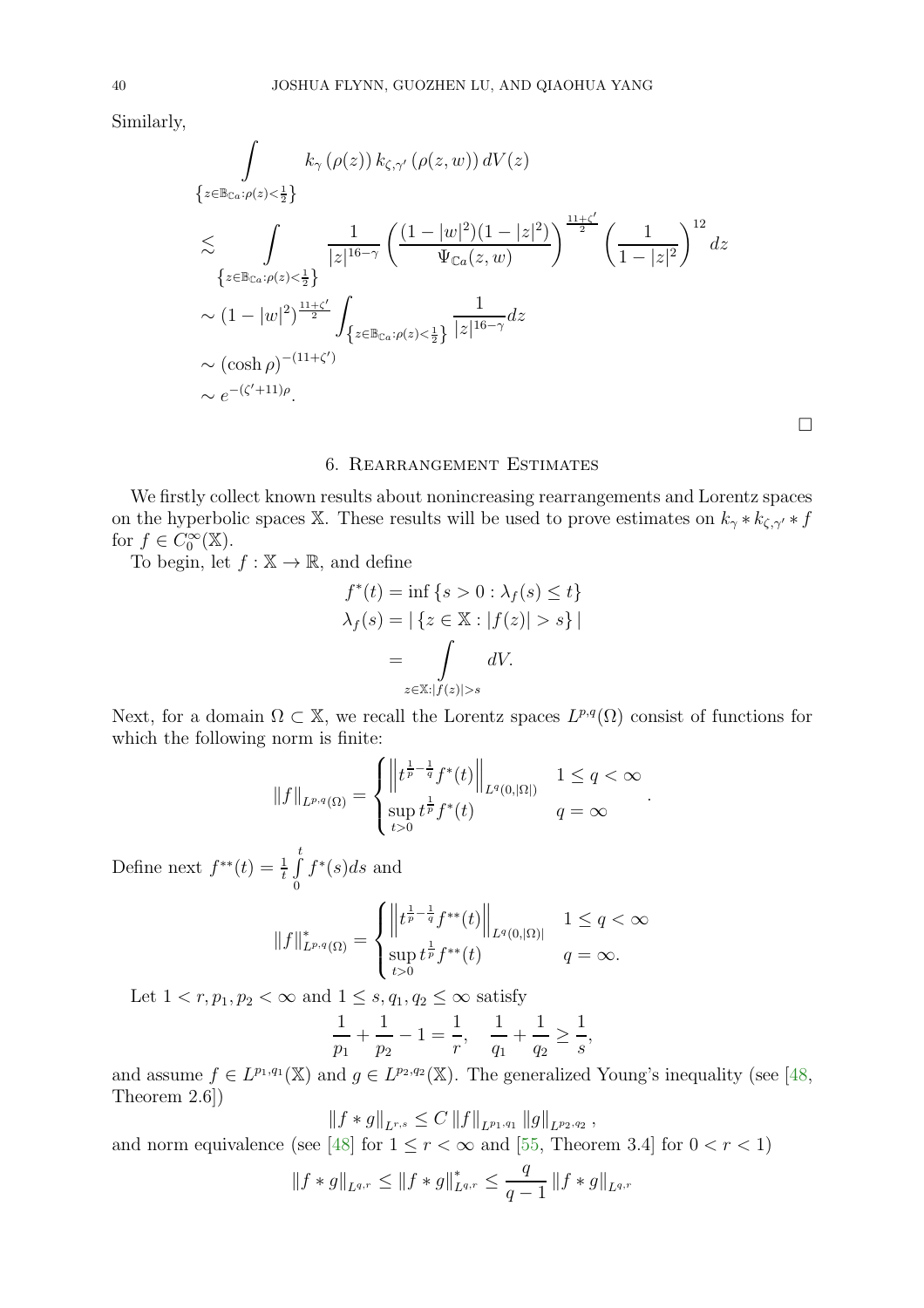give the following lemma.

<span id="page-40-0"></span>**Lemma F.** Let  $1 < r, p_1, p_2 < \infty$  and  $1 \leq s, q_1, q_2 \leq \infty$ . If 1  $p_1$  $+$ 1  $\frac{1}{p_2} - 1 =$ 1 r , 1  $q_1$  $+$ 1  $\frac{1}{q_2}$  2 1 s ,  $f \in L^{p_1,q_1}(\mathbb{X})$  and  $g \in L^{p_2,q_2}(\mathbb{X})$ , then  $||f * g||_{L^{r,s}} \leq C ||f||_{L^{p_1,q_1}} ||g||_{L^{p_2,q_2}}.$ 

In this section, we collect the kernel estimates obtained above and state the corresponding estimates for their nonincreasing rearrangements. We also prove that the square integrability of the rearrangement  $[k_{\zeta}*k_{\zeta,\gamma'}]^*$  on any interval of the form  $(c,\infty), 0 < c$ .

In preparation of obtaining the rearrangement estimates, we first estimate the volume of the geodesic ball  $B_{\rho}$  centered at the origin and with radius  $\rho$ . For  $H_{\mathbb{Q}}^{m}$ , we may use

$$
|B_{\rho}| = \omega_{4m-1} \int_0^{\rho} (\sinh r)^{4m-1} (\cosh \rho)^3 dr,
$$

to obtain

$$
|B_{\rho}| = \frac{\omega_{4m-1}}{4m} \rho^{4m} + O\left(\rho^{4m+2}\right) \text{ if } 0 < \rho < 1
$$

and

$$
|B_{\rho}| \sim e^{(4m+2)\rho} \text{ if } 1 \leq \rho.
$$

Similarly, for  $H_{Ca}$ , we may use

$$
|B_{\rho}| = \omega_{15} \int_0^{\rho} (\sinh r)^{15} (\cosh \rho)^7 dr,
$$

to obtain

$$
|B_{\rho}| = \frac{\omega_{15}}{16}\rho^{16} + O\left(\rho^{18}\right) \text{ if } 0 < \rho < 1
$$

and

$$
|B_{\rho}| \sim e^{22\rho} \text{ if } 1 \leq \rho.
$$

Next, we collect the kernel estimates established above. On  $H^m_{\mathbb{F}}$  with  $N = \dim_{\mathbb{R}} H^m_{\mathbb{F}}$ , there holds

• Let  $0 < \zeta$ . If  $0 < \gamma < N$ ,  $0 < \epsilon < \min\{1, N - \gamma\}$  and  $0 < \rho < 1$ , then

$$
k_{\zeta,\gamma} \leq \frac{1}{\gamma_{N(\gamma)}} \frac{1}{\rho^{N-\gamma}} + O\left(\frac{1}{\rho^{N-\gamma-\epsilon}}\right).
$$

If  $0 < \gamma$  and  $1 \leq \rho$ , then

$$
k_{\zeta,\gamma} \sim \rho^{\frac{\gamma-2}{2}} e^{-(\zeta + \frac{Q}{2})\rho}.
$$

• Let  $\zeta = 0$ . If  $0 \le \gamma \le 3$  and  $0 \le \rho \le 1$ , then

$$
k_\gamma \leq \frac{1}{\gamma_N(\gamma)} \frac{1}{\rho^{N-\gamma}} + O\left(\frac{1}{\rho^{N-\gamma-1}}\right).
$$

If  $0 < \gamma < 3$  and  $1 \leq \rho$ , then

$$
k_{\gamma} \sim \rho^{\gamma - 2} e^{-\frac{Q}{2}\rho}.
$$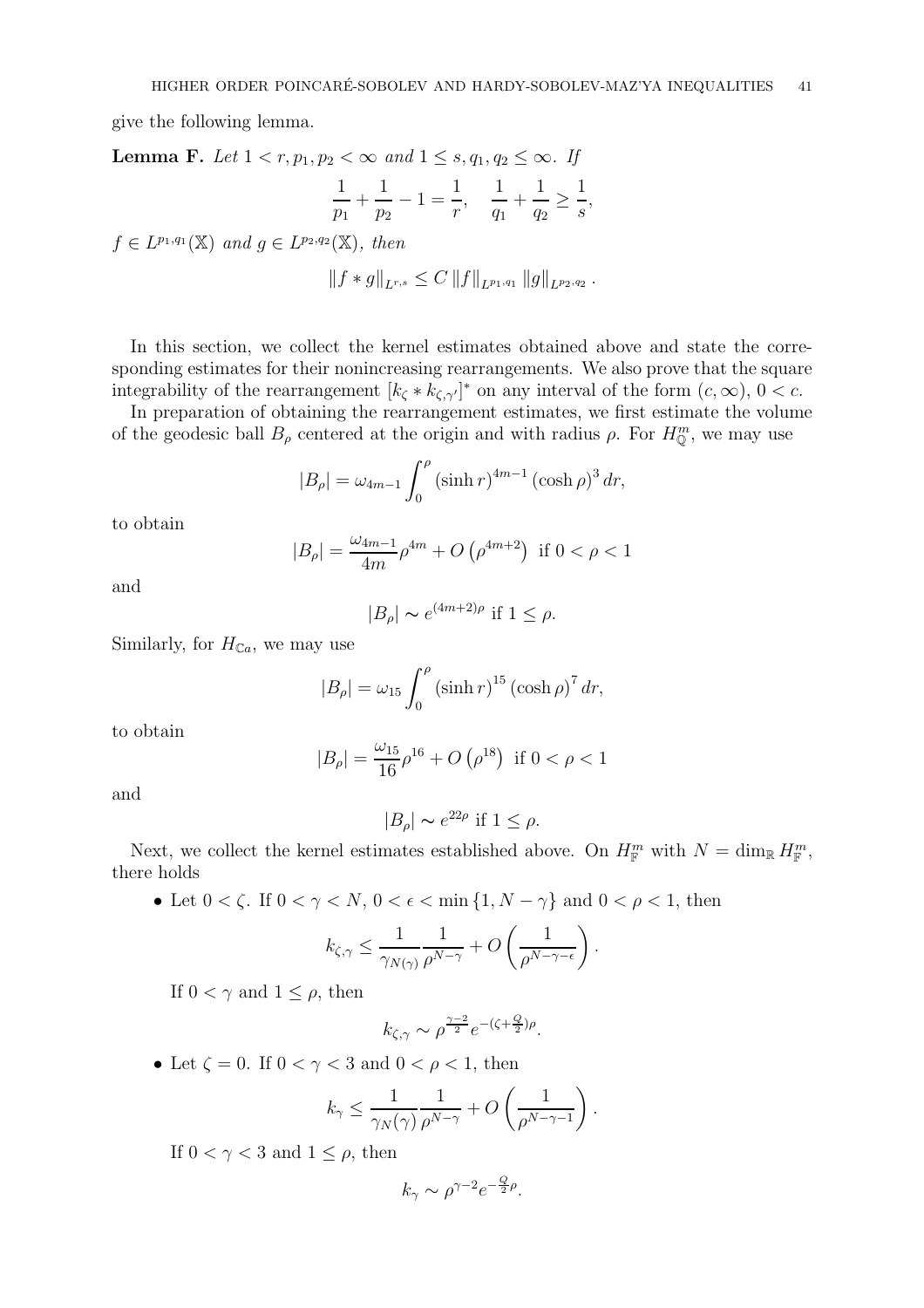<span id="page-41-4"></span>• Let  $0 < \zeta$ . If  $0 < \gamma < 3$ ,  $0 < \gamma' < N - \gamma$ ,  $0 < \epsilon < \min\{1, N - \gamma - \gamma', \frac{\zeta}{2}\}$  $\frac{\zeta}{2}$  and  $0 < \rho < 1$ , then

$$
k_{\gamma} * k_{\zeta, \gamma'} \leq \frac{1}{\gamma_N(\gamma + \gamma')}\frac{1}{\rho^{N-\gamma-\gamma'}} + O\left(\frac{1}{\rho^{N-\gamma-\gamma'-\epsilon}}\right).
$$

If  $1 \leq \rho$ , then

$$
k_{\gamma} * k_{\zeta, g'} \lesssim e^{\left(\epsilon - \frac{Q}{2}\right)\rho}.
$$

If  $0 < \zeta' < \zeta$  and  $1 \leq \rho$ , then

$$
k_{\gamma} * k_{\zeta, \gamma'} \lesssim e^{-(\zeta' + \frac{Q}{2})\rho} + \rho^{\gamma - 2} e^{-\frac{Q}{2}\rho} * k_{\zeta, \gamma'}.
$$

The corresponding estimates for their rearrangements are listed now.

• Let  $0 < \zeta$ . If  $0 < \gamma < N$ ,  $0 < \epsilon < \min\{1, N - \gamma\}$  and  $0 < t < 2$ , then

$$
[k_{\zeta,\gamma}]^{*} \leq \frac{1}{\gamma_{N(\gamma)}} \left(\frac{N}{\omega_{N-1}}t\right)^{\frac{\gamma-N}{N}} + O\left(t^{\frac{\gamma+\epsilon-N}{N}}\right).
$$

If  $0 < \gamma$  and  $2 \leq t$ , then

$$
[k_{\zeta,\gamma}]^* \sim t^{-\frac{1}{2} - \frac{1}{N}\zeta} (\ln t)^{\frac{\gamma - 2}{2}}
$$

• Let  $\zeta = 0$ . If  $0 \leq \gamma \leq 3$  and  $0 \leq t \leq 2$ , then

$$
[k_\gamma]^*\leq \frac{1}{\gamma_N(\gamma)}\left(\frac{N}{\omega_{N-1}}t\right)^{\frac{\gamma-N}{N}}+O\left(t^{\frac{\gamma+1-N}{N}}\right).
$$

If  $0 < \gamma < 3$  and  $2 \leq t$ , then

$$
[k_{\gamma}]^* \sim t^{-\frac{1}{2}} \left(\ln t\right)^{\gamma - 2}.
$$

• Let  $0 < \zeta$ . If  $0 < \gamma < 3$ ,  $0 < \gamma' < N - \gamma$ ,  $0 < \epsilon < \min\{1, N - \gamma - \gamma', \frac{\zeta}{2}\}$  $\frac{\zeta}{2}$  and  $0 < t < 2$ , then

<span id="page-41-3"></span>
$$
[k_{\gamma} * k_{\zeta, \gamma'}]^* \le \frac{1}{\gamma_N(\gamma + \gamma')} \left(\frac{N}{\omega_{N-1}} t\right)^{\frac{\gamma + \gamma' - N}{N}} + O\left(t^{\frac{\gamma + \gamma' + \epsilon - N}{N}}\right). \tag{6.1}
$$

If  $2 \leq t$ , then

<span id="page-41-2"></span>
$$
[k_{\gamma} * k_{\zeta, g'}]^* \lesssim t^{\frac{\epsilon - \frac{Q}{2}}{N}}.
$$
\n(6.2)

Moreover, using Lemma [5.9,](#page-38-0) we have, for  $c > 0$ ,

<span id="page-41-1"></span>
$$
\int_{c}^{\infty} |[k_{\alpha} * k_{\zeta,\beta}]^*(t)|^2 dt < \infty.
$$
\n(6.3)

The proof of  $(6.3)$  is similar to that given in [\[39\]](#page-49-4), Lemma 4.1 and we omit it.

<span id="page-41-0"></span>6.1. **Estimates for**  $k_{\gamma} * k_{\zeta, \gamma'} * f$ . In this section, we prove and  $L^p - L^{p'}$  inequality for  $k_{\gamma} * k_{\zeta, \gamma'} * f$ , which is dual to the Poincaré-Sobolev inequality. We will need to make use of the Kunze-Stein phenomenon. Kunze-Stein phenomenon is important in harmonic analysis (see [\[14\]](#page-48-17), [\[12\]](#page-48-18), [\[13\]](#page-48-19), [\[31\]](#page-48-20), [\[50\]](#page-49-18)) and is closely related to geometric and functional inequalities (see Beckner [\[7\]](#page-48-21)). We begin by recalling relevant results. The proofs of Lemmas  $G$  and  $H$  may be found in [\[46\]](#page-49-5).

We begin by recalling that Cowling, Giulini and Meda(see [\[14\]](#page-48-17), [\[12\]](#page-48-18), [\[13\]](#page-48-19)) established the following sharp version on Lorentz space([\[29\]](#page-48-22), [\[48\]](#page-49-16)) of the Kunze-Stein phenomenon for connected real simple groups  $G$  of real rank one with finite center:

$$
L^{p,q_1}(G) \ast L^{p,q_2} \subset L^{p,q_3}(G)
$$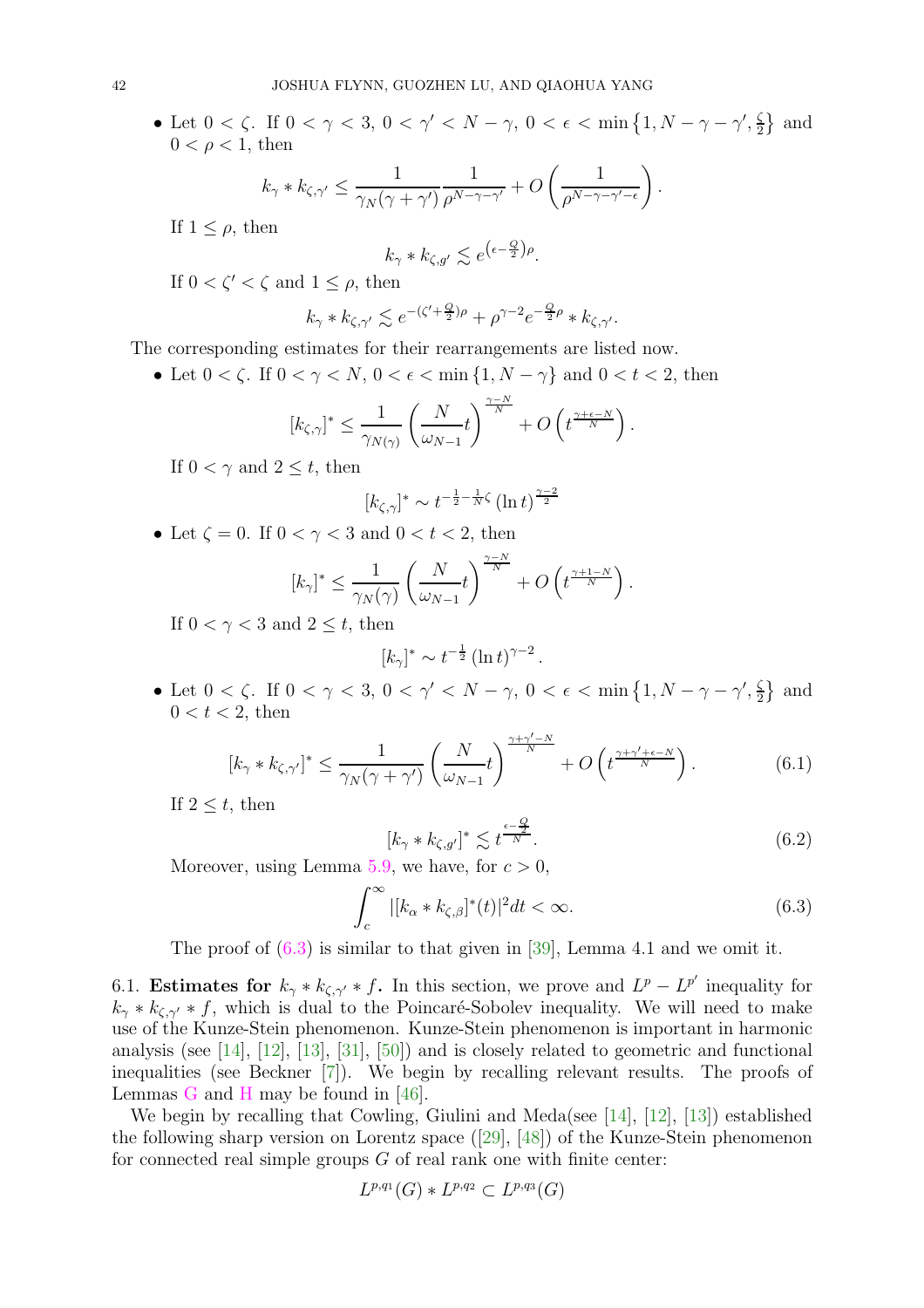<span id="page-42-3"></span>provided  $1 < p < 2, 1 \le q_1, q_2, q_3 \le \infty$  and  $1 + \frac{1}{q_3} \le \frac{1}{q_1}$  $\frac{1}{q_1} + \frac{1}{q_2}$  $\frac{1}{q_2}$ . In particular, this applies to  $Sp(m, 1)$  and  $F_4$ , and by following [\[46\]](#page-49-5), we can obtain similar phenomenon on  $H_{\mathbb{Q}}^{m}$  and  $H_{\mathbb{Q}}^{2}$ . To be more precise, let  $L^{p}(G)$  and  $L^{p,q}(G)$  denote the usual Lebesgue and Lorentz spaces, respectively, and let  $L^{p,q}(G/K)$ ,  $L^{p,q}(K\backslash G)$  and  $L^{p,q}(K\backslash G/K)$  denote the closed subspaces of  $L^{p,q}(G)$  of the right-K-invariant, left-K-invariant and K-bi-invariant functions, respectively. Following [\[46\]](#page-49-5), we can show

<span id="page-42-0"></span>**Lemma G.** For  $p \in (1, 2)$ , there holds

$$
L^p(K\backslash G)*L^p(G/K)\subset L^{p,\infty}(K\backslash G/K).
$$

<span id="page-42-1"></span>**Lemma H.** *For*  $p \in (1, 2)$  *and*  $p' = \frac{p}{p-1}$ p−1 *, there holds*

$$
L^{p',1}(K\backslash G/K)*L^p(G/K)\subset L^{p'}(G/K)
$$

and, if  $f \in L^{p,1}(K\backslash G/K)$  and  $h \in L^p(G/K)$ , then there exists a constant  $C > 0$  such *that*

$$
||f * h||_{L^{p'}(G/K)} \leq C ||f||_{L^{p',1}(K\setminus G/K)} ||h||_{L^p(G/K)}.
$$

Using Lemma [H,](#page-42-1) we prove the following estimate on  $k_{\gamma} * k_{\zeta, \gamma'} * f$ .

<span id="page-42-2"></span>**Lemma 6.1.** Let  $0 < \gamma < 3$ ,  $0 < \gamma' < N - \gamma$ ,  $0 < \zeta$  and  $\frac{2N}{N+\gamma+\gamma'} \le p < 2$ . Then, for  $f \in C_0^{\infty}(\mathbb{B}_{\mathbb{F}}^m)$ , there holds .

$$
\left\|k_{\gamma} * k_{\zeta, \gamma'} * f\right\|_{p'} \le C \left\|f\right\|_{p'}
$$

*Proof.* Define the cut off functions

$$
\eta_1(\rho) = \begin{cases} k_{\gamma} * k_{\zeta, \gamma'} & 0 < \rho < 1 \\ 0 & 1 \le \rho \end{cases}
$$

$$
\eta_2(\rho) = k_{\gamma} * k_{\zeta, \gamma'} - \eta_1(\rho).
$$

By (??), there exists a  $t_0 > 0$  such that, for  $0 < t \leq t_0$ , there holds

$$
\eta_1^*(t) \lesssim t^{\frac{\gamma+\gamma'-N}{N}},
$$

and, for  $t_0 < t$ , there holds  $\eta_1^*(t) = 0$ . Next, by Lemma [F,](#page-40-0) there holds

$$
\|\eta_1 * f\|_{L^{p'}} = \|\eta_1 * f\|_{L^{p',p'}} \leq C \|\eta_1\|_{L^{\frac{p'}{2},\infty}} \|f\|_{L^p}.
$$

But

$$
\|\eta_1\|_{L^{\frac{p'}{2},\infty}}=\sup_{0
$$

provided

$$
\frac{2}{p'} + \frac{\gamma + \gamma' - N}{N} > 0,
$$

which is equivalent to

$$
p > \frac{2N}{\gamma + \gamma' + N},
$$

2N

as is assumed. Consequently, there holds

$$
\|\eta_1 * f\|_{L^{p'}} \lesssim \|f\|_{L^p}.
$$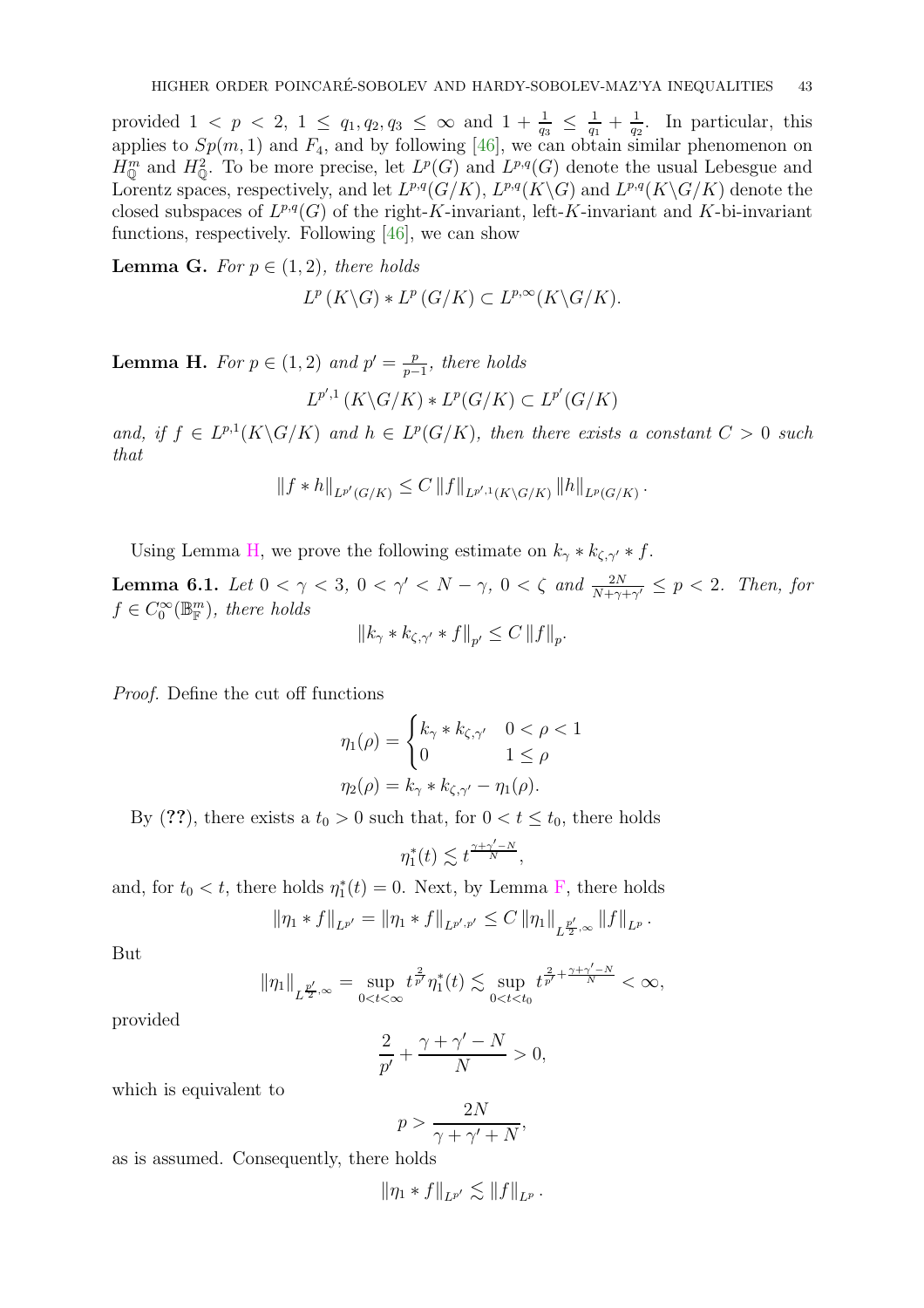<span id="page-43-2"></span>Next, by [\(6.2\)](#page-41-2), there exists a  $0 < t_0$  such that, for  $0 < t \leq t_0$ , there holds

$$
\eta_2(t) \lesssim 1,
$$

and, for  $t_0 < t$  and  $0 < \epsilon < \min\left\{1, N - \gamma - \gamma', \frac{\zeta}{2}\right\}$  $\left\{\frac{\zeta}{2}\right\}$ , there holds

$$
\eta_2^*(t) \lesssim t^{\frac{\epsilon - \frac{Q}{2}}{N}}.
$$

Consequently, we find, for  $0 < \epsilon < \frac{Q}{2} + \frac{N}{p}$  $\frac{N}{p}$ , there holds

$$
\|\eta_2\|_{L^{p',1}} = \int_0^\infty t^{\frac{1}{p'}-1} \eta_2^*(t) dt < \infty.
$$

At last, Lemma [H,](#page-42-1) we obtain

$$
\|\eta_2 * f\|_{L^{p'}} \leq C \|f\|_{L^p},
$$

and therefore

$$
||k_{\gamma}*k_{\zeta,\gamma'}*f||_{L^p} \le ||\eta_1*f||_{L^{p'}} + ||\eta_2*f||_{L^p} \le C ||f||_{L^p},
$$

<span id="page-43-0"></span>as desired.  $\Box$ 

### 7. Proofs of Theorem [1.3](#page-8-0) and [1.4](#page-8-1)

With all of the kernel estimates proved in Section  $5$ , we are ready to prove the Poincaré-Sobolev inequality (Theorem [1.3\)](#page-8-0) and Hardy-Sobolev-Maz'ya inequality (Theorem [1.4\)](#page-8-1). For the reader's convenience, we restate these theorems before their respective proofs.

**Theorem [1.3.](#page-8-0)** Let  $0 < \gamma < 3$ ,  $0 < \gamma'$ ,  $2 < p$  and  $0 < \zeta$ . Denote by  $N = \dim \mathbb{X}$ . If  $0 < \gamma' < N - \gamma$ , suppose further that  $2 < p \leq \frac{2N}{N-(\gamma - 1)}$  $\frac{2N}{N-(\gamma+\gamma')}$ . Then there exists a constant  $C > 0$  such that, for all  $u \in C_0^{\infty}(\mathbb{X})$ , there holds

$$
||u||_{p} \le C \left\| \left( -\Delta_{\mathbb{X}} - \rho_{\mathbb{X}}^{2} + \zeta^{2} \right)^{\frac{\gamma'}{4}} \left( -\Delta - \rho_{\mathbb{X}}^{2} \right)^{\frac{\gamma}{4}} u \right\|_{2}.
$$
 (7.1)

*Proof.* By Lemma [6.1,](#page-42-2) we have

<span id="page-43-1"></span>
$$
\left\| \left( -\Delta_{\mathbb{X}} - \rho_{\mathbb{X}}^2 + \zeta^2 \right)^{\frac{-\gamma'}{4}} \left( -\Delta - \rho_{\mathbb{X}}^2 \right)^{-\frac{\gamma}{4}} u \right\|_{L^{p'}} \le C \left\| u \right\|_{L^p} . \tag{7.2}
$$

Consulting  $[6,$  Appendx Lemma, we have that that  $(7.2)$  is equivalent to

$$
||u||_{L^{p}} \leq C \left\| \left( -\Delta_{\mathbb{X}} - \rho_{\mathbb{X}}^{2} + \zeta^{2} \right)^{\frac{\gamma'}{4}} \left( -\Delta - \rho_{\mathbb{X}}^{2} \right)^{\frac{\gamma}{4}} u \right\|_{L^{2}},
$$

thereby proving the theorem.  $\Box$ 

**Proof of Theorem [1.4](#page-8-1).** We need only prove the inequality in case

$$
\lambda = \prod_{j=1}^{k} \frac{(a - k + 2j - 2)^2}{4}.
$$

We will use the factorization Theorem (Theorem [1.1\)](#page-6-1), and so, we set

$$
u = \varrho^{\frac{k - (2m+1) - a}{2}} f,
$$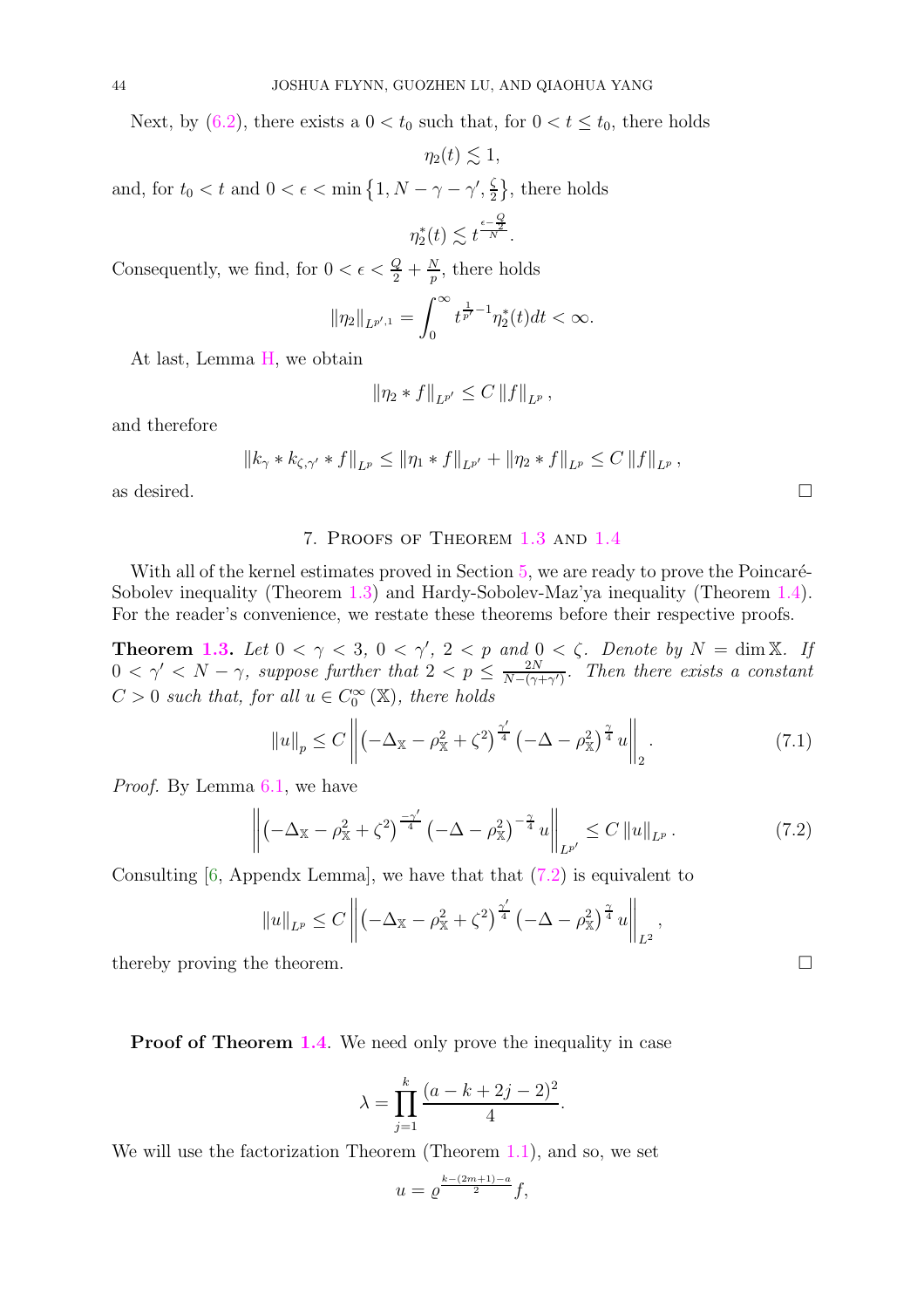and obtain

$$
4^{k} \int_{\mathbb{H}_{\mathbb{Q}}^{m-1}} \int_{0}^{\infty} u \prod_{j=1}^{k} \left[ -\varrho \partial_{\varrho\varrho} - a \partial_{\varrho} - \varrho \Delta_{Z} - \mathcal{L}_{0} + i(k+1-2j) \sqrt{-\Delta_{Z}} \right] u \frac{dx dz d\varrho}{\varrho^{1-a}}
$$
  
\n
$$
= \int_{\mathbb{H}_{\mathbb{Q}}^{m-1}} \int_{0}^{\infty} f \prod_{j=1}^{k} \left[ -\Delta - (2m+1)^{2} + (a-k+2j-2)^{2} \right] f \frac{dx dz d\varrho}{\varrho^{2m+2}}
$$
  
\n
$$
= 4 \int_{\mathcal{U}^{m}} f \prod_{j=1}^{k} \left[ -\Delta - (2m+1)^{2} + (a-k+2j-2)^{2} \right] f dV.
$$

Next, using that spec  $(-\Delta) = [(2m+1)^2, \infty)$ , we have the following sharp inequality

$$
\int_{\mathcal{U}^m} f \prod_{j=1}^k \left[ -\Delta - (2m+1)^2 + (a-k+2j-2)^2 \right] f dV \ge \prod_{j=1}^k (a-k+2j-2)^2 \int_{\mathcal{U}^m} f^2 dV.
$$

Applying Plancherel's theorem, there holds

$$
\int_{\mathcal{U}^m} f \prod_{j=1}^k \left[ -\Delta - (2m+1)^2 + (a-k+2j-2)^2 \right] f dV - \prod_{j=1}^k (a-k+2j-2)^2 \int_{\mathcal{U}^m} f^2 dV
$$
\n
$$
= C_m \int_{-\infty}^{\infty} \int_{S^{4m-1}} \left[ \prod_{j=1}^k \left( \lambda^2 + (a-k+2j-2)^2 \right) - \prod_{j=1}^k (a-k+2j-2)^2 \right] |\widehat{f}(\lambda, \varsigma)|^2 |\mathfrak{c}(\lambda)|^{-2} d\lambda d\sigma(\varsigma).
$$

Choosing  $0 < \delta$  so that

$$
\prod_{j=1}^{k} (\lambda^2 + (a - k + 2j - 2)^2) - \prod_{j=1}^{k} (a - k + 2j - 2)^2 \ge \lambda^2 (\lambda^2 + \delta)^{k-1},
$$

applying Theorem [1.3,](#page-8-0) and applying the Plancherel theorem, we obtain

$$
\int_{\mathcal{U}^m} f \prod_{j=1}^k \left[ -\Delta - (2m+1)^2 + (a-k+2j-2)^2 \right] f dV - \prod_{j=1}^k (a-k+2j-2)^2 \int_{\mathcal{U}^m} f^2 dV
$$
\n
$$
\geq C_m \int_{-\infty}^{\infty} \int_{S^{4m-1}} \lambda^2 (\lambda^2 + \delta)^{k-1} |\hat{f}(\lambda, \varsigma)|^2 |\mathfrak{c}(\lambda)|^{-2} d\lambda d\sigma(\varsigma)
$$
\n
$$
= \int_{\mathcal{U}^m} f \left( -\Delta - (2m+1)^2 \right) \left( -\Delta - (2m+1)^2 + \delta \right)^{k-1} f dV
$$
\n
$$
\geq C \|f\|_{L^p}^2.
$$

<span id="page-44-0"></span>This proves the first inequality. The proof of the second inequality is similar and we omit it.

# 8. Proofs of Theorem [1.5](#page-8-2) and [1.6](#page-9-0)

**Proof of Theorem [1.5](#page-8-2)** Set  $\Omega(u) = \{x \in \mathbb{B}_{\mathbb{C}}^n : |u(x)| \ge 1\}$ . Then by Theorem [1.3,](#page-8-0) we have, for  $p > 2$ ,

$$
|\Omega(u)| = \int_{\Omega(u)} dV \le \int_{\mathbb{X}} |u|^p dV \lesssim 1.
$$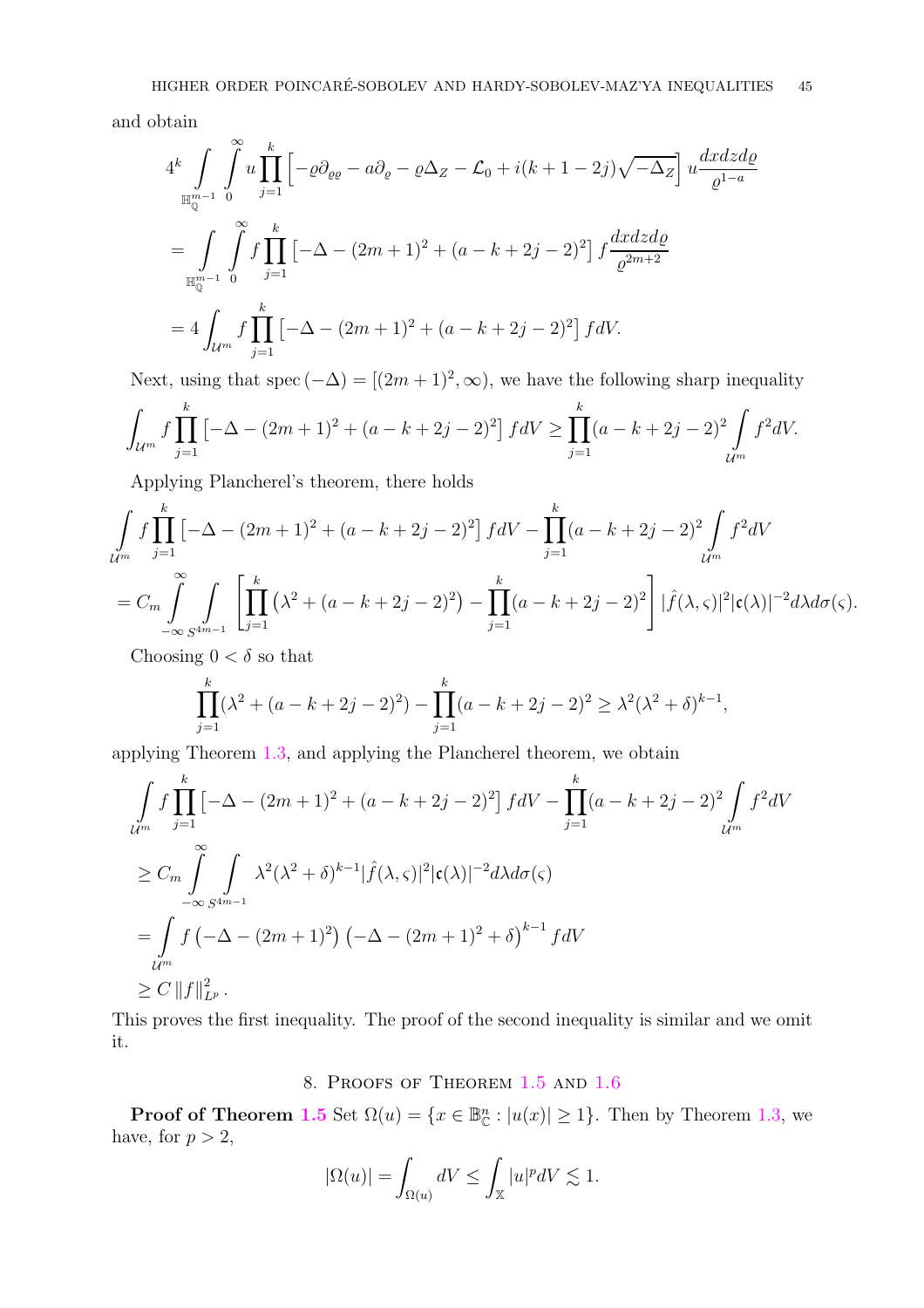<span id="page-45-1"></span>Therefore,  $|\Omega(u)| \leq \Omega_0$  for some constant  $\Omega_0$  independent of u. We write

<span id="page-45-0"></span>
$$
\int_{\mathbb{B}_{\mathbb{C}}^{n}} (e^{\beta_0(N/2,N)u^2} - 1 - \beta_0(N/2,N)u^2)dV
$$
\n
$$
= \int_{\Omega(u)} (e^{\beta_0(N/2,N)u^2} - 1 - \beta_0(N/2,N)u^2)dV + \int_{\mathbb{X}\backslash\Omega(u)} (e^{\beta_0(N/2,N)u^2} - 1 - \beta_0(N/2,N)u^2)dV
$$
\n
$$
\leq \int_{\Omega(u)} e^{\beta_0(N/2,N)u^2}dV + \int_{\mathbb{X}\backslash\Omega(u)} (e^{\beta_0(n,2n)u^2} - 1 - \beta_0(N/2,N)u^2)dV.
$$
\n(8.1)

The second part of right hand of  $(8.1)$  is bounded. In fact, we have

$$
\int_{\mathbb{X}\backslash\Omega(u)} (e^{\beta_0(N/2,N)u^2} - 1 - \beta_0(N/2,N)u^2)dV
$$
  
= 
$$
\int_{\mathbb{X}\backslash\Omega(u)} \sum_{n=2}^{\infty} \frac{(\beta_0(N/2,N)u^2)^n}{n!}dV
$$
  

$$
\leq \int_{\mathbb{X}\backslash\Omega(u)} \sum_{n=2}^{\infty} \frac{(\beta_0(N/2,N))^n u^4}{n!}dV
$$
  

$$
\leq \sum_{n=2}^{\infty} \frac{(\beta_0(N/2,N))^n}{n!} \int_{\mathbb{X}} |u(x)|^4 dV \leq C.
$$

Here we use the fact  $|u(z)| < 1$ ,  $z \in \mathbb{X} \setminus \Omega(u)$  and Theorem [1.3.](#page-8-0)

Next we shall show that  $\int_{\Omega(u)} e^{\beta_0(N/2,N)u^2} dV$  is also bounded by some universal constant. Set

$$
v = (-\Delta_{\mathbb{X}} - \rho_{\mathbb{X}}^2 + \zeta^2)^{(2n-\alpha)/4} (-\Delta_{\mathbb{X}} - \rho_{\mathbb{X}}^2)^{\alpha/4} u.
$$

Then

$$
\int_{\mathbb{X}} |v|^2 dV \le 1\tag{8.2}
$$

and we can write  $u$  as a potential

$$
u = (-\Delta_{\mathbb{X}} - \rho_{\mathbb{X}}^2 + \zeta^2)^{-(2n-\alpha)/4} (-\Delta_{\mathbb{X}} - \rho_{\mathbb{X}}^2)^{-\alpha/4} v = v * \phi,
$$
\n(8.3)

where  $\phi = (-\Delta_{\mathbb{X}} - \rho_{\mathbb{X}}^2 + \zeta^2)^{-(2n-\alpha)/4}(-\Delta_{\mathbb{X}} - \rho_{\mathbb{X}}^2)^{-\alpha/4} = k_{\zeta,(N-\alpha)/2} * k_{\alpha/2}$ . By [6.1](#page-41-3) and [6.3,](#page-41-1)

$$
\phi^*(t) \le \frac{1}{\gamma_N(N/2)} \cdot \left(\frac{Nt}{\omega_{N-1}}\right)^{-\frac{1}{2}} + O\left(t^{\frac{\epsilon-n}{2n}}\right), \quad 0 < t < 2 \quad \text{and } \int_c^{\infty} |\phi^*(t)|^2 dt < \infty, \ \forall c > 0.
$$

Closely following the proof of Theorem 1.7 in [\[38\]](#page-49-3), we have that there exists a constant C which is independent of u and  $\Omega(u)$  such that

$$
\int_{\Omega(u)} e^{\beta_0(N/2,N)u^2} dV = \int_0^{|\Omega(u)|} \exp(\beta_0(N/2,N)|u^*(t)|^2) dt \le \int_0^{\Omega_0} \exp(\beta_0(N/2,N)|u^*(t)|^2) dt \le C.
$$

The proof of Theorem [1.5](#page-8-2) is thereby completed.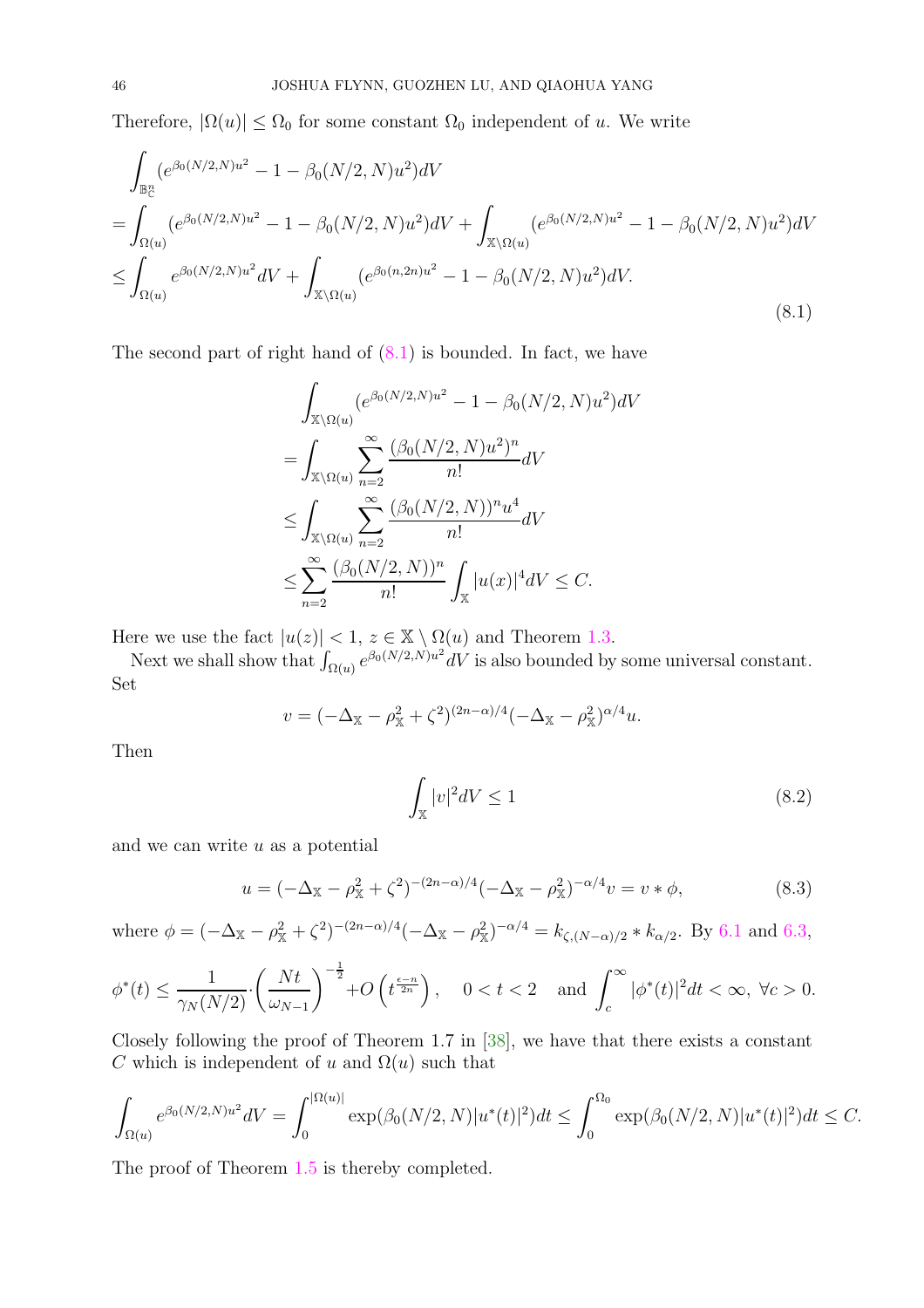<span id="page-46-1"></span>**Proof of Theorem [1.6](#page-9-0)** It is enough to show that in term of ball model, for some  $\zeta > 0$ , there holds

$$
\begin{split}\n&\|(-\Delta_{\mathbb{X}} - \rho_{\mathbb{X}}^2 + \zeta^2)^{(2m-1)/2}(-\Delta_{\mathbb{X}} - \rho_{\mathbb{X}}^2)^{1/2}[(1-|z|^2)^{\frac{a+1}{2}}u]\|_2 \\
&\leq 4^{2m} \int_{\mathbb{B}_0^n} u \prod_{j=1}^{2m} \left[ \Delta'_{\frac{1-a-(2m+1)}{2}} + \frac{(2m+1-2j)^2}{4} - i \frac{2m+1-2j}{2} \sqrt{\Gamma+1} \right] u \frac{dz}{(1-|z|^2)^{1-a}} \\
&\quad - \prod_{j=1}^{2m} (a-2m+2j-2)^2 \int_{\mathbb{B}_0^n} \frac{u^2}{(1-|z|^2)^{2m+1-a}} dz\n\end{split}
$$

and in term of Siegel domain,

$$
\begin{split}\n&\|(-\Delta_{\mathbb{X}} - \rho_{\mathbb{X}}^2 + \zeta^2)^{(2m-1)/2}(-\Delta_{\mathbb{X}} - \rho_{\mathbb{X}}^2)^{1/2}[\varrho^{\frac{a+1}{2}}u]\|_2 \\
&\leq 4^{2m} \int_{\mathbb{H}_{\mathbb{Q}}^{m-1}} \int_0^\infty u \prod_{j=1}^n \left[ -\varrho \partial_{\varrho\varrho} - a \partial_{\varrho} - \varrho \Delta_Z + \mathcal{L}_0 + i(k+1-2j)\sqrt{-\Delta_Z} \right] u \frac{dx dz d\varrho}{\varrho^{1-a}} \\
&\quad - \prod_{j=1}^{2m} (a - n + 2j - 2)^2 \int_{\mathbb{H}_{\mathbb{Q}}^{-1}} \int_0^\infty \frac{u^2}{\varrho^{2m+1-a}} dx dz d\varrho.\n\end{split}
$$

<span id="page-46-0"></span>The proof is similar to that given in the proof of [1.4](#page-8-1) via Plancherel formula and we omit it.

## 9. APPENDIX: PROOFS OF THEOREM [1.7](#page-9-1) AND [1.8](#page-9-2)

In this section, we will outline the proofs of Adams inequalities, namely Theorem [1.7](#page-9-1) and [1.8](#page-9-2) for the convenience of the reader. We refer the interested reader to [\[38\]](#page-49-3), [\[39\]](#page-49-4), [\[45\]](#page-49-2), [\[46\]](#page-49-5) for all the details.

**Proof of Theorem [1.7](#page-9-1)** Let  $f = (-\Delta_{\mathbb{X}} - \rho_{\mathbb{X}}^2 + \zeta^2)^{\frac{\alpha}{2}}u$ . Then  $||f||_p \le 1$  and  $u = (-\Delta_{\mathbb{X}} - \rho_{\mathbb{X}}^2 + \zeta^2)^{-\frac{\alpha}{2}}f = f * k_{\zeta,\alpha}$ 

UsingO'Neil's lemma ([\[48\]](#page-49-16)), we have for  $t > 0$ ,

$$
u^*(t) \leq \frac{1}{t} \int_0^t f^*(s)ds \int_0^t k_{\zeta,\alpha}^*(s)ds + \int_t^\infty f^*(s)k_{\zeta,\alpha}^*(s)ds.
$$

Using the rearrangement estimates of  $k_{\zeta,\alpha}$ <sup>\*</sup>, it is easy to check

$$
[k_{\zeta,\alpha}]^*(t) \le \frac{1}{\gamma_N(\alpha)} \left(\frac{Nt}{\omega_{2n-1}}\right)^{\frac{\alpha-N}{N}} + O\left(t^{\frac{\alpha+\epsilon-N}{N}}\right), \ 0 < t < 2;
$$
\n
$$
\int_c^\infty |[k_{\zeta,\alpha}]^*(t)|^{p'}dt < \infty, \ \ \forall c > 0.
$$

Closely following the proof of Theorem 1.13 in [\[39\]](#page-49-4), we have that there exists a constant  $C$  which is independent of  $u$  such that

$$
\frac{1}{|E|}\int_{E} \exp(\beta_0(\alpha, N)|u|^{p'})dV \le \frac{1}{|E|}\int_0^{|E|} \exp(\beta_0(\alpha, N)|u^*(t)|^{p'})dt
$$
  

$$
\le \frac{1}{|E|}\int_0^{|E|} \exp\left(\beta_0(\alpha, N)\left|\frac{1}{t}\int_0^t f^*(s)ds\int_0^t k_{\zeta,\alpha}^*(s)ds + \int_t^\infty f^*(s)k_{\zeta,\alpha}^*(s)ds\right|^{p'}\right)dt \le C.
$$

The sharpness of the constant  $\beta_0(\alpha, N)$  can be verified by the process similar to that in [\[1,](#page-47-3) [35\]](#page-49-19) and thus the proof of Theorem [1.7](#page-9-1) is completed.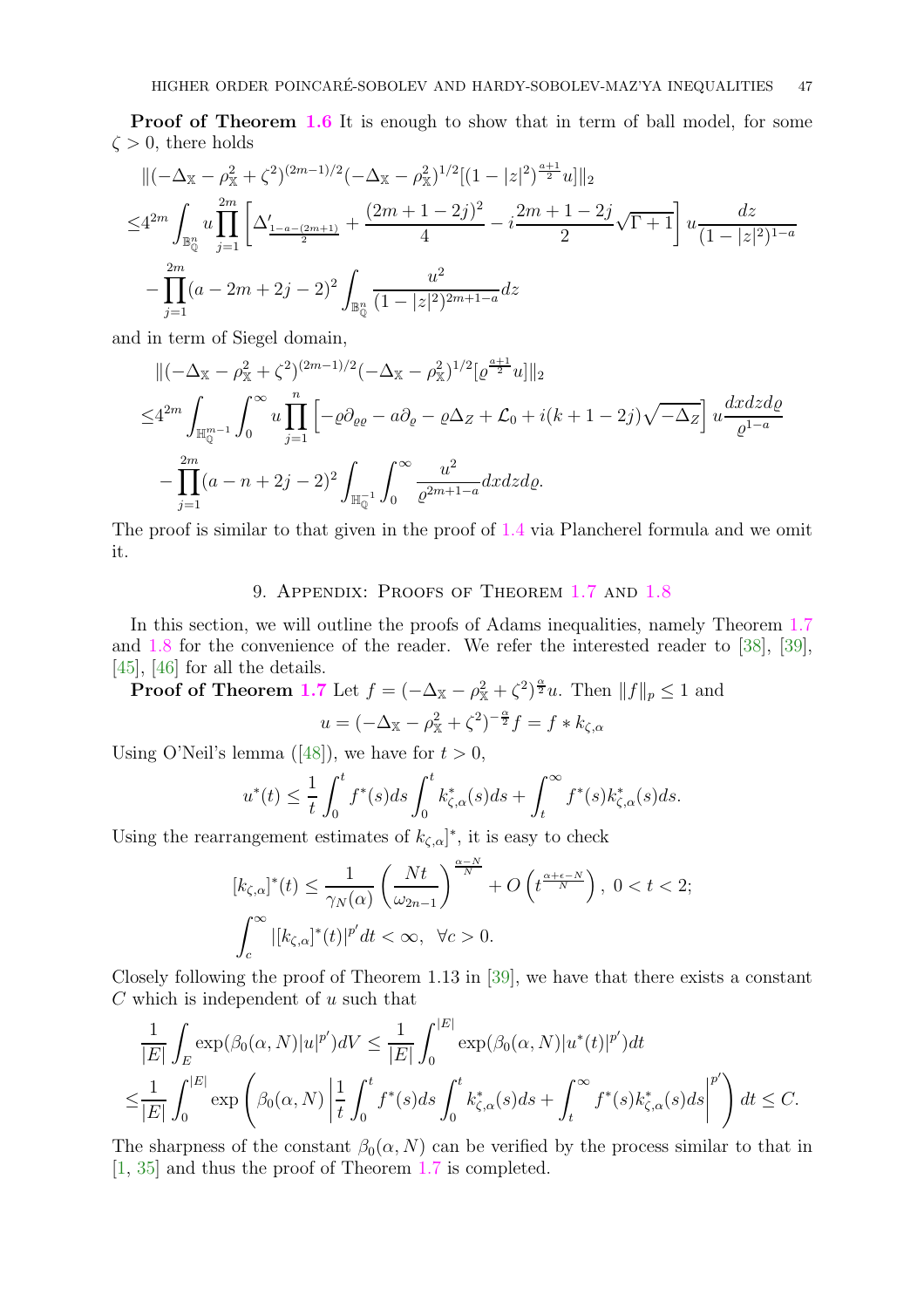<span id="page-47-7"></span>Using the symmetrization-free argument from the local inequalities to global ones developed by Lam and the second author [\[36,](#page-49-20) [37\]](#page-49-21), we can conclude the

**Proof of Theorem [1.8](#page-9-2)** Let  $u \in W^{\alpha,p}(\mathbb{X})$  with  $\int_{\mathbb{X}} |(-\Delta_{\mathbb{X}} - \rho_{\mathbb{X}}^2 + \zeta^2)^{\frac{\alpha}{2}} u|^p dV \leq 1$ . By Hörmander-Mikhlin type multiplier theorem (see  $[2]$ ), we have

$$
\int_{\mathbb{X}} |u|^p dV \lesssim \int_{\mathbb{X}} |(-\Delta_{\mathbb{X}} - \rho_{\mathbb{X}}^2 + \zeta^2)^{\frac{\alpha}{2}} u|^p dV \le 1
$$

provided  $\zeta > 2\rho_{\mathbb{X}}\left|\frac{1}{2} - \frac{1}{p}\right|$  $\frac{1}{p}$ . Set  $\Omega(u) = \{z \in \mathbb{X} : |u(z)| \geq 1\}$ . Then we have

$$
|\Omega(u)| = \int_{\Omega(u)} dV \le \int_{\mathbb{X}} |u|^p dV \le \Omega_0,
$$

where  $\Omega_0$  is a constant independent of u. We write

$$
\int_{\mathbb{X}} \Phi_p(\beta_0(\alpha, N)|u|^{p'})dV = \int_{\Omega(u)} \Phi_p(\beta_0(\alpha, N)|u|^{p'})dV + \int_{\mathbb{X}\backslash\Omega(u)} \Phi_p(\beta_0(\alpha, N)|u|^{p'})dV.
$$

Notice that on the domain  $\mathbb{X} \setminus \Omega(u)$ , we have  $|u(z)| < 1$ . Thus,

$$
\int_{\mathbb{X}\backslash\Omega(u)} \Phi_p(\beta_0(\alpha, N)|u|^{p'})dV \leq \sum_{k=j_p-1}^{\infty} \frac{\beta_0(\alpha, N)^k}{k!} \int_{\mathbb{X}\backslash\Omega(u)} \sum_{n=2}^{\infty} |u|^{p'k}dV
$$
\n
$$
\leq \sum_{k=j_p-1}^{\infty} \frac{\beta_0(\alpha, N)^k}{k!} \int_{\mathbb{X}\backslash\Omega(u)} \sum_{n=2}^{\infty} |u|^p dV \tag{9.1}
$$
\n
$$
\leq \sum_{k=j_p-1}^{\infty} \frac{\beta_0(\alpha, N)^k}{k!} ||u||_p^p \leq C.
$$

<span id="page-47-5"></span>Moreover, by Theorem [1.7,](#page-9-1) if  $\zeta$  satisfies  $\zeta > 0$  if  $1 < p < 2$  and  $\zeta > 2n$  $\frac{1}{p} - \frac{1}{2}$ 2 | if  $p \geq 2$ , then

$$
\int_{\Omega(u)} \Phi_p(\beta_0(\alpha, N)|u|^{p'})dV \le \int_{\Omega(u)} \exp(\beta_0(\alpha, N)|u|^{p'})dV \le C. \tag{9.2}
$$

<span id="page-47-6"></span>Combining  $(9.1)$  and  $(9.2)$  yields

$$
\int_{\mathbb{X}} \Phi_p(\beta_0(\alpha, N)|u|^{p'})dV = \int_{\Omega(u)} \Phi_p(\beta_0(\alpha, N)|u|^{p'})dV + \int_{\mathbb{X}\backslash\Omega(u)} \Phi_p(\beta_0(\alpha, N)|u|^{p'})dV \leq C
$$

provided that  $\zeta$  satisfies  $\zeta > 2\rho_{\mathbb{X}}$  $\frac{1}{p} - \frac{1}{2}$ 2  $\Big\}$ .

The sharpness of the constant  $\beta_0(\alpha, N)$  can be verified by the process similar to that in [\[39\]](#page-49-4).

Acknowledgement. The main results of this paper have been presented by the first author in the AMS special session on "Geometric and functional inequalities and nonlinear partial differential equations" in March, 2021.

#### <span id="page-47-0"></span>**REFERENCES**

- <span id="page-47-3"></span>[1] D.R. Adams, A sharp inequality of J. Moser for higher order derivatives, Ann. of Math. 128 (2) (1988) 385-398. [47](#page-46-1)
- <span id="page-47-4"></span>[2] J.-P. Anker,  $L_p$  Fourier multipliers on Riemannian symmetric spaces of the noncompact type. Ann. of Math., 132(3) (1990)597-628. [48](#page-47-7)
- <span id="page-47-2"></span>[3] J.-P. Anker, L. Ji, Heat kernel and Green function estimates on noncompact symmetric spaces, Geom. Funct. Anal., 9 (1999) 1035-1091. [27](#page-26-4)
- <span id="page-47-1"></span>[4] J.-P. Anker and P. Ostellari. The heat kernel on noncompact symmetric spaces. In Lie groups and symmetric spaces, volume 210 of Amer. Math. Soc. Transl. Ser. 2, pages 27–46. Amer. Math. Soc., Providence, RI, 2003. [26](#page-25-5)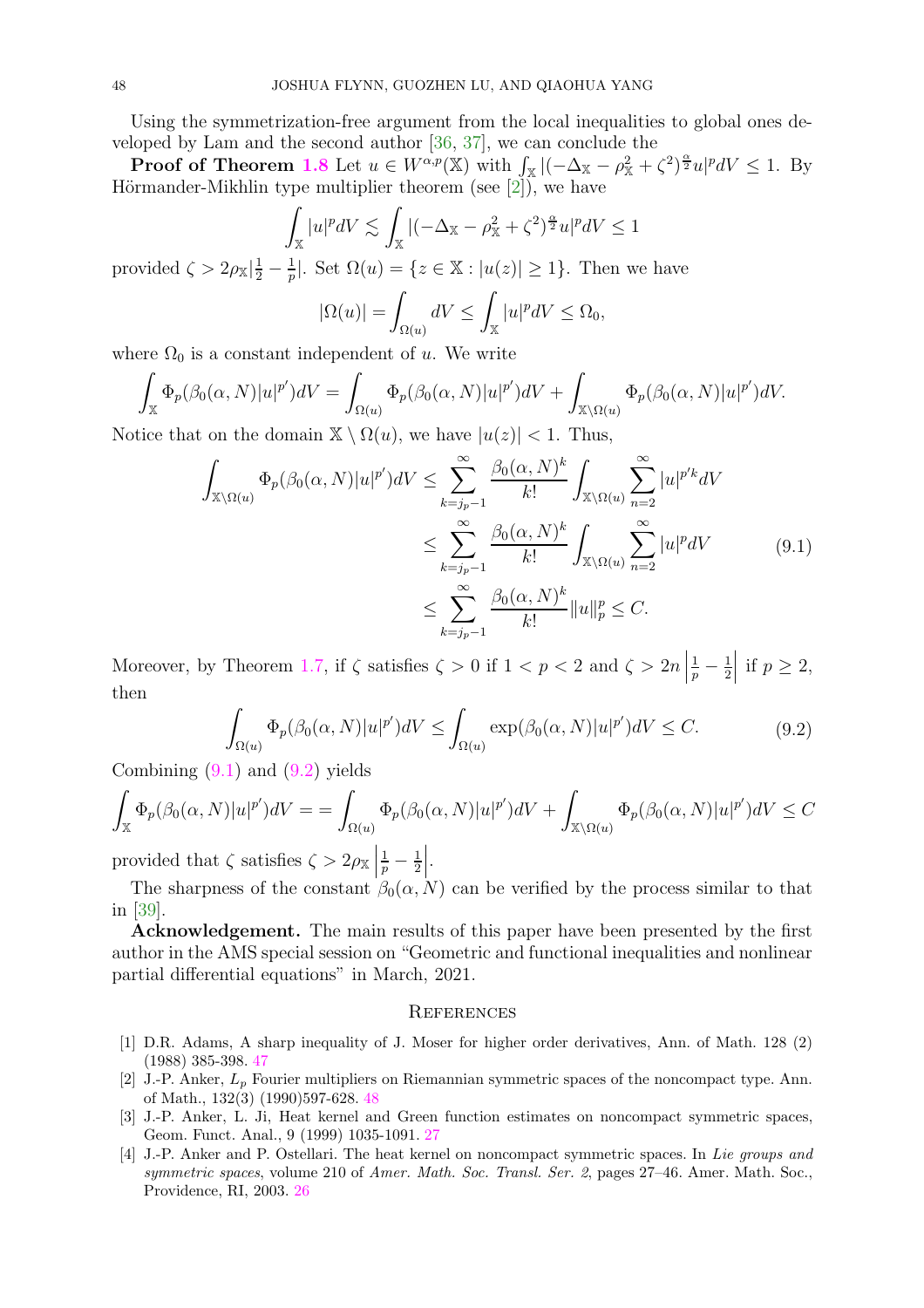- <span id="page-48-9"></span>[5] J.-P. Anker, E. Damek, and C. Yacoub. Spherical analysis on harmonic AN groups. Ann. Scuola Norm. Sup. Pisa Cl. Sci. (4), 23(4):643–679 (1997), 1996. [7,](#page-6-2) [27](#page-26-4)
- <span id="page-48-23"></span><span id="page-48-21"></span>[6] W. Beckner, On the Grushin operator and hyperbolic symmetry, Proc. Amer. Math. Soc., 129(2001), 1233-1246. [44](#page-43-2)
- [7] W. Beckner, On Lie groups and hyperbolic symmetry-from Kunze-Stein phenomena to Riesz potentials. Nonlinear Anal. 126 (2015), 394-414. [42](#page-41-4)
- [8] W. Beckner, Symmetry in Fourier Analysis: Heisenberg Group to Stein-Weiss Integrals (2021), J. Geom. Anal. (published online).
- <span id="page-48-2"></span>[9] R. Benguria, R. Frank, and M. Loss, The sharp constant in the Hardy-Sobolev-Maz'ya inequality in the three dimensional upper half-space, Math. Res. Lett. 15 (2008), no. 4, 613-622. [3](#page-2-0)
- <span id="page-48-15"></span><span id="page-48-14"></span>[10] M. Christ, H. Liu, and A. Zhang. Sharp Hardy-Littlewood-Sobolev inequalities on quaternionic Heisenberg groups. Nonlinear Anal., 130:361–395, 2016. [22](#page-21-7)
- [11] M. Christ, H. Liu, and A. Zhang. Sharp Hardy-Littlewood-Sobolev inequalities on the octonionic Heisenberg group. Calc. Var. Partial Differential Equations, 55(1):Art. 11, 18, 2016. [22,](#page-21-7) [24,](#page-23-3) [25](#page-24-0)
- <span id="page-48-18"></span>[12] M. Cowling, Unitary and uniformly bounded representations of some simple Lie groups, in Harmonic Analysis and Group Representations, Liguori, Naples, 1982, 49-128. [42](#page-41-4)
- <span id="page-48-19"></span>[13] M. Cowling, S. Giulini, S. Meda,  $L^p - L^q$  estimates for functions of the Laplace-Beltrami operator on noncompact symmetric spaces. I, Duke Math. J., 72 (1993), 109-150. [42](#page-41-4)
- <span id="page-48-17"></span>[14] M. Cowling, Herz's "principe de majoratio" and the Kunze-Stein phenomenon, in: Harmonic Analysis and Number Theory, Montreal, 1996, in: CMS Conf. Proc., vol. 21, Amer. Math. Soc., 1997, 73-88. [42](#page-41-4)
- [15] E. B. Davies, N. Mandouvalos, Heat kernel bounds on hyperbolic space and Kleinian groups, Proc. London Math. Soc. (3) 52 (1988), 182-208.
- <span id="page-48-7"></span>[16] Damek, E.; Ricci, F. A class of nonsymmetric harmonic Riemannian spaces. Bull. Amer. Math. Soc. 27 (1992), 139-142. [7](#page-6-2)
- <span id="page-48-8"></span>[17] Damek, E.; Ricci, F. Harmonic analysis on solvable extensions of H-type groups. J. Geom. Anal. 2 (1992), 213-248. [7](#page-6-2)
- <span id="page-48-1"></span>[18] C. Fefferman, Charles; R. Graham, Juhl's formulae for GJMS operators and Q-curvatures. J. Amer. Math. Soc. 26 (2013), no. 4, 1191-1207. [3](#page-2-0)
- <span id="page-48-6"></span>[19] G. Folland, E. Stein, Estimates for the  $\bar{\partial}_b$  complex and analysis on the Heisenberg group, Comm. Pure Appl. Math. 27 (1974) 429-522. [5](#page-4-2)
- <span id="page-48-12"></span>[20] R. Frank, E. H. Lieb, Sharp constants in several inequalities on the Heisenberg group, Ann. Math., 176(2012), 349-381. [22,](#page-21-7) [23](#page-22-0)
- [21] R. Gangolli, V. Varadarajan, Harmonic analysis of spherical functions on real reductive groups, Springer-Verlag (1988).
- <span id="page-48-16"></span><span id="page-48-5"></span>[22] D. Geller, Some results in  $H^P$  theory for the Heisenberg group, Duke Math. J. 47(1980) 36[5](#page-4-2)-390. 5
- [23] I. S. Gradshteyn, L. M. Ryzhik, Table of Integrals, Series, and Products. 7th edition. Translation edited and with a preface by Alan Jeffrey and Daniel Zwillinger. Academic Press, Inc., San Diego, CA, 2007. Reproduction in P.R.China authorized by Elsevier (Singapore) Pte Ltd. [31](#page-30-2)
- [24] C.R. Graham, Compatibility operators for degenerate elliptic equations on the ball and Heisenberg group, Math. Z. 187 (3) (1984) 289-304.
- <span id="page-48-0"></span>[25] C.R. Graham, R. Jenne, L.J. Mason, and G.A.J. Sparling, Conformally invariant powers of the Laplacian. I. Existence. Journal of the London Mathematical Society, (2)46 (1992), 557-565. [3](#page-2-0)
- <span id="page-48-10"></span>[26] S. Helgason, Groups and geometric analysis. Integral geometry, invariant differential operators, and spherical functions. Pure and Applied Mathematics. 113 Academic Press, 1984. [14](#page-13-1)
- <span id="page-48-11"></span>[27] S. Helgason, Geometric analysis on symmetric spaces. Second edition. Mathematical Surveys and Monographs, 39. American Mathematical Society, Providence, RI, 2008. [14](#page-13-1)
- <span id="page-48-3"></span>[28] E. Hebey, Nonlinear Analysis on Manifolds: Sobolev Spaces and Inequalities, Courant Lect. Notes Math., vol. 5, American Mathematical Society, Providence, RI, 1999. [3](#page-2-0)
- <span id="page-48-22"></span><span id="page-48-4"></span>[29] R. A. Hunt, On  $L(p,q)$  spaces, Enseignement Math. (2)12(1966), 249-276. [42](#page-41-4)
- [30] Q. Hong, Sharp constant in third-order hardy-sobolev-maz'ya inequality in the half space of dimension seven, Int. Math. Res. Not. IMRN 2021, no. 11, 8322-8336.
- <span id="page-48-20"></span>[31] A.D. Ionescu, An endpoint estimate for the Kunze-Stein phenomenon and related maximal operators, Ann. of Math. 152 (1) (2000), 259-275. [3](#page-2-0) [42](#page-41-4)
- <span id="page-48-13"></span>[32] K.D. Johnson, Composition series and intertwining operators for the spherical principal series. II, Trans. Amer. Math. Soc. 215 (1976) 269-283. [22](#page-21-7)